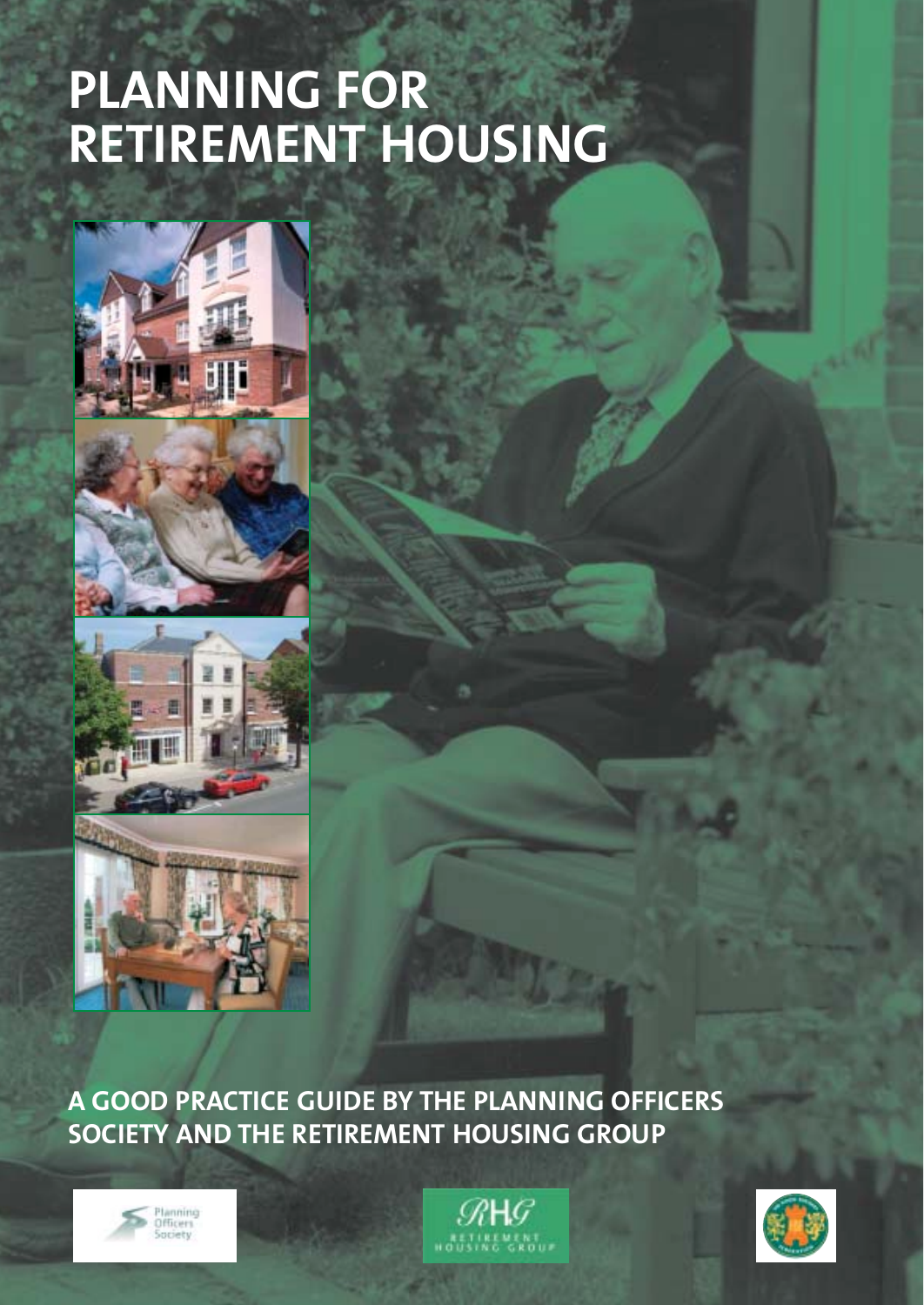# **PLANNING FOR RETIREMENT HOUSING**

# *A GOOD PRACTICE GUIDE BY THE PLANNING OFFICERS SOCIETY AND THE RETIREMENT HOUSING GROUP NOVEMBER 2003*

## **ACKNOWLEDGEMENTS**

This Good Practice Guide was written by a Joint Working Party of the Planning Officers Society (POS) and the Retirement Housing Group (RHG).

#### **Planning Officers Society**

| Mike Bleakley       | (Worthing Borough Council)                                                                                                                                                                                                                                                                                                |
|---------------------|---------------------------------------------------------------------------------------------------------------------------------------------------------------------------------------------------------------------------------------------------------------------------------------------------------------------------|
| Paul Rowley         | (Horsham District Council)                                                                                                                                                                                                                                                                                                |
| Steve Lamb          | (Stockport Metropolitan                                                                                                                                                                                                                                                                                                   |
|                     | Borough Council)                                                                                                                                                                                                                                                                                                          |
| $71.2 - 01.4 - 1.2$ | $\sqrt{2}$<br>$\mathbf{r}$ , $\mathbf{r}$ , $\mathbf{r}$ , $\mathbf{r}$ , $\mathbf{r}$ , $\mathbf{r}$ , $\mathbf{r}$ , $\mathbf{r}$ , $\mathbf{r}$ , $\mathbf{r}$ , $\mathbf{r}$ , $\mathbf{r}$ , $\mathbf{r}$ , $\mathbf{r}$ , $\mathbf{r}$ , $\mathbf{r}$ , $\mathbf{r}$ , $\mathbf{r}$ , $\mathbf{r}$ , $\mathbf{r}$ , |

Zbig Blonski *(Wandsworth Borough Council)*

#### **Retirement Housing Group**

| Jane Crass     | (on behalf of Churchill<br>Retirement Living) |
|----------------|-----------------------------------------------|
| Grant Arbuckle |                                               |
|                | (Pegasus Retirement Living plc)               |

Roger Tilley *(Tanner & Tilley)* Vivien Aldred *(Retirement Housing Group)*

Members of both POS and RHG were consulted on the draft, as were a number of professional bodies. The Working Party wishes to record its thanks to everyone who has offered help and assistance and, in particular, the members of POS, RHG, RTPI, TCPA, RICS, The Planning Bureau, members of the POS Development Control Topic Group and HBF Planning Committee and the Association of Retirement Housing Managers whose comments enabled us to refine and improve the text.

#### **The Planning Officers Society**

The Planning Officers Society represents the most senior professionals and managers of planning functions in the English Local Authorities. It sets out to :

- Act as an advocate and promoter of Local Government planning
- Assist and advise the Government and the Local Government Association on planning matters and any related issues
- Act as a centre of excellence, undertake research and promote best practice in planning matters
- Promote all aspects of the built and green environment by working closely with other organisations and professions

The Society's aim is to ensure that planning makes a major contribution to achieving sustainable developments, from national to local level, in ways, which are fair and equitable and achieve the social economic and environmental aspirations of all sectors of the community.

The Society's work is principally undertaken by ten Topic Groups covering all aspects of planning and the management of the built and green environments, and also operates on a regional basis.

#### **The Retirement Housing Group**

The Retirement Housing Group of the House Builders Federation consists of retirement housing developers and housing managers, both RSL and private sector. Its ex officio members include representatives of the charity, the Elderly Accommodation Counsel, and the Association of Retirement Housing Managers. The Advice and Mediation Service (AIMS) of Age Concern is also represented. Its members are therefore involved in the building, management and provision of advice on housing for those of retirement age and over. Such housing ranges from lifestyle properties for the active, newly retired through to warden assisted housing with community facilities and design modifications through to very sheltered housing with high staffing levels and many additional services and facilities.

The Group has a wide-ranging interest in planning and management issues, leasehold reform and Government policy of all kinds, which affect vulnerable groups such as the elderly.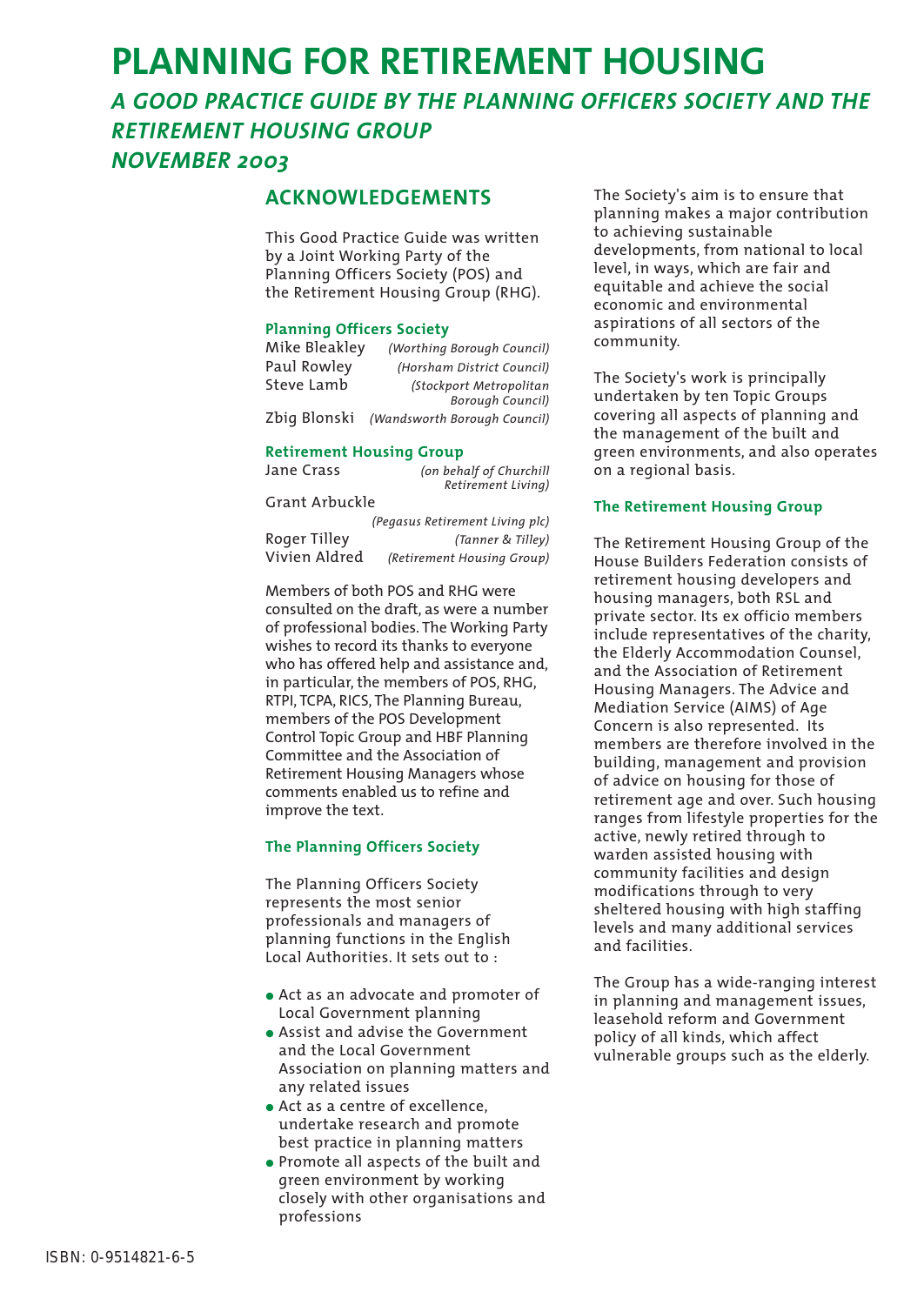# **CONTENTS**

# Joint Foreword

|   | by the President of the Planning Officers Society |    |
|---|---------------------------------------------------|----|
|   | and the Chairman of the Retirement Housing Group  | 4  |
|   | Introduction                                      | 5  |
| 2 | Summary of Key Recommendations for Good Practice  | 6  |
| 3 | Definition                                        | 8  |
| 4 | Housing for an Ageing Population                  | 10 |
| C | <b>Key Development Issues</b>                     | 16 |
| 6 | <b>Planning Policy Issues</b>                     | 19 |
|   | Development Control Issues                        | 25 |
| 8 | Conclusions                                       | 33 |
|   | <b>Appendices</b>                                 |    |
|   | Appendix 1 - Statistical Information              | 34 |
|   | Appendix 2 - Services Charges & Management Costs  | 36 |
|   | Appendix 3 - Development Issues                   | 38 |
|   | Appendix 4 - Good Practice Examples               | 39 |
|   | Appendix 5 - Development Control & Model Clauses  | 48 |
|   | Appendix 6 - Glossary of Terms                    | 54 |
|   | Sources and Useful References                     | 54 |
|   | <b>Useful Websites</b>                            | 55 |
|   | Acknowledgements                                  | 55 |
|   |                                                   |    |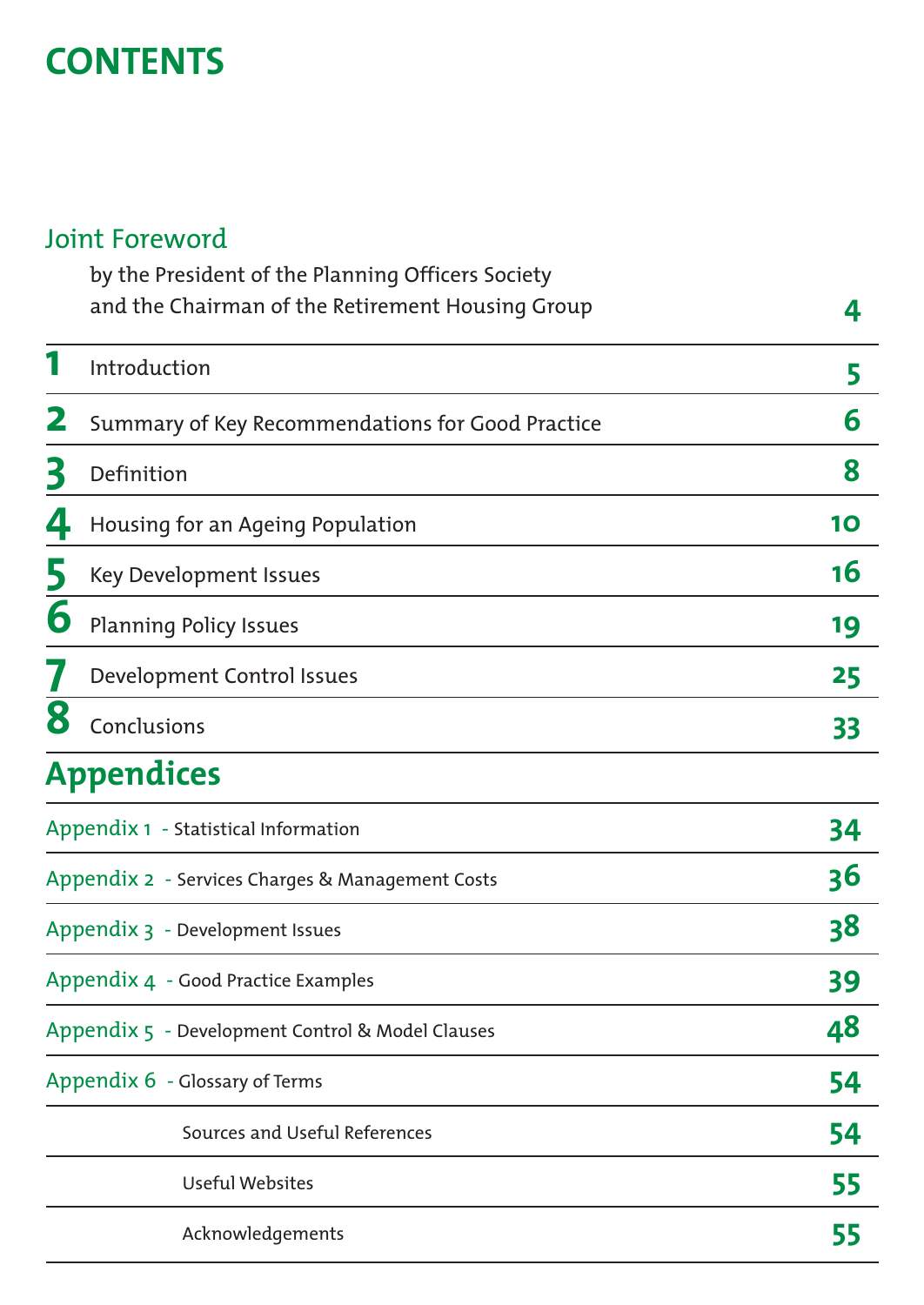# **JOINT FOREWORD**

# *BY THE PRESIDENT OF THE PLANNING OFFICERS SOCIETY AND THE CHAIRMAN OF THE RETIREMENT HOUSING GROUP*

"In 2001 there were 9.4M people aged 65 and over in the United Kingdom, a 51% increase from 1951. By 2021 almost one in five of us will be over 65, rising to 12M by 2011 and peaking at about 15 M in 2040. 1.1M people were aged 85 or over in 2001, three times as many as in 1961, and one in twenty will be over 80 by 2020.

By 2007, for the first time, there will be more over 65-year olds than there are children. By 2026 they will exceed them by 2M.

What are the policy implications of this demographic shift and how should all those involved in dealing with current needs and planning for the future respond to it?

**Signed**

*Peter L Askew Chairman, Retirement Housing Group*



Government's policy is to offer quality and choice in older people's housing. In its first Annual Report, the Housing and Older People's Development Group (HOPDEV - a joint ODPM/Department of Health Policy Group) said that "planning departments need to consider how the housing needs of future generations can be met. Improving the quality of life for all older people remains a key task for the Government", yet guidance issued in 2003 observes, "housing matters can become marginalised and disconnected from the broader big strategy agenda."

This Good Practice Note examines these issues and makes recommendations for good practice so that the current and future housing needs of older people can be identified and met.

We believe that it is a valuable document and we commend its use to our members."

**Signed**

*Gillian Gowing President, Planning Officers Society*

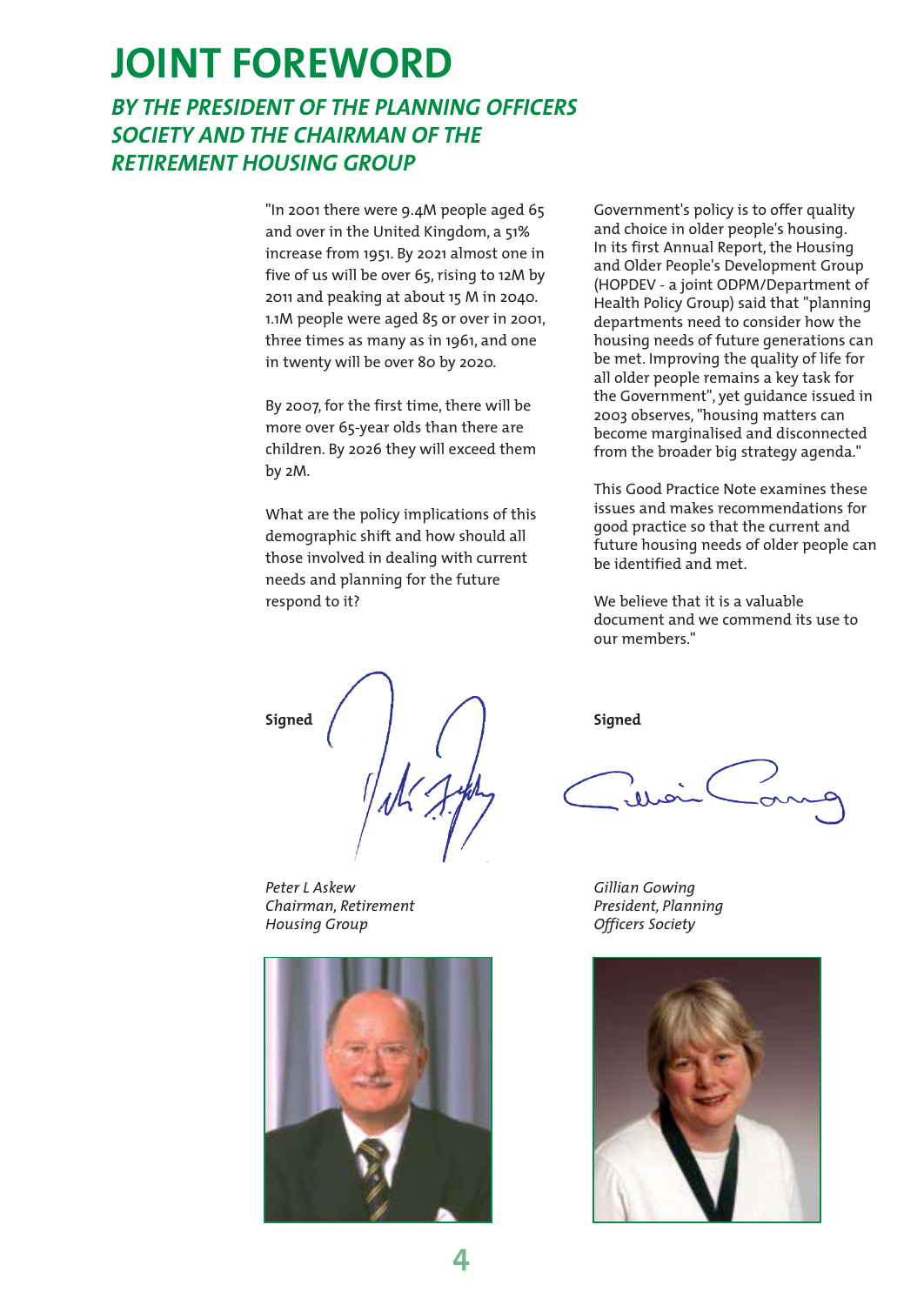# **1- INTRODUCTION**

#### **Purpose**

**1.1.** This Good Practice Guide is designed to be of practical, day-to-day assistance to those involved in the planning and development process. Its purpose is to examine the role of the forward planning and development control system in offering an appropriate range of housing choice to an ageing population, to offer advice on good practice and to consider how this can be done in a way that also satisfies the Government's wider planning and housing objectives.

#### **Audience**

**1.2** The Guide's main audience is local authority planners and retirement housing developers, but it is hoped that it will also be of value to councillors and others with an interest in these matters.

#### **Context**

**1.3** Retirement housing is a small part of the total housing stock. Many local authority planners will not have encountered planning applications for such housing before and therefore may not understand its characteristics, its

role in promoting independent living amongst older people and to urban regeneration, its contribution to sustainable development and how the product varies from general market housing when planning applications are made and processed.

- **1.4** Equally developers are not always aware of the concerns of both planners and local residents when a planning application goes forward. They need to understand and address those concerns and to communicate more effectively.
- **1.5** It is hoped that the background information and advice in this Good Practice Note will be of assistance to planners, developers and other practitioners involved in this field.

#### *NOTE:*

*This Good Practice Guide is intended as a reference document. It is therefore assumed that individual sections will be separately referred to. As a consequence readers may observe that key principles may be re-iterated in more than one Section.*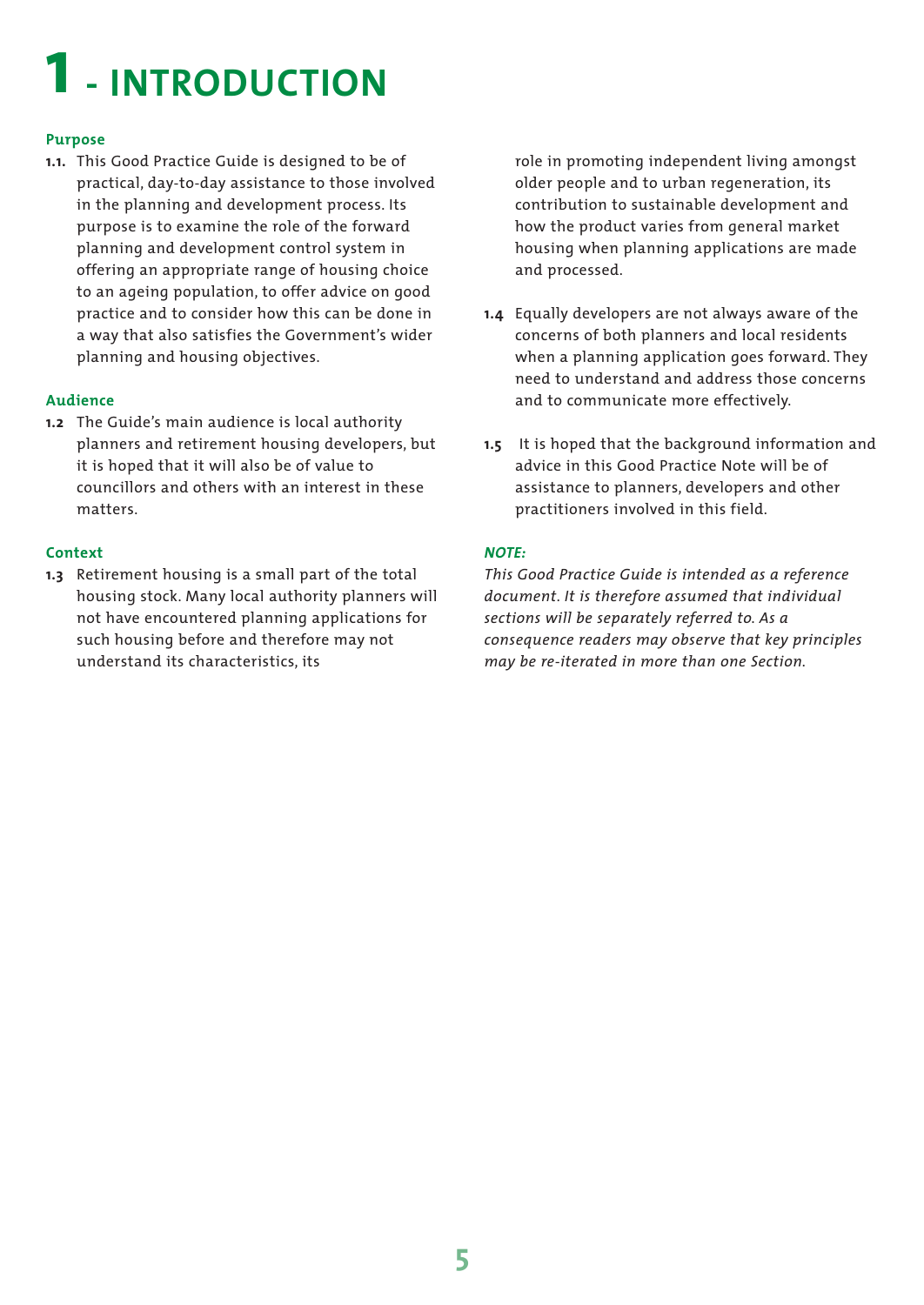# **2 - SUMMARY OF KEY RECOMMENDATIONS FOR GOOD PRACTICE**

# **2.1 PLANNING POLICY**

# **Development Plans**

 should set the context for the consideration of issues relating to an ageing population and provide the opportunity for the development of specific guidance in relation to retirement housing, perhaps including site specific provision in some cases. Recognition of the special considerations relating to retirement housing will help improve the process for determining planning applications for such schemes.

# **Community Strategies/Community Involvement**

- the planning policy provisions of development plans for older people should reflect the spatial requirements of the evolving Community Strategies for local authority areas (and any associated Elderly Persons Strategies).
- the planning policy provisions of development plans (L.D.Ds) should be based on full and effective community involvement in the process, even before the relevant provisions of the Planning and Compulsory Purchase Bill come into force. The intention should be to ensure that development plans are seen by the community to be well-grounded and to reflect local circumstances, including the housing needs of older people.

# **Planning Policies**

- should reflect current circumstances relating to housing for older people as far as possible and be flexible enough to respond to changing requirements for retirement housing, including those generated in rural areas.
- should encourage positive provision for retirement housing, particularly as part of mixed use schemes or town centre/regeneration strategies, and focus on

the principles of such provision, not on the detailed specifications of such housing.

- should concentrate on the relevant material planning considerations, avoiding overlap with other standards or the requirements of other legislation. The focus should be on the appropriate planning response to the identified needs of older people, with consideration of the necessary design and parking standards relative to the nature and role of the retirement housing.
- should set the basis for any planning conditions or Section 106 Planning Obligations which might be necessary for retirement housing. They should be clear on the need for affordable housing provision as part of a retirement housing scheme, including the issue of the integration of different tenures of unit within one building.

# **2.2 DEVELOPMENT CONTROL**

- Developers should select sites that are sustainable, particularly regarding local support services and transport, and clearly explain the demographic basis for their site selection to the local planning authority (LPA) at an early stage.
- LPAs should be aware of the housing needs of older people in their area, including those requiring specialist housing provision.
- LPAs should welcome early pre-application discussion, should seek to arrange meetings speedily and be prepared to provide constructive advice on the nature and scope of the proposal and any special features it contains.
- LPAs should provide clear design guidance and consider car parking proposals according to both needs and circumstances.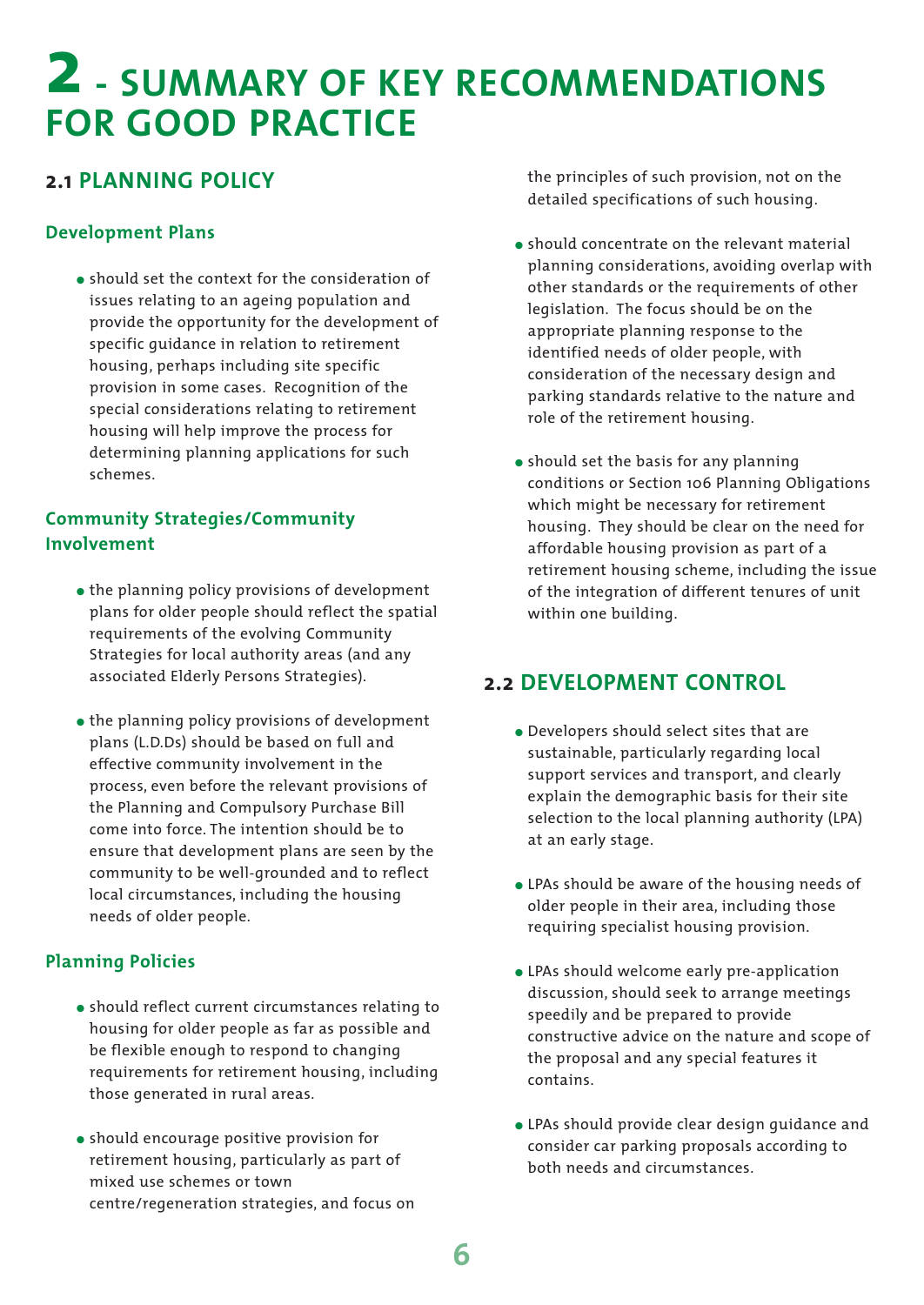- Developers should prepare fully for preapplication meetings, providing enough detail for LPAs to give an informed response. They should seek the LPA.'s advice so that any LPA restrictions or preferences are understood in advance of contracts to buy land being signed.
- Developers should explain contractual timescales and deadlines, the scope of what is proposed in the development, unique design issues intended to ensure the scheme meets its intended purpose and the management arrangements for the development.
- LPAs should be aware of, and pay due regard to, the special features of retirement housing and its purpose, as well as the high costs associated with it, when considering such issues as affordable housing and negotiate reasonably and realistically taking account of the nature of these factors.
- LPAs should ensure that Officers are properly briefly with advice from colleagues in the highway, social services and housing departments and should ensure that all relevant consultees are involved in the preapplication process. They should indicate the scope of supporting information likely to be required with a planning application and should request further information or amendments to applications promptly.
- LPAs should advise on the appropriateness and nature of any community involvement/consultation required.
- Developers should undertake appropriate community consultation and take advice from the LPA on the most appropriate way of doing so.
- Developers should ensure that planning applications contain all relevant supporting information at the outset and should respond promptly to requests for more information or to requests for amendments.
- Developers should submit draft Heads of Terms of any proposed planning obligations with the planning application.
- Developers should comply with all conditions or appeal before commencing development if agreement cannot be reached but should avoid unnecessary appeals.
- LPAs should explain clearly at an early stage any planning gain requirements and negotiate appropriately in the circumstances.
- LPA.'s should agree conditions prior to approval where possible and should discharge conditions efficiently when requested
- Developers and LPAs should execute legal agreements swiftly following a resolution to grant and agree condition monitoring arrangements where appropriate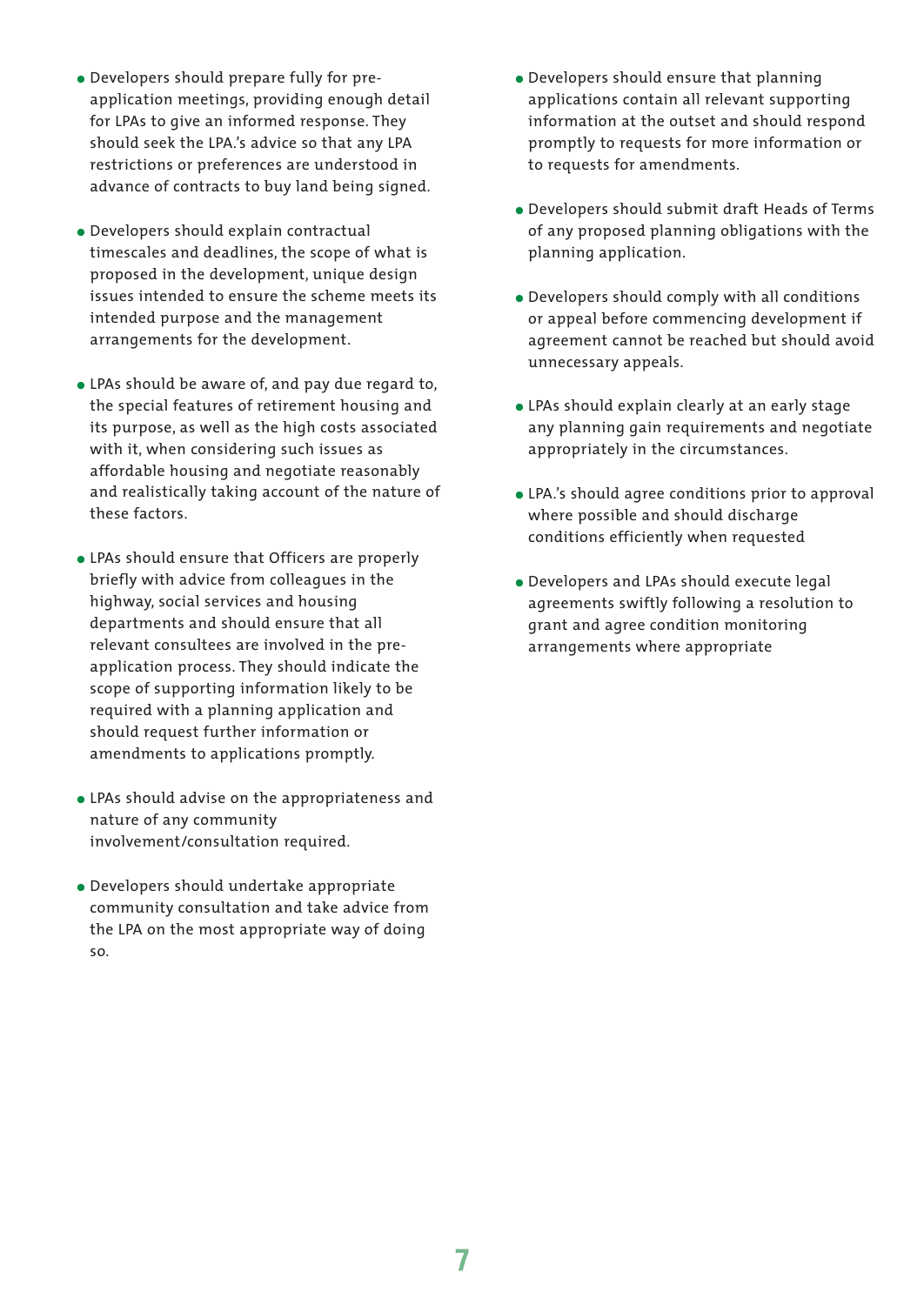# **3 - DEFINITION**

# **AIMS**

*For the purposes of this Guide, the term "retirement housing" is used to describe all the types of accommodation set out below. The definitions are intended to give a broad and general appreciation of the different types of retirement housing.*

## **Introduction**

- **3.1** There is no universally accepted definition covering the wide range of housing offered by the private sector for older people. Circular 82/69, *"Housing Standards and Costs: Accommodation Specially Designed for Old People"* (now withdrawn) provided an early definition, although its purpose was primarily for controlling public sector finance. Retirement housing now ranges from properties designed to meet the needs of the "early" retired through to those with high dependency and care needs.
- **3.2** There are three broad types of retirement housing:
	- housing designed for the "early" retired
	- sheltered housing
	- housing, such as extra care and assisted living, designed for those with higher dependency and support needs.

# *Housing designed for the "early" retired.*

- **3.3** Developments designed and marketed at the "early" retired typically provide grouped cottages, houses or apartments that may be larger than "mainstream" sheltered housing. They are designed to appeal to younger, more active people of 55 years and over.
- **3.4** This age group is generally mobile and the desirability of a town centre location is less important. Car parking requirements may be little different to "open market" housing. Leisure and recreation facilities may be provided or made available and accommodation is often designed to cater for anticipated future changes in mobility.

# **Sheltered housing**

**3.5** Sheltered housing, often described as "Category 2" housing, is probably the most common type of retirement housing and accounts for the largest number of units. Private developments are normally sold on a long lease. Most rented



Example of sheltered housing. Communal areas shaded green.

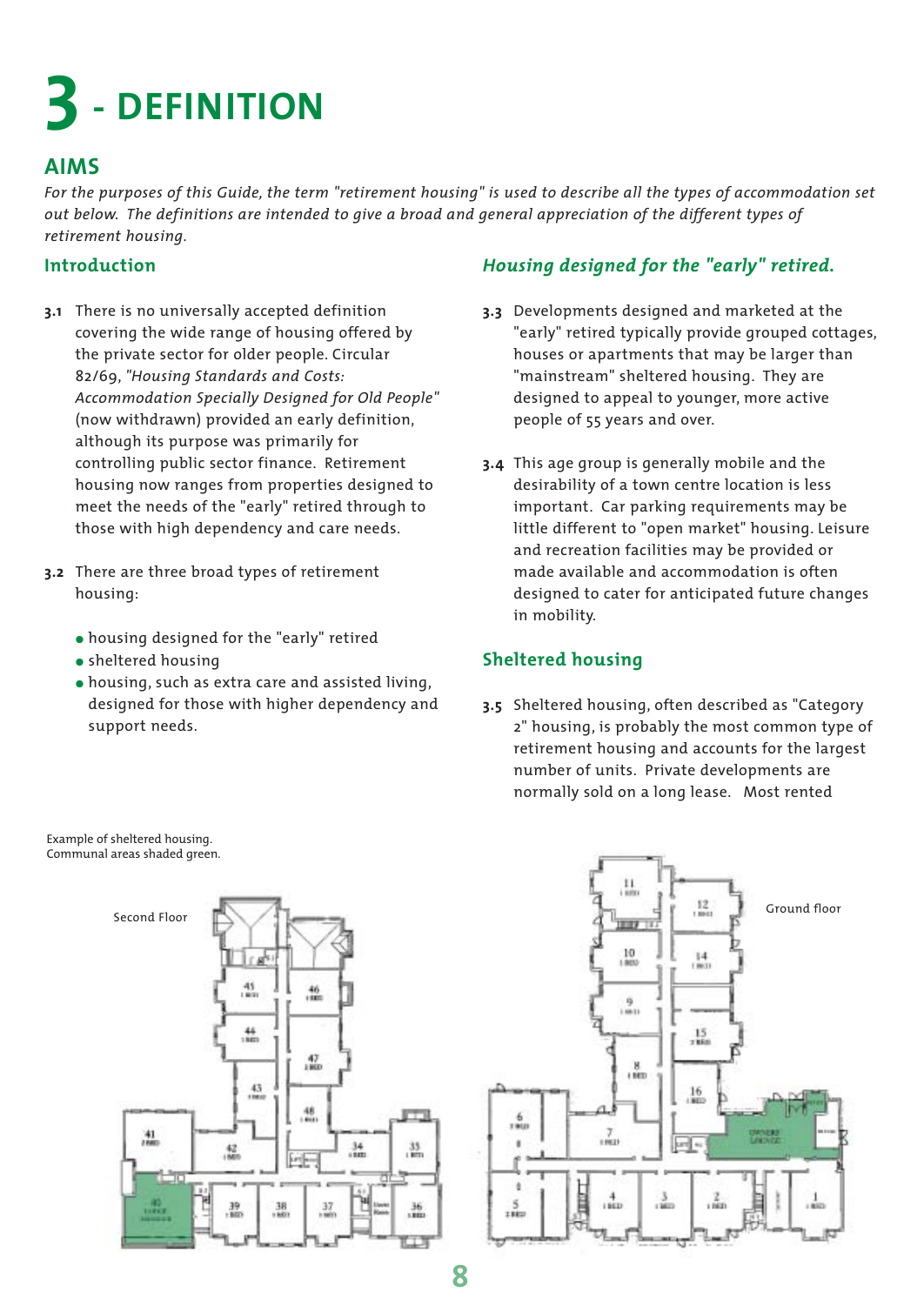accommodation is provided by the public and charitable sectors. For most people, the move into sheltered housing reflects a change in their personal lifestyle and is "needs", rather than "choice" driven.

**3.6** The most commonly accepted definition appears in the 1980's publication by the House Builders Federation, *Sheltered Housing For Sale: An Advice Note:-*

> *"Housing which is purpose built or converted exclusively for sale to elderly people with a package of estate management services and which consists of grouped, self contained accommodation with an emergency alarm system, usually with communal facilities and normally with a warden."*

**3.7** This definition remains appropriate for all forms of tenure. However, legislative and financial changes now mean that it is usually larger developments that can support a resident warden. Visiting wardens, combined with emergency call systems, are usual on smaller developments.

# *Housing for older people with higher levels of dependency*



**3.8** This type of retirement accommodation provides a range of supported housing between sheltered housing and registered care homes. With numbers of the "older elderly" increasing, greater frailty and the substantial contraction of the

registered care home sector, there is already increasing provision of this type of housing.

- **3.9** Very sheltered and assisted living housing provides accommodation with additional support services and facilities to help older people maintain their independence. A "menu" of services is usually provided, often including house cleaning, provision of meals and personal care. The term "Category 2+" housing is sometimes used, to indicate that this accommodation is "midway" between Category 2 housing and Part 3 accommodation (registered care homes).
- **3.10** Residents occupying this type of accommodation will often be older than in other types of retirement housing, less mobile and prefer locations in town centres or built-up areas.
- **3.11** Extra Care or Close Care accommodation may be provided in association with a registered care home whereby the care and support services can be shared. Residents of this type of accommodation usually have higher dependency levels but do not require full nursing care. These schemes offer a focus for medical, welfare and social support and bring significant benefits to both residents and support agencies.
- **3.12** There have been major changes in the care industry over the past ten years. Many registered care home operators are seeking to broaden their market and provide additional, related housing facilities. These changes are welcomed and supported by the Government as part of the process of providing a wider choice to older people.

# *Retirement Villages*

**3.13** Some "retirement villages" are being developed in the UK although not on the scale of the American prototype. They may provide for a range of retirement accommodation and also include registered residential care. Such developments raise their own issues and considerations which are outside the scope of this Guide.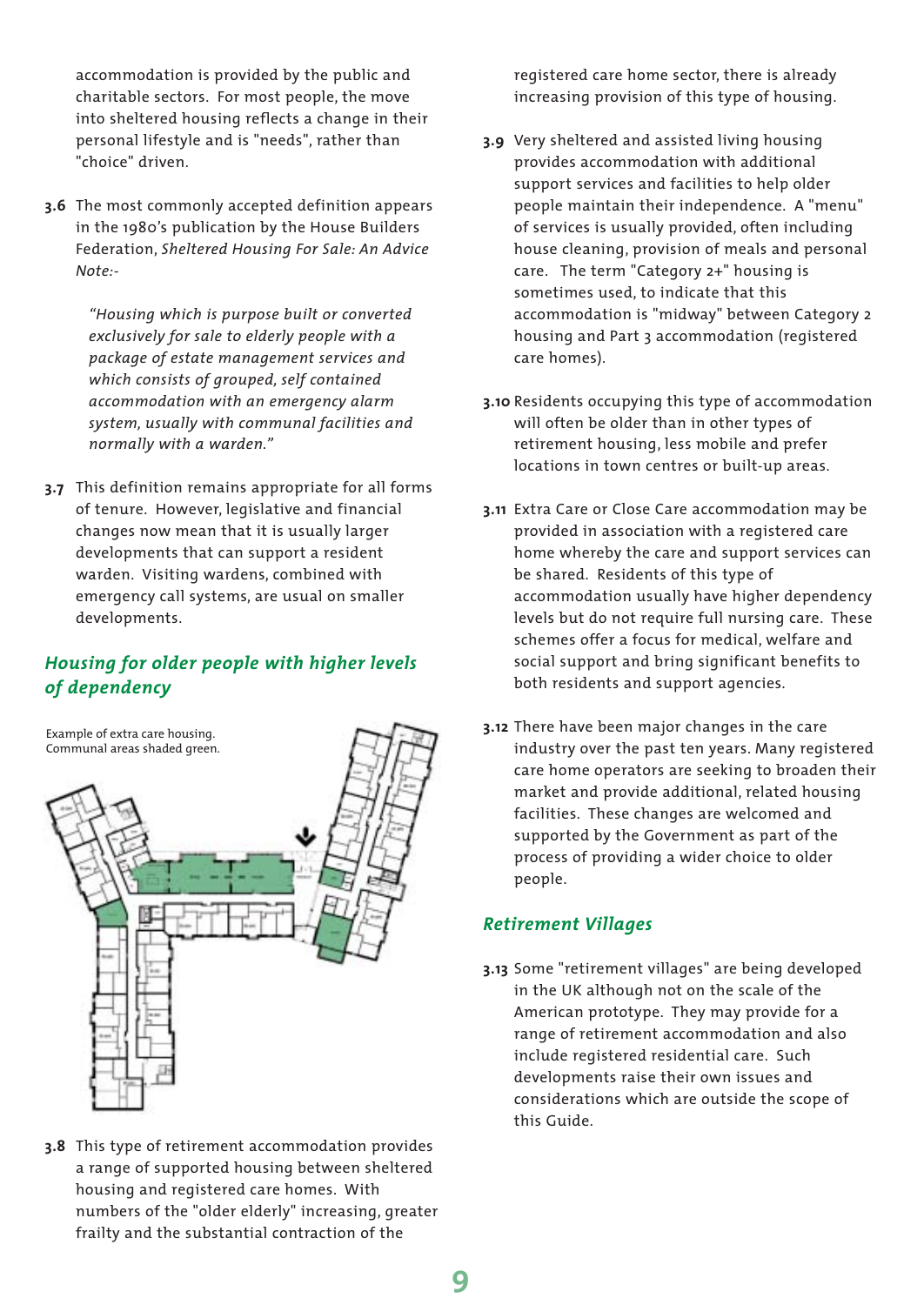# **4 - HOUSING FOR AN AGEING POPULATION**

# **AIMS**

*This section sets the context of the Good Practice Guide. It looks at demographic changes in the UK, examines data on older people including health, income and types of housing provision and reviews current and future trends in Government policy*.

# **The Age Shift**

- **4.1** In 2001 there were 9.4M people aged 65 and over in the United Kingdom, a 51% increase from 1961, and the number is continuing to grow. By 2021 almost 1 in 5 people will be over 65, rising to 12M by 2011 and peaking at about 15M in 2040. 1.1 M were 85 or over in 2001, three times as many as in 1961 and one in twenty of the population will be over 80 by 2020 (Source: Office of National Statistics).
- **4.2** By 2007, for the first time, there will be more people aged over 65 than there are children and by 2026 they will exceed them by over 2M. By 2020 there will be as many over-70s as there are 25-34 year olds. Further tables from Social Trends 32 and 33 can be found in Appendix 1, together with other tables and charts.



- **4.3** The Office of National Statistics commented that "the increase in the number of pensioners has policy implications, placing greater demands on health, social services and social security arrangements" *(Social Trends 33, ONS)*
- **4.4** Over the last decade there has been a substantial increase in the number of one person households to 30% of the total. Nearly half (3.1 million) consist of a single pensioner, three-quarters of whom (2,366,000) are women living on their own (Census, 2001, ONS).
- **4.5** Most older people belong to the large generations of post 1950's owner-occupiers. Their expectation, backed by pensions and personal equity, is to remain in owner-occupation. The Survey of English Housing, 1998/99 indicated that levels of under-occupation were higher amongst older people. Owner occupiers aged 60 and over are more likely to own a detached or semi-detached house than the population as a whole, resulting in higher levels of underoccupation amongst older people.

# **Housing Options**

**4.6** Factors affecting housing choice for older people include income/equity, health, the availability of housing alternatives and shifts of policy which could affect future provision. The first choice of most older people is to remain in their existing home for as long as possible. About 90% of older people remain in their existing home, but this is not always without problems.

# **Design**

Much of the existing housing stock was not designed with the frailties of increasing age in mind, and modifications to existing family housing to meet the need of single frail occupants can be an expensive, short-term solution.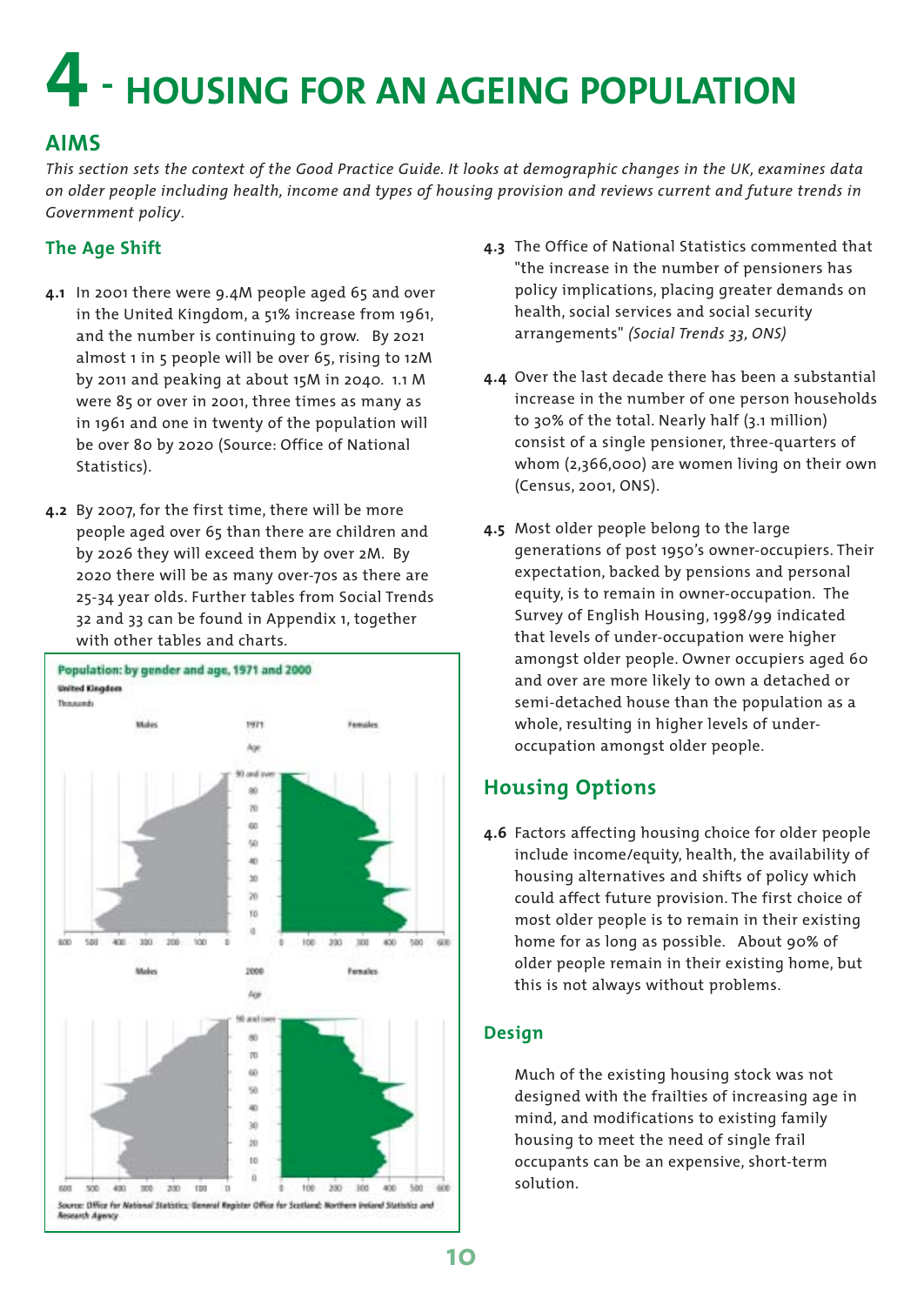

Unadapted family housing can present difficulties for older frailer people. Whilst representing only 16% of the population, they accounted for 47% of accidental deaths in the home in 1999, 62% as the result of falls (ODPM consultation paper, 30 September 2002, *"Home Improvement Agencies; Development and Reform"*)

In addition the Survey of English Housing (2000) showed that while 40% of 70-74 year olds reported some sort of limiting longstanding illness, this rose to 53% for 80-84 year olds. 12% of 80-84 year olds, and 18% of over 85 year olds reported that they could not bathe unaided and were unable to perform at least one of a range of everyday tasks. The increased use of home help services amongst the over 75's reflects this growing need for assistance but funding these services can present serious problems for older people who are equity-rich but cash poor and State funding is not always available to bridge the gap.

Difficulties with repair and maintenance, heating, upkeep of the garden and fears about security are other important issues to be taken into account when older people remain in their existing home.

#### **Access to Key Facilities**

As frailty increases and mobility decreases a key factor affecting a decision to "stay put" is accessibility to key amenities. Even where existing housing is suitable for frailer older people, the accessibility to key services, including the opportunity to socialise, may be poor, resulting in isolation and difficulty in maintaining an independent lifestyle. The 1999/2000 Survey of English Housing reviewed the accessibility of five everyday services (corner shop, supermarket, Post Office, doctor and hospital) and discovered that it was mainly households over pensionable age that considered access to be either fairly or very difficult.

#### **Social Isolation**

For some older people, lack of access to key facilities including the opportunity to socialise, leads to a reduced quality of life which retirement housing can help address. In April 2003 the Economic & Social Research Council published research undertaken for the Growing Older Programme on *Loneliness, Social Isolation and Living Alone in Later Life*. It observes that a critical element in the quality of life for older people is social participation and engagement. It says "*reduced social contact, being alone, isolation and feelings of loneliness are consistently associated with reduced quality in older people's lives"* and that loneliness is most likely to be reported by specific groups, including the very old, women, unmarried older people, those who live alone, the physically or mentally frail, and those who spend long periods of time alone.

| <b>England</b>               |                |                      |                |         | Poncentiages    |
|------------------------------|----------------|----------------------|----------------|---------|-----------------|
|                              | Comet<br>shina | Super-<br>market     | Post<br>Office | Dectar: | Nespital        |
| One person                   |                |                      |                |         |                 |
| Under pensionable age        | - 3            | 6                    | 6.             |         | $-22$           |
| Over pensionable age :       | 33             | 17                   | $-12$          | $_{18}$ | 15 <sup>2</sup> |
| Iwo or more unrelated adults | ंड             | £                    | $-1$           | ä       | 22              |
| Single family households'    |                |                      |                |         |                 |
| Couple                       |                |                      |                |         |                 |
| No children:                 |                |                      |                |         | 39              |
| Dependent children/          | $\frac{4}{2}$  | ì                    |                |         | 19              |
| Non-dependent children anly  | j              | $\mathbf{J}_{\cdot}$ |                |         | M               |
| Lone parent                  |                |                      |                |         |                 |
| Dependent children?          |                | s                    |                |         | $\mathbf{B}$    |
| Non-dependent children only  |                | 壕                    | 5.             |         | 27              |
| Multi-family households      | -2             | ı                    | $\mathcal{F}$  | 1st     | 15              |
| All households               | r.<br>-5       | $\sim$<br>y          | 5              | 9       | $23 -$          |

with all boundbold at partners who regised that they found access to alrendly either 'very difficult' or 'fairly difficult

2 Other individuals who were not family members may also be included.

3 May also include non-dependent children.<br>Source: Survey of English Housing, Department for Tramport, Local Government and the<br>Regions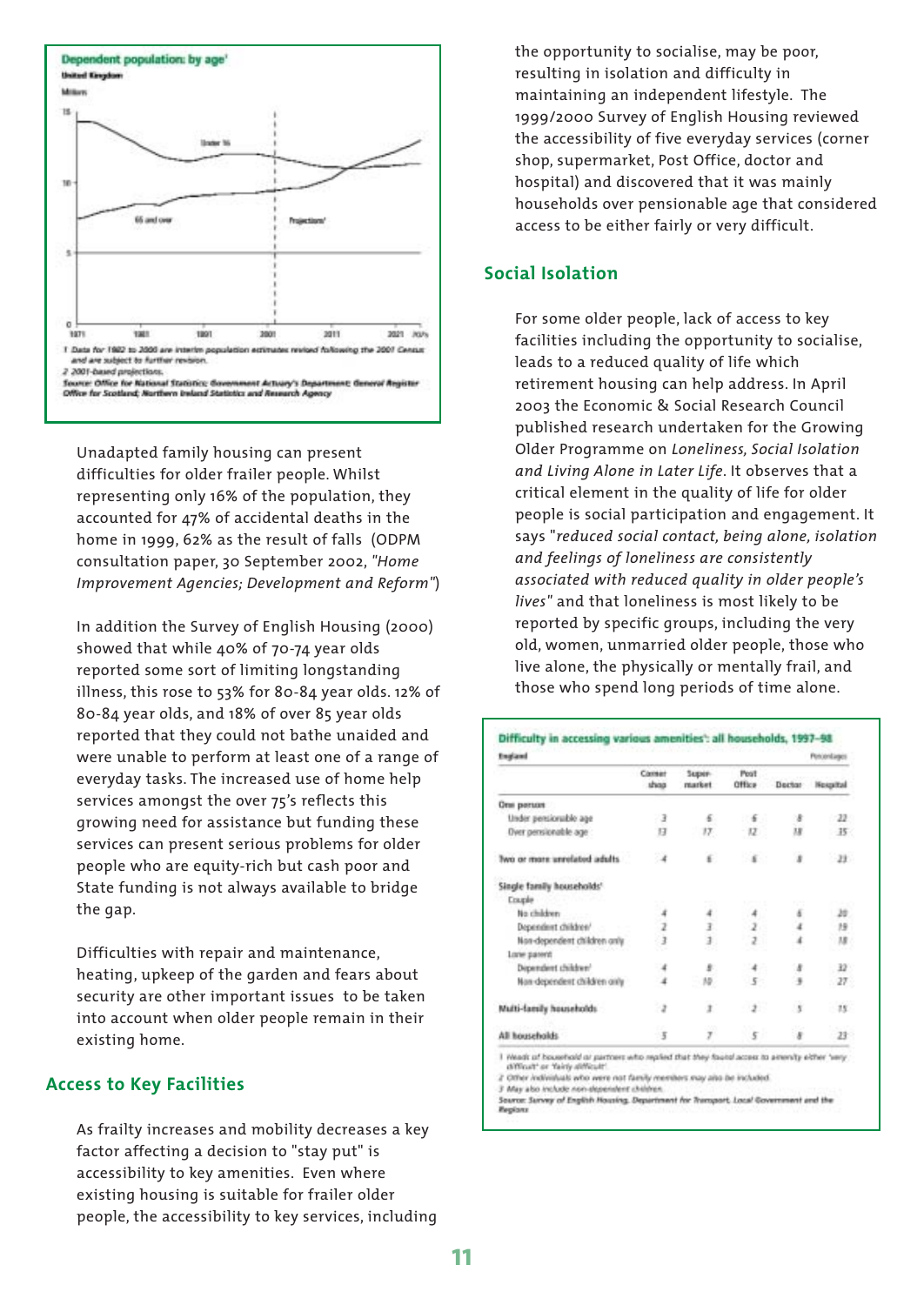# **Granny Flats and "Homes for Life"**

**4.7** Modifications to a relative's home (usually son or daughter) are of some, though restricted, value because of a range of factors, including cost, feasibility, the availability of assistance from either family members during working hours and/or social service/home help support. Equally, the concept of "Homes for Life", housing designed to be suitable and adaptable for households ranging from single to family sized units, is unlikely to produce new housing in sufficient quantities to supply a viable alternative, even assuming that it is compatible with the Government's push to increase housing densities.

# **Reasons for Moving**

**4.8** It is important to recognise that the reason for moving from mainstream housing to housing specially designed for older people is almost always needs, rather than choice, driven.



- **4.9** Research (Harris 1989, Ones 1994, Riseborough and Niner, 1994, Hirst et al 1995, Rolfe et al 1995) shows the reasons for such a move have not changed over time. They include the desire for safety and security, the onset of illness or disability, the unsuitability of the family home, the location, design and size of accommodation and the cumulative impact of a range of health and housing factors.
- **4.10** Traditionally the options available to older people who are unable to remain in their own homes have been local authority or RSL sheltered housing and residential care/nursing homes.
- **4.11** Local authorities remain the major providers of sheltered and very sheltered housing. In 1997 the public sector provided 56.6% of all sheltered and very sheltered housing, housing associations 34.7% and the private sector 8.6% (source: Royal Commission on Long Term Care, 1999). However in 2001 ODPM noted that 87% of local authorities had difficult-to-let sheltered units. Appropriate location and suitable quality were key factors. Research in the mid-90's noted that this was partly due to the age of the stock and the high cost of bringing it up to the standard currently required both by residents and by recent legislation. These problems with existing public and voluntary sector housing should not, however, lead to the conclusion that new build retirement housing does not have an important role to play in offering diversity and choice to the growing number of older owner-occupiers.
- **4.12** The number of residential care and nursing homes available to older people unable to remain in their existing home is diminishing because of rising costs resulting from labour market regulation, wage inflation and new care standards. In 2001 Laing & Buisson calculated that, during the previous five years, 50,000 care home places for the elderly, ill and disabled in all sectors had been lost (net figure, taking new registrations into account). Without a substantial increase in Government funding it is likely that the Care Standards Act, introduced on 1 April 2002, will further reduce numbers (see Appendix 1).
- **4.13** *"The Underfunding of Social Care and Its Consequences for Older People"*, by the Social Policy Ageing Information Network (SPAIN) published by Help the Aged in December 2001 reported that:

*"a decline in the residential and nursing home sector might be a welcome sign of the success of the Government's policy to enable older people to remain at home. But this is not the case - the numbers of people receiving such care has been declining, while the number of hours allocated to each person each week has been rising...for those who need a medium level of support to ensure their safety and comfort and to prevent deterioration in their circumstances, there will be nothing...social care for older people is in crisis"*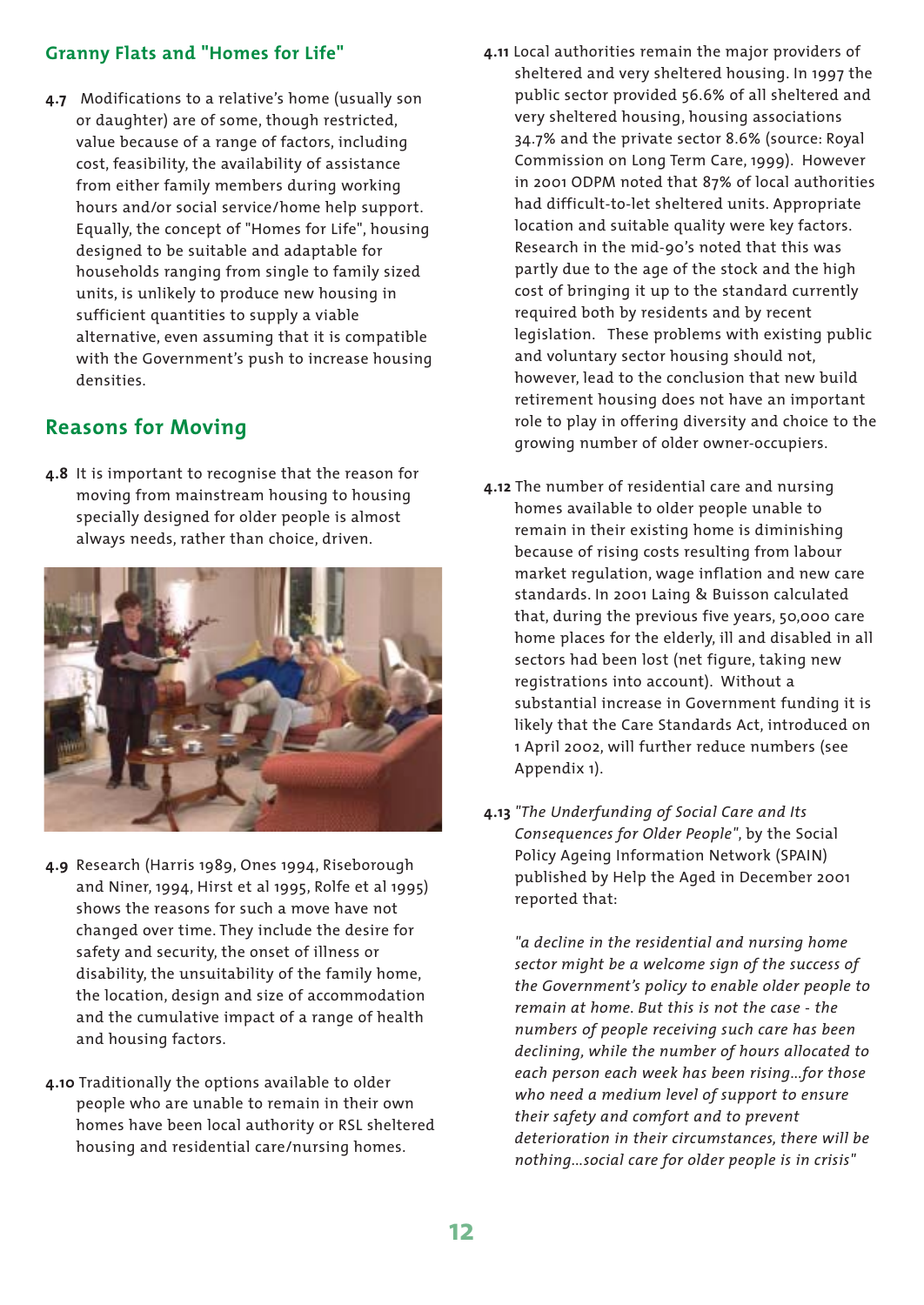- **4.14** The role of new build retirement housing in appropriate locations and built to modern specifications should therefore be considered as one means of enabling a growing number of older people to lead an independent life for longer and to continue to be actively involved in their local community.
- **4.15** Such provision should reduce some of the burdens on both health and social services, as residents pay for a package of management services to be provided, including an estate manager or warden. Retirement housing developments also enable medical and other services to be provided more efficiently to a group of people on one site, rather than to individuals scattered across the community, whilst increased safety and security, coupled with reduced concerns about the responsibilities of maintaining their home, often leads to improved health and well-being amongst residents.

As Age Concern notes:

*"For many older people sheltered housing support services can be instrumental in preventing the need for more costly care services and in preserving their desire to live independently" (Age Concern Policy Paper 0701, 2001)*

# **Government Policy**

**4.16**ODPM and the Department of Health are both publicly committed to promoting independence amongst older people through appropriate housing choice. *"Quality and Choice for Older People's Housing: A Strategic Framework"* published in January 2001, summarises current Government policy. It states:

*"Improving choice is a crucial part of the Government's agenda.*

and goes on:

*"We have set out two objectives which must be addressed by all those working with older people in order to maintain the momentum for decent, affordable and appropriate housing for this group:*



- *first, to ensure older people are able to secure and sustain their independence in a home appropriate to their circumstances; and*
- *secondly, to support older people to make active and informed choices about their circumstances by providing access to appropriate housing and services and by providing advice on suitable services and options".*
- **4.17** On 20 June 2002 the Minister of State for Health said:

*"As people become older, their housing situation becomes inextricably linked to their health and care. We are seeking housing solutions as a much more central part of the commissioning process....This means a significant role for supported housing. The place where people live needs to be warm, safe, secure and manageable and older people need to have choices in their housing. Housing, tailored with good support, care and health services can enrich people's lives and discourage dependence on institutional provision. That is what older people expect today".*

- **4.18** To extend independent living for older people Chapter 5 of *"Quality and Choice for Older People's Housing"* suggests that measures include:
	- physical modifications to the home, coupled with a range of care and support services, enabling older people to remain in their existing homes for as long as possible
	- complemented by the planned provision of a sufficient supply and range of supported housing across all tenures.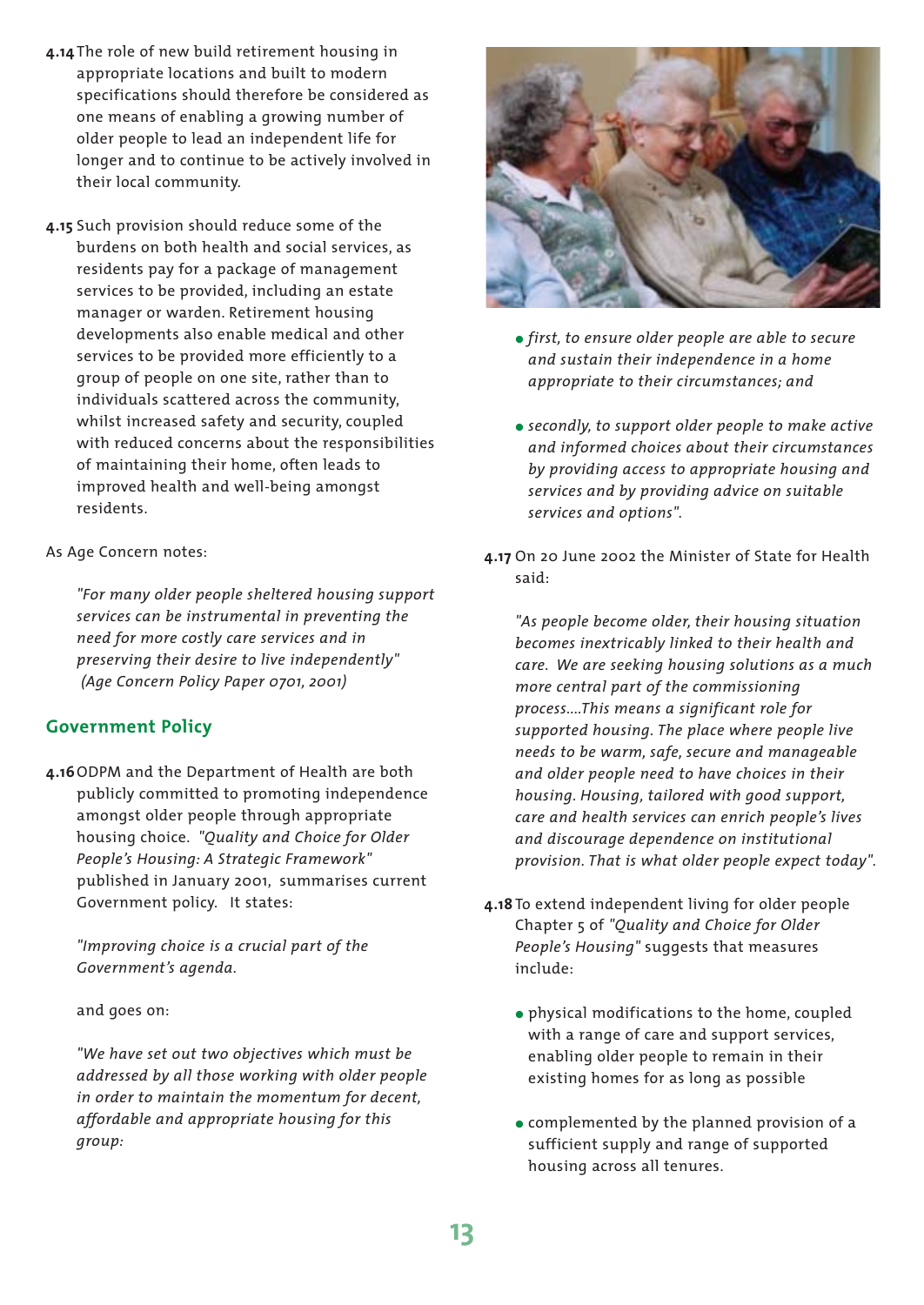**4.19**In the introduction to the first annual report on the *"Quality and Choice for Older People's Housing: A Strategic Framework"* programme, issued on 6 December 2002, ODPM and DH Ministers wrote:

*"Government is issuing guidance that not only addresses present housing, social care and health issues, but also looks to the future. For instance, planning departments needs to consider how the housing needs of future generations of older people can be met. Improving the quality of life for all older people remains a key task for Government"* 

**4.20** Seeking appropriate housing solutions for older people is not restricted to urban areas. Meeting the needs of older people in rural areas also raises planning issues. Sustainability and countryside protection will limit suitable locations for retirement housing but there are situations, such as smaller market towns and larger villages, where it can bring social and economic benefits.

# **Government Planning Policy**

# **PPG 3 and the Communities Plan**

- **4.21** PPG 3 (Housing) remains the key reference document for Government planning policy. Its *Introduction* states that planning policy should recognise the housing needs of all the community and that the focus for additional housing should be existing towns and cities because this promotes more sustainable patterns of development and makes better use of previously-developed land. It requires that new housing should be well designed and make a significant contribution to the urban renaissance and quality of life.
- **4.22**It states the Government's commitment, reiterated by the Deputy Prime Minister in the *"Communities Plan"*, launched on 5 February 2003, to the creation of mixed and inclusive communities which offer a choice of housing and lifestyle. It notes the likely increase in new households, particularly one-person. It suggests that, when assessing housing need, local authorities should work jointly with housing departments to assess the range of needs for different types and sizes of housing across all

tenures, including housing to help meet the needs of specific groups, such as older people.

**4.23**Retirement housing contributes positively to the Government's sustainable development objectives. Most retirement housing is built at higher density, generally on previously-used land in urban areas, and close to amenities to which elderly residents can walk, as long as they are able to do so. This integrates older people into the surrounding community, while still providing them with the security and care they need to remain independent. In planning terms, it can reasonably be argued that retirement housing makes a positive contribution to both PPG 3 and the "sustainable communities" agenda. In addition, by releasing general market housing back into the market, it frees up housing stock, reduces under-occupation and allows renovation and repair to take place.



# **Housing and Care Policies**

**4.24**In furtherance of the objective of promoting independent living Government has published National Service Frameworks for Older People, introduced *"Better Care, Higher Standards"* Charters and developed Care Direct. However, some policies, such as *"Supporting People"* launched in April 2003, may prove to have an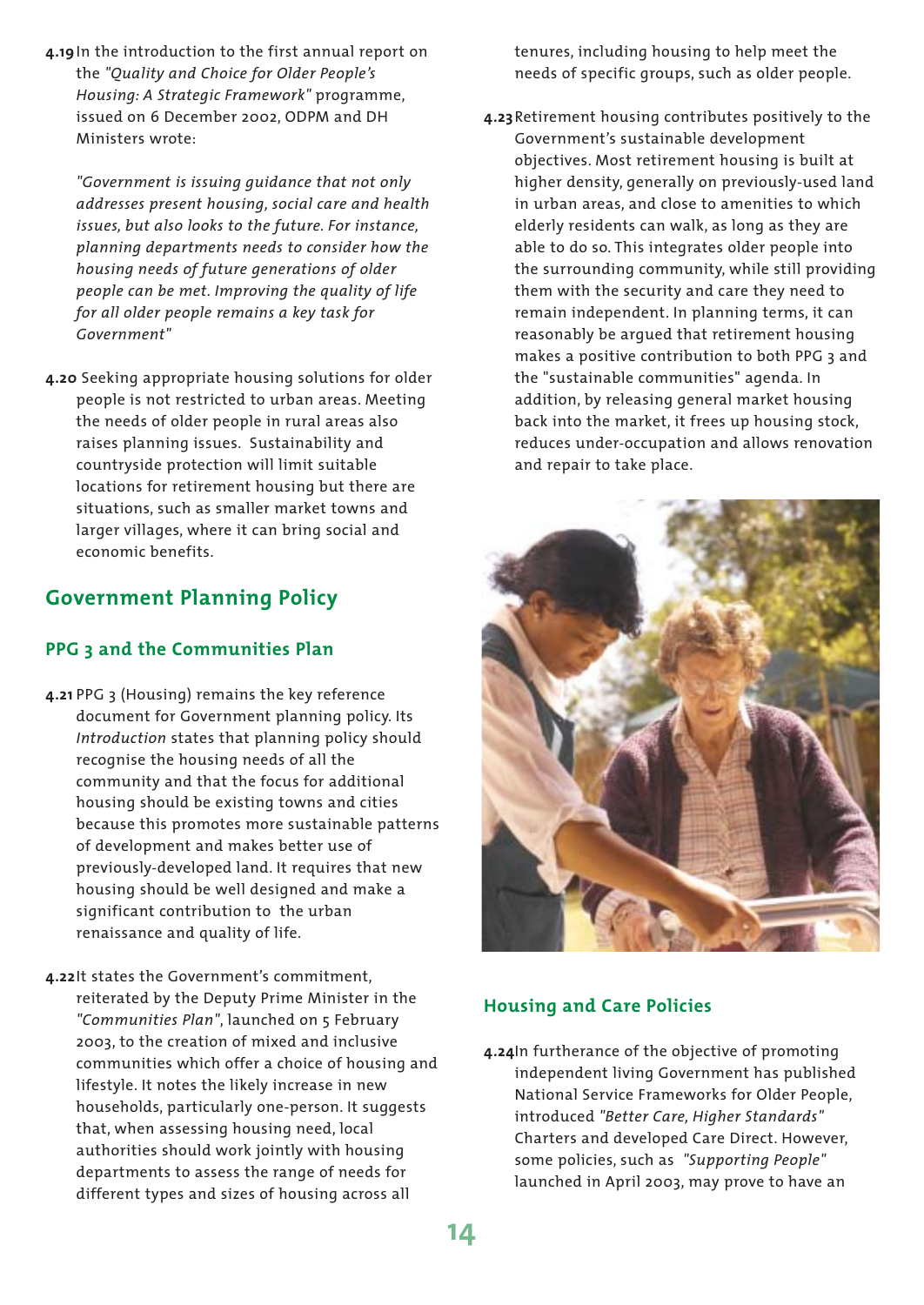adverse impact on the policy of promoting independent living amongst older people. There is concern that the new grants based system, which replaced rights based payments, will result in higher priority being given to other groups catered for by the Supporting People programme, such as battered wives, drug users and rough sleepers. There is already is already anecdotal

evidence that the 'pot of money' has run out a few months into the first year and that new requests for assistance are not being met. This could well be a significant problem, as it is estimated that 20% of sheltered housing residents receive help in paying service charges through benefit and income support.

#### **Summary**

- **4.25**Retirement housing offers a number of positive planning, housing, social service and health benefits. It can help to reduce demands on health, social services and other care facilities, partly because many of the residents remain in better mental and physical health, but also because doctors, physiotherapists, community nurses, hairdressers and other essential practitioners can visit several residents on the same scheme, leading to a more efficient use of public resources.
- **4.26** It releases under-occupied housing back into the general housing market, allowing older stock to be modernised and refurbished; it maximises the use of urban brownfield land, thereby reducing development pressure on more sensitive greenfield sites; it reduces private car usage because of its often urban location close to town centres and public transport routes; and it often introduces a neighbourly use of sometimes formerly un-neighbourly sites.
- **4.27** Therefore, in addressing the policy issues raised by demographic change, meeting the Government's objective of offering quality and choice to older people and its commitment to the development principles set out in of PPG 3 and taking into account the constraints on the public purse and the decline in care home places, an increase in the range of housing choices available to a growing number of older people, including retirement housing, must be a key consideration for policy makers at all levels.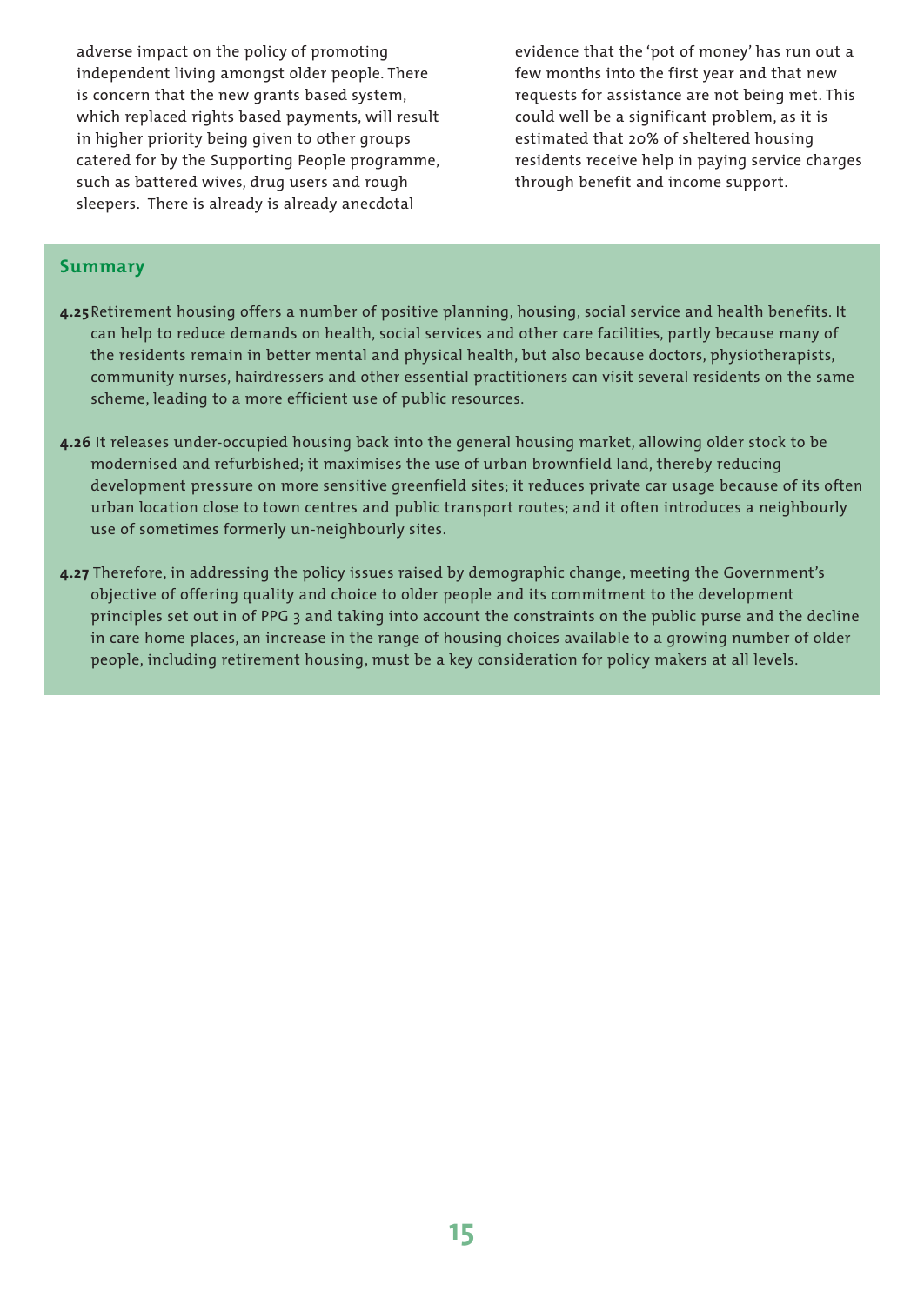# **5 - KEY DEVELOPMENT ISSUES**

# **AIMS**

*The aim of this section is to identify key development issues, which determine the framework within which developers of retirement housing operate, and the economic factors to be considered when assessing a planning application for private retirement housing.*

# **Competition for land**

# **Site location and characteristics**

**5.1** Retirement developments are often, but not exclusively, located in town centres, near to daily needs facilities, in or near established residential areas. While some new developments are located in semi-rural areas or, in the case of some retirement village schemes, on the urban fringe, the majority will be built on urban brownfield sites. Developers will usually look for sites with good access to shops, medical and health care facilities, public transport and daily needs shops such as grocery, chemist and hairdressing. Locations should also offer good visual amenity and aspect and not be blighted by adjoining land uses. Many developments will be constructed within or near established residential areas from which a significant majority of the future owners will come.



*Typical development site*

**5.2** Retirement housing is often built on urban brownfield sites which, post PPG 3, are now more attractive to other types of residential development. PPG 3's recommendation that higher densities and lower parking levels be sought by local planning authorities (LPAs) means that mainstream developers now actively consider sites which they previously considered

too small. Although retirement housing is generally built to higher density, nevertheless the additional costs may make it uncompetitive with mainstream housing unless there is specific planning support for retirement housing.

**5.3** Such sites are also attractive to commercial users, such as small supermarkets, car washes and some fast food takeaway retailers. While many of the sites have a commercial land use history they have often been a "non-conforming" use in a predominantly residential area and a retirement development offers a low impact relationship to adjoining properties.

#### *Competitive advantage*

**5.4** Historically retirement schemes generated land values that exceeded those of other uses, mainly because of lower levels of parking and amenity space. Following PPG 3, the greatly increased attractiveness of such small urban sites to a wide range of developers makes the provision of retirement housing more difficult at a time when demand for such properties is increasing.

#### *Construction costs*

**5.5** Because most private retirement properties are built on brownfield sites, demolition and decontamination costs can be incurred. Redevelopment for residential use requires decontamination to be carried out to a higher standard than for commercial or retail purposes. Such costs would, of course, be incurred by a mainstream housebuilder developing the site, but private retirement development involves specific additional costs not required when providing other open market housing such as the owners' lounge, communal WC, laundry, visitors' suite, manager's apartment and office and an emergency call system, again adding costs which are unique to this form of housing provision. *Communal areas*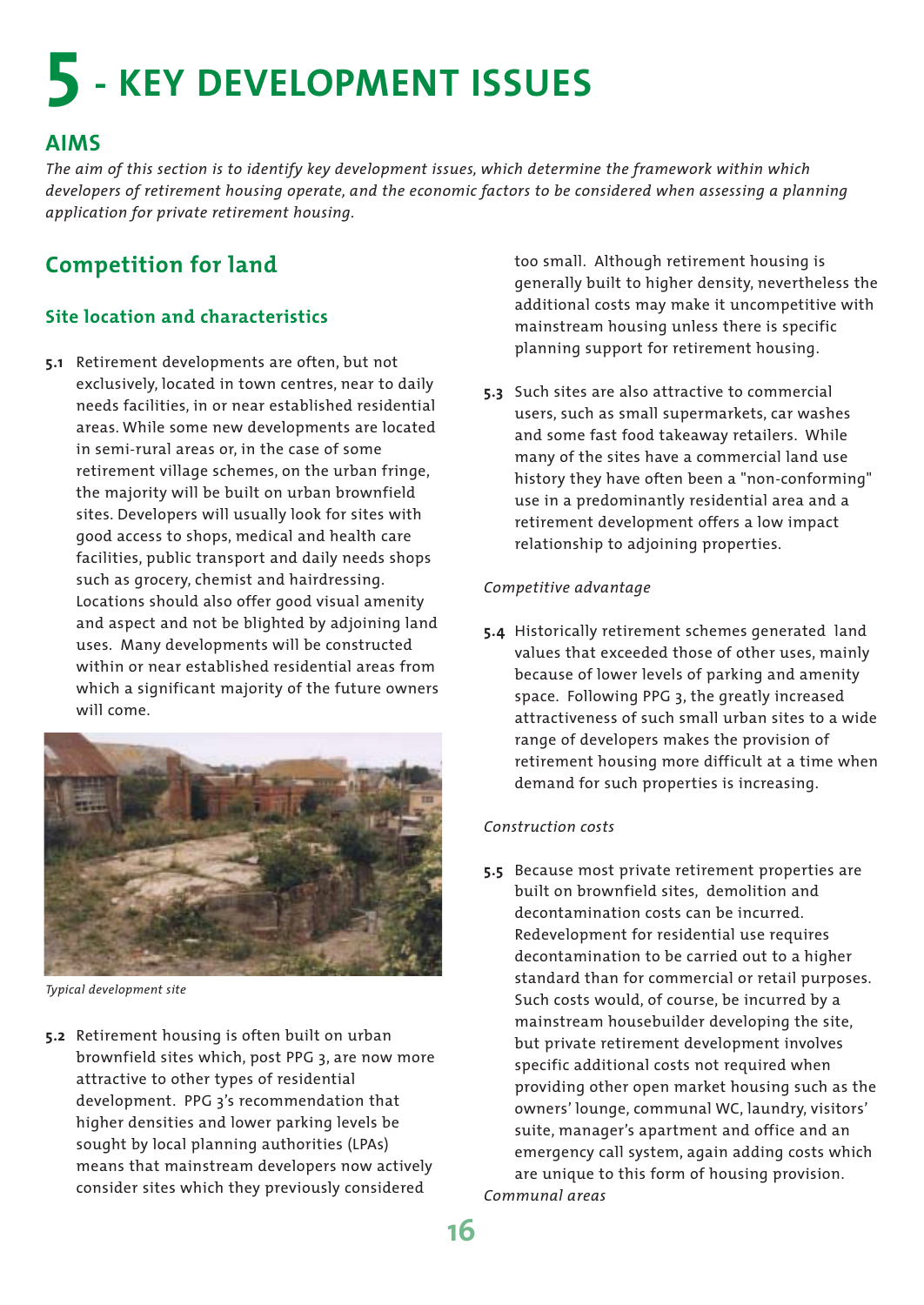**5.6** 25% - 35% of the floor area of a retirement development is set aside for communal use, a higher percentage than for mainstream flatted developments. Although these facilities may contribute to slightly higher sales revenue, when compared to similarly sized general market housing, such expenditure is not directly recoverable in sales revenues. One example is the form that apartment buildings take, which is dictated by the need to retain continuous heated corridor access to all communal facilities.

#### *Cash flow implications of the development process*

- **5.7** Retirement properties are often single buildings with integral communal facilities. Sites are usually relatively small and construction work often continues for up to 12-18 months. The first property cannot be occupied until all communal facilities, including the car park and external amenity areas, have been completed. Unlike general market housing, there is little opportunity to phase construction and sales. Land is purchased and a significant proportion of the build costs paid before any revenue comes in, with consequential cash flow implications. Equally management services (which are greater than those provided to mainstream flatted developments) must be in place before the first occupier moves in, again increasing up-front costs. In brief, there is no opportunity to build, sell and then build more "down the field", thereby spreading the financial burden, as in most other forms of for-sale housing.
- **5.8** Additionally, completed but unsold properties attract their contribution of management service charges and Council Tax. This high level of capital lock up has a significant impact on the overall profitability and density efficiencies of retirement developments, which in turn increases the need for a high level of certainty at the point of land acquisition.

# **Viability of Management Services**

**5.9** Purchasers of retirement housing not only buy the property but also have to pay an on going service charge for estate management and services. The fewer the properties within the development the higher the cost of management services to each individual owner. Simple

economics dictate that some features cannot be provided if service charges are too high and the viability of the scheme itself may be threatened if the service charges cannot be set at affordable levels because too few retirement units are provided.

**5.10** For example, it is generally agreed that developments need to contain approximately 50 units if they are to support a resident manager, although this threshold may vary, particularly in a rural location. A Model Service Charge Account and Balance Sheet is attached as Appendix 2.

#### *Management Company*

**5.11** Unlike mainstream housing, the package of management services is a key element of retirement housing provision, as it is the principal attraction for potential occupiers. Consequently the role of the Management Company is vital to the success of the scheme and, because the residents are elderly, it is particularly important that developments are well managed. It is therefore common practice to appoint an experienced management company first, to maintain the building and, second, as an initial point of contact to deal with problems that the residents may encounter. Managers are paid through the service charge (see Appendix 3).

## **Site acquisition considerations**

#### *Site identification*

**5.12** The search for suitable retirement housing sites is slow and expensive. Most developers have a land search operation of staff and agents who identify sites. These are found through personal contacts and searches, advertisements, liaison with local professionals, analysis of statutory plans and housing requirements and monitoring of local and trade press for land for sale. Because there is a range of different types of retirement accommodation in urban and rural locations the site finding requirements may vary depending on the specific sector or location being sought. As many as 100 potential sites may be assessed for every one that obtains planning permission.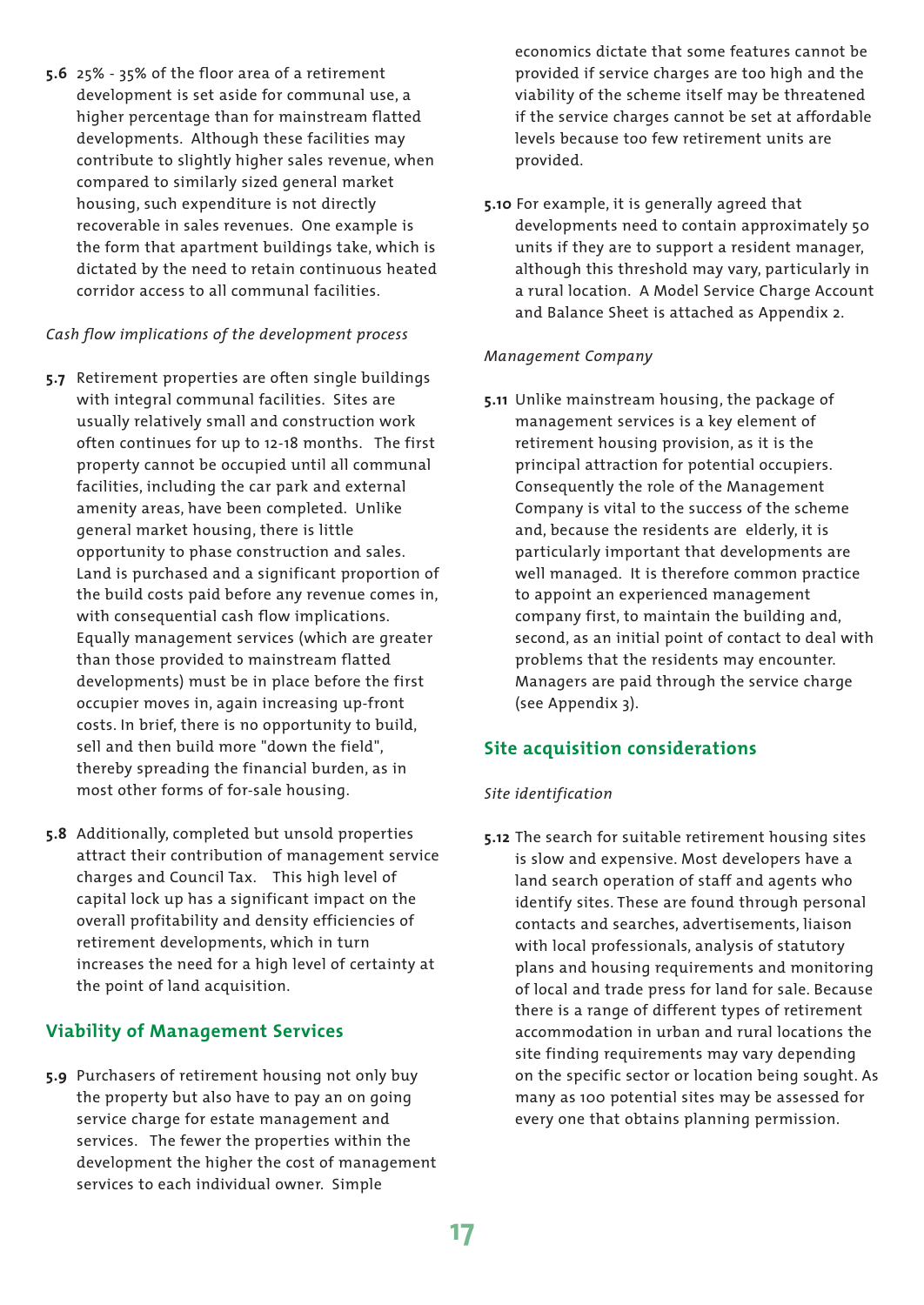#### *Demographic assessment*

- **5.13** When assessing sites for retirement housing, and the wider environment in which they are located, demographic data from the Local Authority, Government departments and specialist population data analysts is used.
- **5.14** This ensures that sufficient demand exists amongst homeowners of retirement age in the area. Assessments take into account the supply and quantity of previously built public and private specialist retirement developments.

#### *Site and planning assessment*

- **5.15** All sites are assessed to meet basic locational and development criteria for retirement housing. Then an initial feasibility sketch scheme is prepared to confirm commercial viability, based on likely costs and revenue. Land is valued so that negotiations on the purchase price can to be completed should the proposed design be approved by the Local Planning Authority (see Appendix 3).
- **5.16** A meeting is usually held with the LPA to discuss the proposal and to discover whether changes are needed to produce an application which

officers would recommend for approval when submitted to the Planning Committee. The information gained at this first meeting is essential to check the quality of assumptions on which an offer to purchase the site is made. The meeting also provides an opportunity for the LPA to advise on the level of public consultation that should be carried out by the developer.

#### *Developer obligations during planning*

- **5.17** Often, the site vendor is anxious to ensure that the purchaser acts expeditiously using reasonable endeavours to achieve a planning permission. There may be specific requirements to submit an application within a certain period of time following the exchange of contracts, to consult with the vendor on any changes, to maintain a minimum level of development or to lodge an appeal if approval is not forthcoming by a particular date (see Appendix 3).
- **5.18** Although developers generally resist the inclusion of such conditions, the commercial realities of competition for land sometimes mean that this type of contractual obligation will exist to ensure that a speedy planning permission is achieved (see Appendix 3).

#### **Summary of Best Practice**

**5.19** This is a summary of the best practice issues raised in this section:

#### **Developers**

- At an early stage, developers should explain to LPAs the demographic basis for their site selection
- explain the nature and scope of special features proposed within the development
- set out the management arrangements for the development
- explain the unique design issues which ensure that the building(s) functions to meet its intended purpose.
- seek LPAs advice to ensure that the development restrictions/preferences for the site are clear in advance of contracts being signed
- set contractual timescales and deadlines
- identify other restricting policies or requirements, in addition to establishing the parameters for the scale, bulk and massing for a site, so that they can be included in the scheme and accounted for in terms of likely cost.

#### **LPAs**

should be aware of, and pay due regard to:

- the existing level of housing need in their area for those of retirement age, the existing specialist housing provision for them in both the public and private sectors, the nature and scope of the unique features of retirement housing generally and of those included in the proposal
- the additional costs associated with the development of sites resulting from the special features of retirement housing.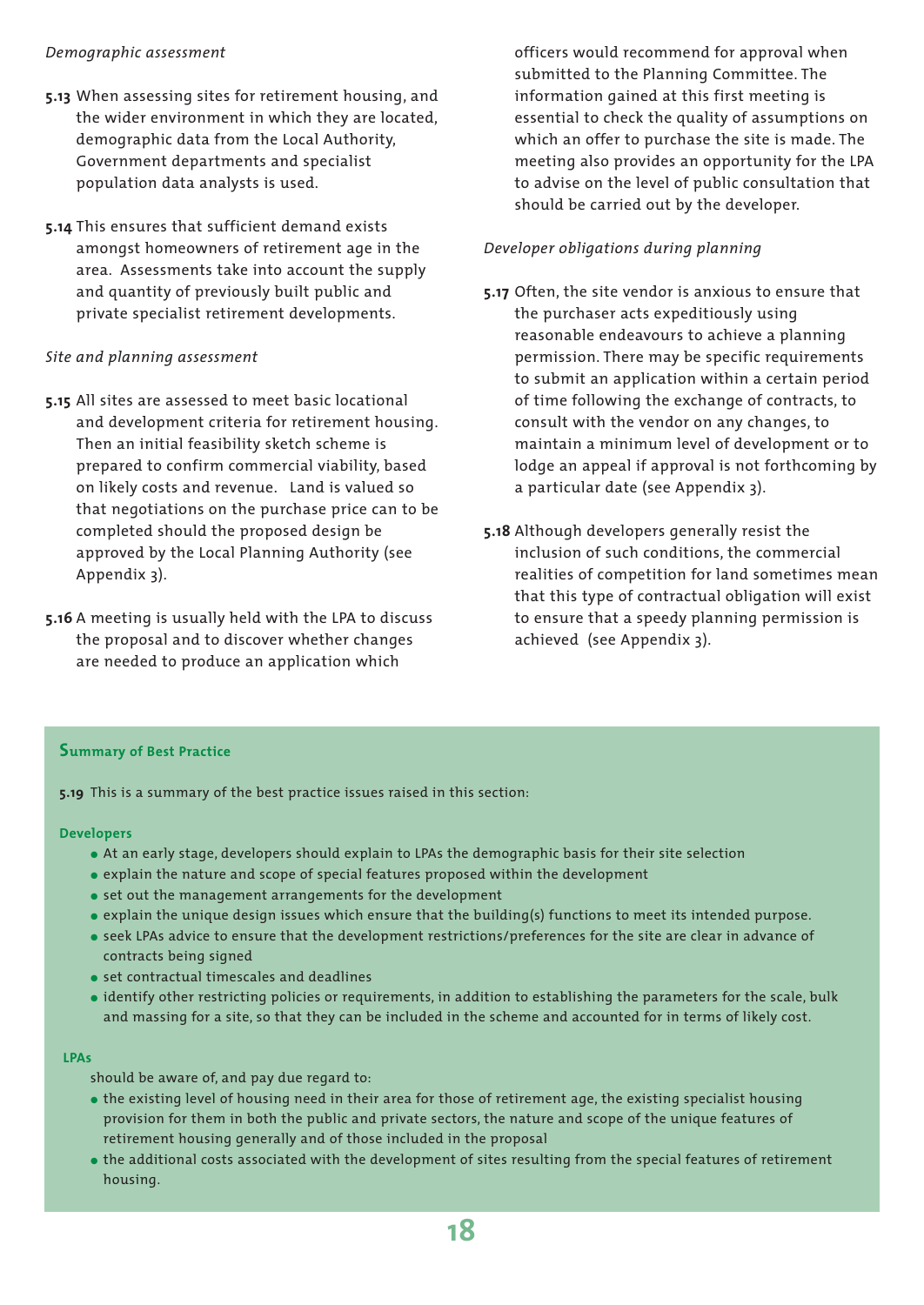# **6 - PLANNING POLICY ISSUES**

# **AIMS**

*This Section sets out the basis for the recommended best practice approach; namely that planning policies at all levels should address the needs of an ageing population, particularly the housing needs of older people, and should consider how these needs might be met through appropriate enabling policies or specific provisions in development plans. It deals with the relationship between development plans (or Local Development Documents) and Community Strategies and the need for appropriate community involvement in plan formation, ahead of the changes being introduced through the Planning and Compulsory Purchase Bill.*

## **Background**

**6.1** There is currently little national or regional planning guidance on issues relating to providing for an ageing population, particularly with regard to the role of retirement housing. The issue was broadly addressed in 2001 when the former Department of the Environment, Transport and the Regions published a strategic framework for housing older people entitled *"Quality and Choice for Older People's Housing: A Strategic Framework*". This says that:

*"The increasing older population poses a challenge for social policy generally, and housing policy specifically. In what form and at what cost do we make adequate provision for the housing care and support needs of older people? With the ageing profile changing so rapidly (people living longer with a more healthy lifestyle and an increase in owner occupation), there is a direct impact on the provision of decent, affordable and appropriate housing for older people".*

It went on to indicate that:

*"For housing policy specifically, there is a major role to play in ensuring that older people are able to realise their potential. Effective housing, allied to the right care, support and wider services, such as good transport and community safety, can be the springboard that enables older people to remain involved and live their lives to the full. Conversely, poor housing can be a fetter for older people, contributing to immobility and social exclusion, ill health and depression".*

**6.2** This advice has not been specifically translated into Planning Policy Guidance. However, the planning system has a key role to play in facilitating housing choice for older people. Indeed, it is important that development plans

should explicitly address the issues relating to an ageing population, in so far as land use planning can play a role in meeting identified needs. Appropriate local planning policies can significantly affect the nature and environment for new housing and the opportunities for retirement housing schemes. As mentioned in Chapter 4, a material factor in this context is PPG3 'Housing' which prioritises the need to focus new development in and around existing communities and close to shopping and health facilities as well as public transport. It also emphasises that local authorities should use planning policies to secure an appropriate mix of dwelling size, type and affordability to meet the changing composition of households in order to enable people to move as their circumstances change both within and across tenures.



**6.3** Given that local planning policies set the context for development control decisions, it is important that UDPs/Local Plans (or their replacement) should address the specific needs, including housing, of older people. However, it is essential both that the approach towards retirement housing in spatial terms is linked to the principles and provisions of the Community Strategy for an area and that the issues are subject to appropriate debate through community involvement, not only the Community Strategy, but also in the planning process itself.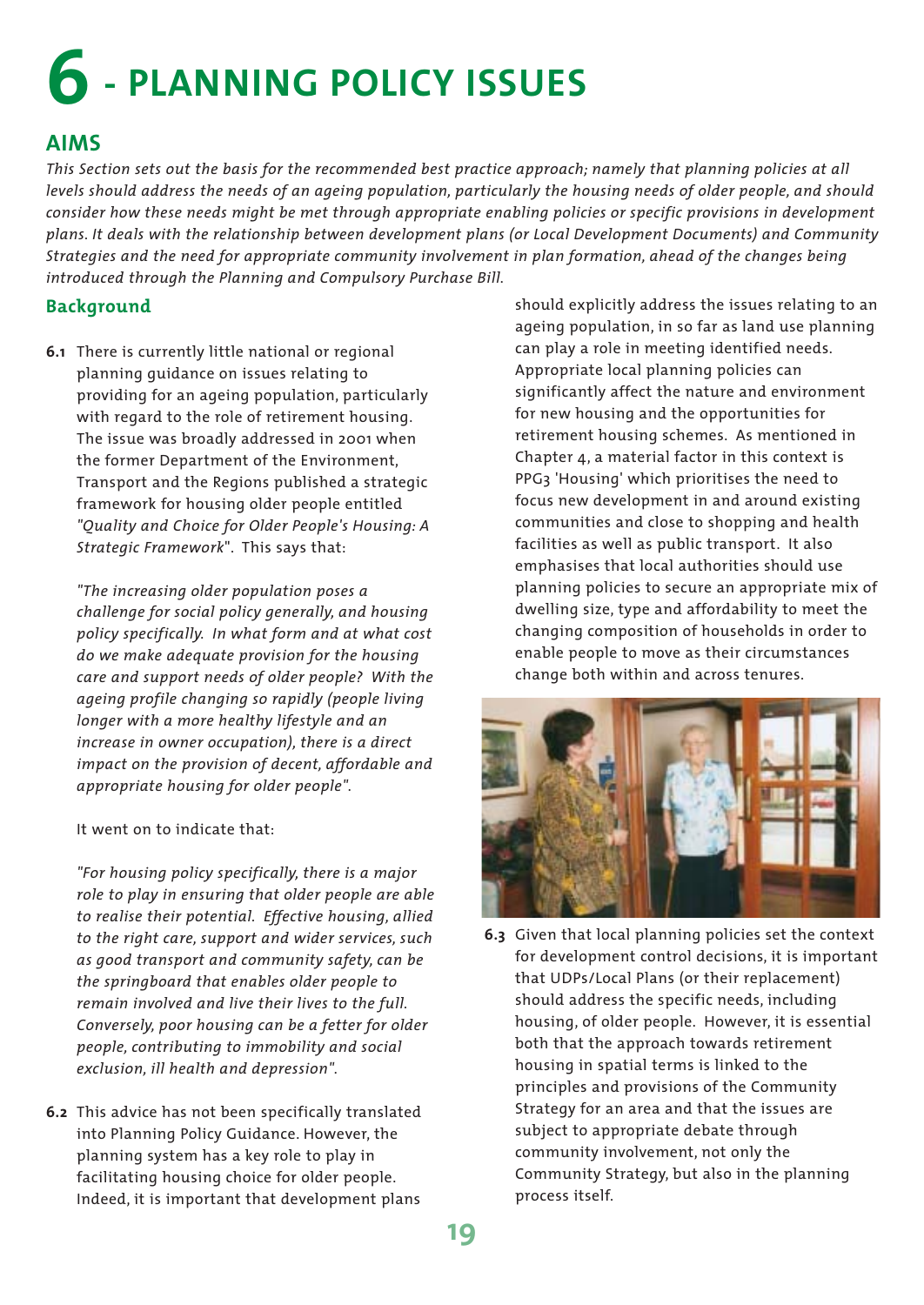# **i) Community Strategies**

**6.4** Introduced under the Local Government Act 2000, local authorities are required to prepare a community strategy for *"promoting or improving the economic, social and environmental wellbeing of their area and contributing to the achievement of sustainable development in the United Kingdom"*. They cover a wide range of issues and are developed and implemented by a broad "community planning partnership" of the local authority, including health, police, schools, business and voluntary groups, councillors, community and faith groups, disabled and ethnic minority groups. The Government intends that 'local development documents' (L.D.Ds) should become closely linked to the Community Strategy because L.D.Ds will express those parts of the Strategy that relate to the development and use of land.



*Retirement housing scheme*

**6.5** Local authorities are at varying stages in the process of putting their Community Strategies together and it is therefore important that planners and developers actively work to have the well-being of older people and their housing needs included in them so this feeds down into the development plan and development control process. There are already examples of 'Older People's Strategies' being prepared as part of this process. Attention has been drawn to the role of such strategies in the recent publication (2003), *"Preparing Older People's Strategies"* by the Office of the Deputy Prime Minister/Department of Health. That document states that a key issue to be addressed is:

*"How far is the planning system and the use of the policy guidance on housing (PPG3) sensitive to older people's requirements and interests and able*

*to prioritise these against competing housing demands? Is the local interpretation of PPG3 with its emphasis on brown field development at higher densities delivering more and better specialist private housing for older people or less by increasing competition for suitable sites or demanding contributions that make such housing less competitive? Is this specialist provision being monitored as a part of the "Plan, Monitor & Manage" system introduced by PPG3 and how geared up is the system to responding with local policy modifications?"*

In support of these issues, the document states:

*"Older people are often overlooked in wider planning agendas because attention tends to be placed on people whom planners think are economically active. Most of us benefit from living in areas with a mix of generations. Planners should be encouraged to include older people's views and interests along with everyone else's. Older people have money to spend. For example, when considering plans to redevelop city centres or rural towns, planners should think how attractive they are to the growing population of older consumers as well as to younger people."*

It is considered important that, in examining the housing needs of older people as part of their preparation of Older People's Strategies or broader Housing Strategies, local authorities should consider owner-occupier housing needs rather than only concentrating on public sector stock issues. Both types of tenure are significant in assessing the needs of older people and in setting the framework for land use planning strategies to respond appropriately.

## **ii) Statements of Community Involvement**

- **6.8** Major reform of the planning system is underway. Of particular interest to this Good Practice Guide is the emphasis on increased community participation.
- **6.9** An ODPM briefing note to local authorities issued on 5 December 2002 said,

*"the objectives which underlie the transitional arrangements set out in the Bill are to move as quickly as possible from the system of Structure, Local and Unitary Development Plans to one of an LDF containing Local Development Documents..".*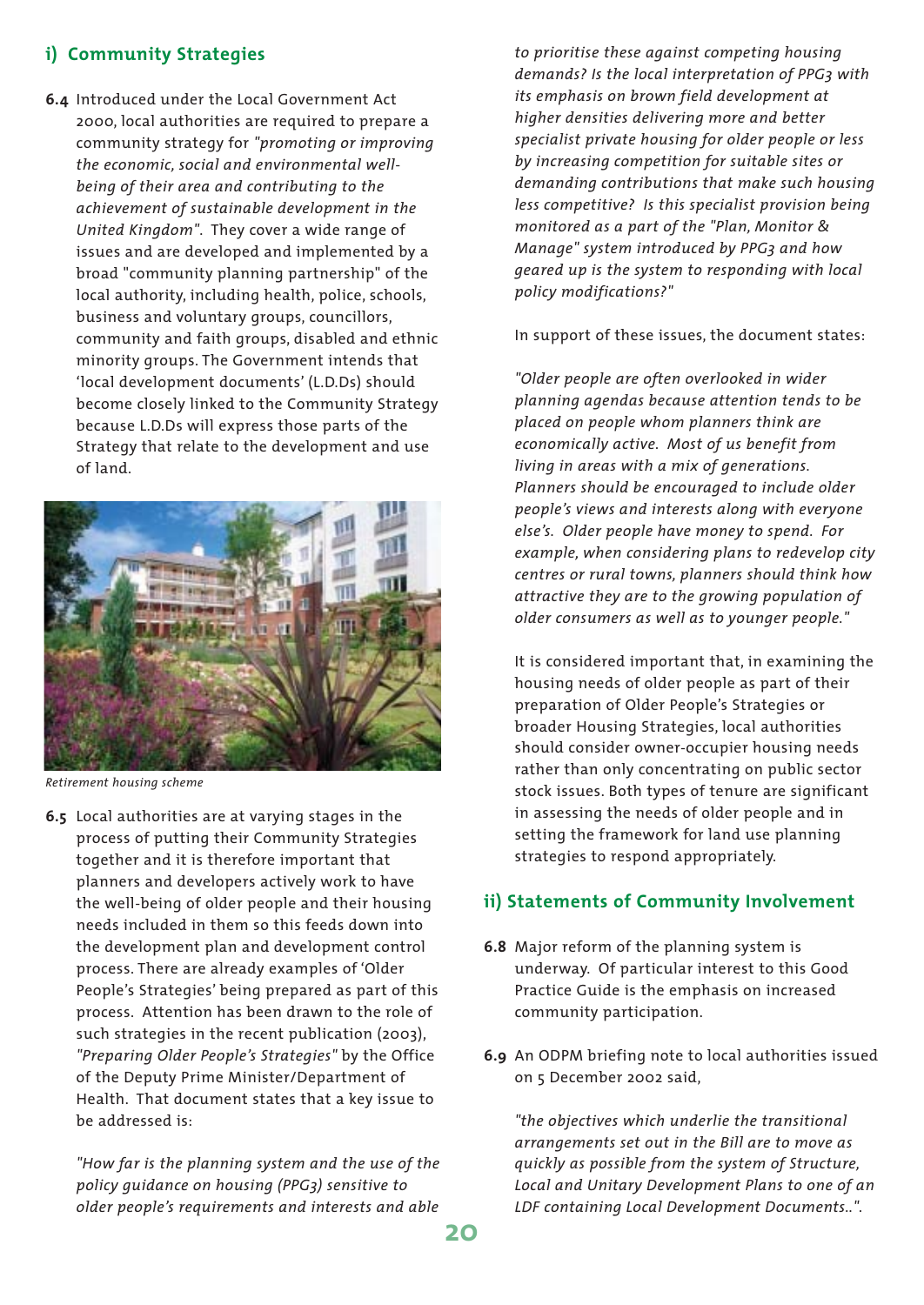Asking the question, why move to L.D.F principles now, it says,

*"ODPM strongly encourages local authorities in taking forward work on development plans to...achieve effective community participation in developing policies".*





- **6.10**Local authorities will be required to produce a Statement of Community Involvement (SCI), setting out minimum standards for community involvement in both development plans and planning applications and identify and develop existing best practice in community involvement, with the intention of securing more effective relationships between Community Strategies and L.D.Fs.
- **6.11** It is, therefore, recommended that best practice would be for both local authority planners and developers to consider how to ensure full and effective community involvement in the preparation of development plans and in individual planning applications, even before the statutory requirements come into effect, and to

note that ODPM advise that they should ensure that development plans are *"seen by the community to be well grounded and reflect local circumstances"*

**6.12** Within this evolving context, it may also be appropriate to consider introducing specific Supplementary Planning Guidance on retirement housing, as part of the Local Development Documents, in order to address the particular issues and principles relating purely to such housing, as distinct from other forms of residential accommodation.

# **Existing Planning Policies**

- **6.13** An examination of existing UDP/Structure and Local Plan policies indicates that retirement housing has not been a significant issue in current policy formulation, even though best practice would indicate that it should be positively addressed. Many plans have relevant or related policies, although the emphasis tends to be on residential care/nursing homes with more generalised references to other forms of accommodation for older people.
- **6.14** Some plans contain policies which address specifically the issues relating to the consideration of proposals for sheltered and managed housing for older people, or which set the needs of older people within the broader context of supported housing provision. (Examples of such policies are included in Appendix 4).
- **6.15** Those plans which have relevant planning policies tend to cover some or all of the following policy principles in some way:
	- the potential for retirement housing to help in the maximisation of the use of land in urban areas - providing higher density development, with lower parking standards, and the ability to tackle under-occupation of family houses;
	- the need for retirement housing to be accessible by public transport and in close proximity to a range of local facilities, particularly shops, health and community facilities;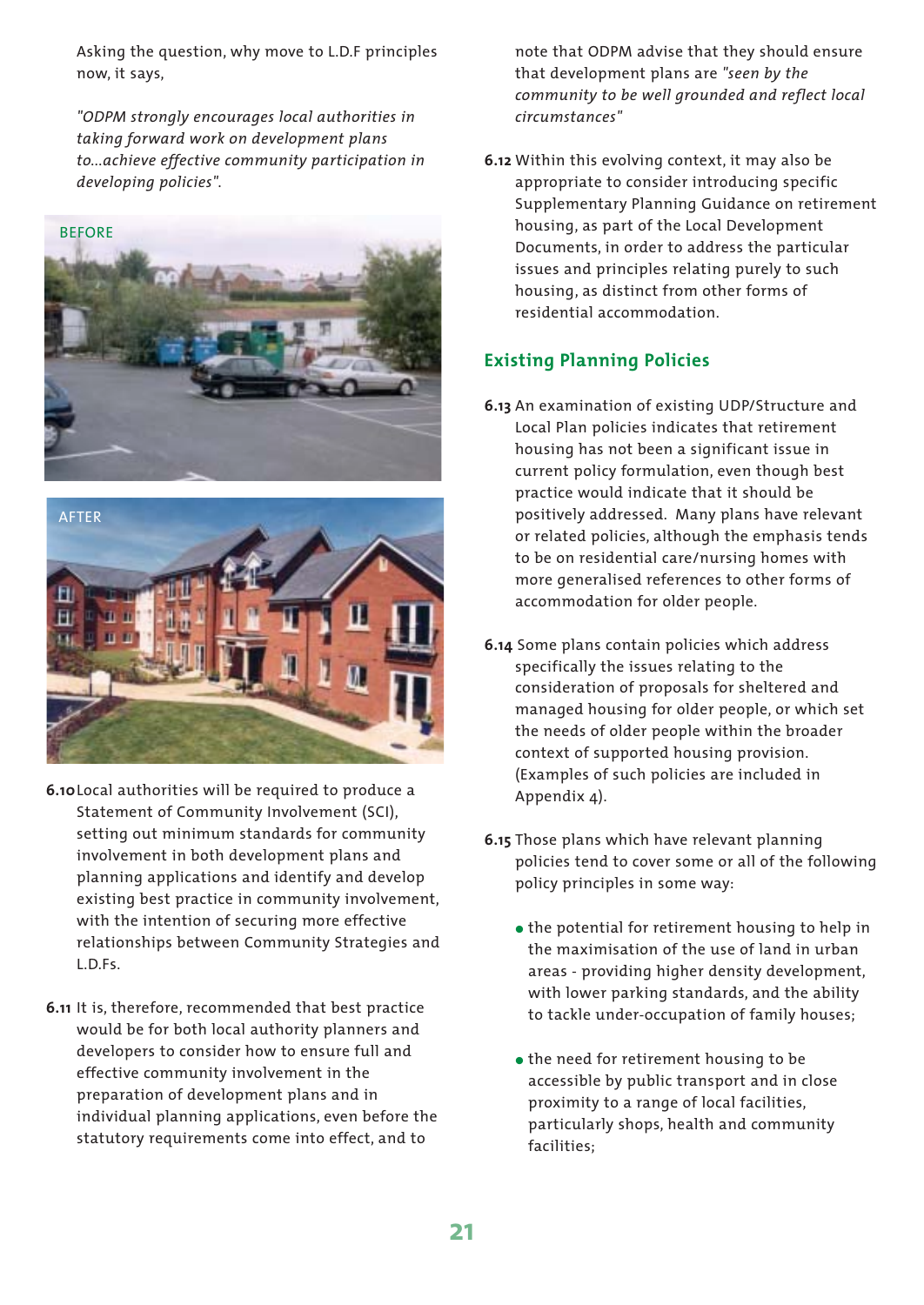- the provision within development schemes for level access to attractive areas of communal open space, provided with sitting out areas;
- the incorporation of an element of affordable housing in appropriate cases, perhaps with an indication of the expected proportion of affordable housing included in the supporting text;
- the impact of proposed retirement housing development on the surrounding locality, with careful consideration required of proposals in order to ensure that they respect the character of the area concerned and the amenities of adjacent properties.
- **6.16**Some plans continue to contain planning policies which have failed to keep up with the changing agenda in relation to retirement housing, such as in relation to residential care or nursing homes, or which are somewhat misguided in their intent and application. For example, policies exist which contain unhelpful or inappropriate standards, such as a specific minimum requirement for private amenity space for retirement housing regardless of the nature of the proposal or the character of the area. It is important that planning policies provide sound guidance for dealing with retirement housing proposals but the emphasis should be on flexibility to respond to changing circumstances and requirements rather than on prescription, perhaps based on previous experience in a limited number of cases.

#### **Rural Issues**

**6.17** Meeting the housing needs of older people in rural areas requires a specific planning policy response. When preparing Village Design Statements or Parish Plans, local communities and their relevant local authorities should consider carefully the needs of retired local people in the area and the potential benefits a pro-active approach to such housing can achieve. Planning policies that seek to protect and preserve the character of rural towns and villages should also provide sufficient flexibility so that, for example, within "village development boundaries", appropriate retirement housing can be provided. It should be recognised that, unless it is possible to provide the number of retirement dwellings necessary successfully to support a

development, then specialist housing for older people is unlikely to be achieved. In rural areas particularly, such housing can benefit the viable delivery of medical and care services and support local shops and community activities.

## **Planning Policy Formulation**

- **6.18** As a general rule it will be appropriate for local planning policies relating to retirement housing to focus on the principles of such provision, rather than the specific details of the type of housing involved. In particular it is important to focus on the relevant material planning considerations, such as the effect of such development on the character (amenity and environment) of an area, rather than on the perceived needs of residents within a retirement housing scheme (such as the incorporation of specific provision for parking/storage of mobility scooters). The principles for drafting effective plan policies set out in the Planning Officers Society guide to good practice *('Better Local Plans' - A Guide to Writing Effective Policies'* - 1997) will apply (to be revised to apply to LDFs).
- **6.19**It is also important that local planning policies should not repeat or conflict with other guidance which exists at national level for related purposes. For example, Building Regulation requirements (Part M) already deal with mobility standards and so their provisions do not need to be repeated in planning policies. Other potential intervention, such as in the size or mix of accommodation to be provided, should only be promoted on the basis of clear justification against identified local housing needs.
- **6.20**Government good practice guidance on local housing need assessments makes it clear that older people must be specifically identified within the household totals and indicates that surveys should be able to collect information on older people's housing preferences and expectations. The reason for such an approach is that assessments can inform the planning of retirement housing provision and feed into consideration of how care and support services should develop in future. The role of the Community Strategy is important in this context in establishing the framework for co-ordinating the activities of different parts of the local authority and its partners.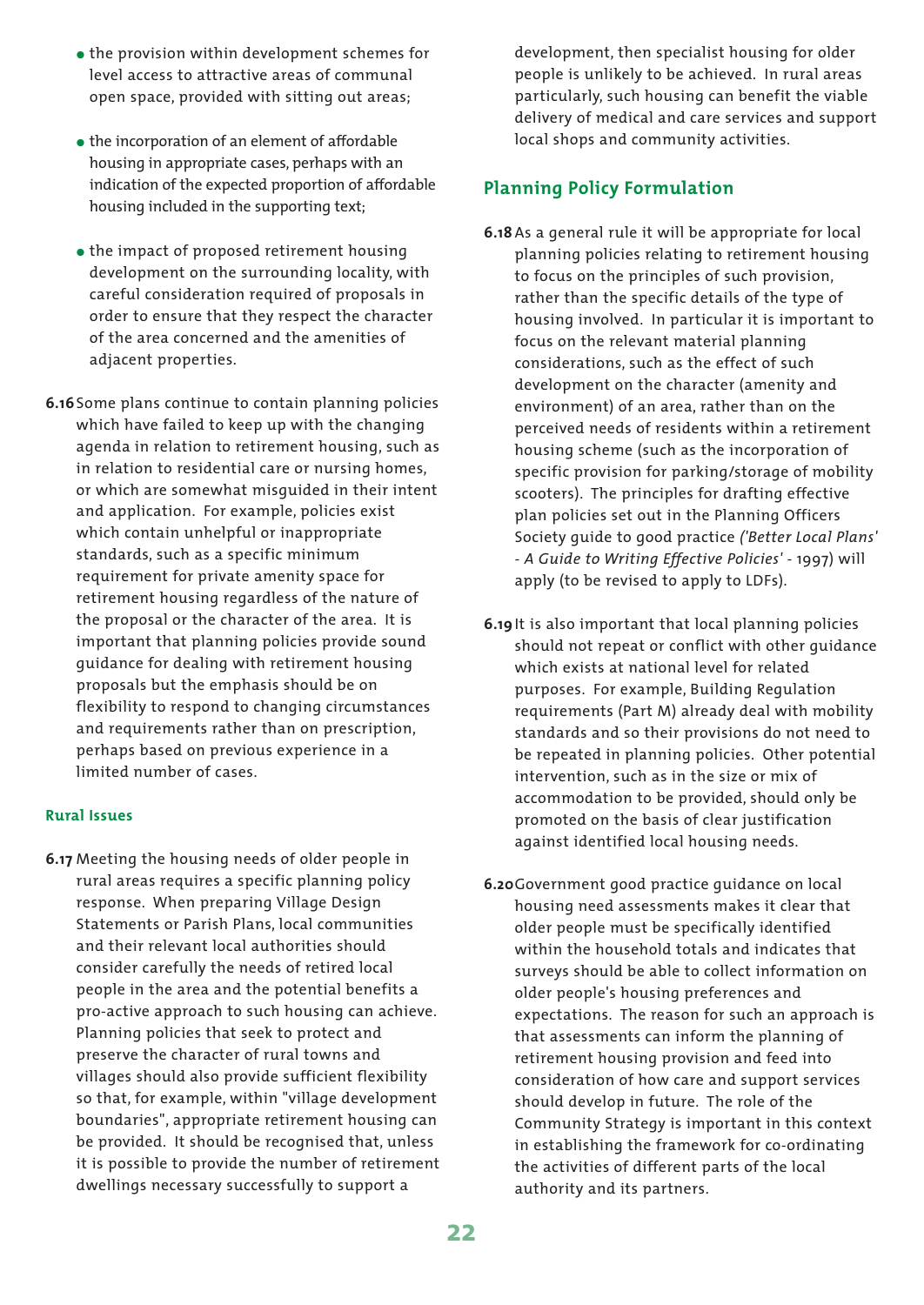- **6.21** In drafting planning policies it is suggested that future policy formulation could be focused, where appropriate, on the following issues:
	- addressing directly the needs of an ageing population generally, with particular emphasis on the land use planning requirements arising, of which housing is likely to be the principal concern;
	- recognising the need for positive provision for retirement housing or to increase the range of appropriate accommodation and also to tackle directly any local opposition to such development arising from fears about the increased density of development or the perceived pressure on local NHS and social services;
	- maintaining diversity in new housing provision, including an awareness that older people as a group will have different needs;
	- supporting the role of retirement housing as part of mixed use developments and regeneration or town centre strategies, whilst acknowledging the issues relating to the proximity of such housing to potentially conflicting other uses;
	- addressing 'sustainability' considerations, including the relationship of proposed development to appropriate public transport provision and local facilities/services; and
	- setting appropriate design and parking guidance, relative to the nature and role of the various forms of retirement housing.
- **6.22**Planning policies will also need to set the basis for planning conditions or Section 106 planning obligations, both specifically in relation to any restrictions (age, etc.) relating to retirement housing and more generally in terms of the contributions which might be required from such development towards enhanced local facilities or infrastructure. The policies should be clear on the issue of affordable housing provision, derived from the results of an up to date Local Housing Needs Assessment, relative to retirement housing schemes.

**6.23**Emerging government guidance is set out in the consultation paper, *"Influencing the size, type and affordability of housing"* (July 2003) which, when adopted, will replace Circular 6/98. The paper notes that up to date housing needs assessments should be drawn up jointly by housing and planning departments working closely with housing providers. They should assess the range of need for different types and sizes of houses across all tenures. Para 4 states that *"housing needs assessments should address housing required by current and anticipated households including…disabled and elderly people and for particular types and sizes of accommodation"*. It is also important that there is scope for greater flexibility in negotiations on contributions where difficult or sensitive previously developed land is involved. The nature of retirement housing and the economics of such provision are likely to be a relevant material consideration in this respect. This issue of affordable housing provision in relation to retirement housing is considered further in Section 7: Development Control Issues. However, it is considered important that any Supplementary Planning Guidance on Affordable Housing should include specific reference to the circumstances relating to retirement housing.



*Typical development site*

**6.24**It is considered essential to examine how best, once a need for retirement housing has been established, provision can be made through planning policies. This might be through appropriate enabling policies or through specific land or site allocations. It should be considered as an opportunity to address retirement housing needs through planning policy. Where a specific allocation is considered, the policy considerations set out in Section 4 relating to the consideration of applications for retirement housing will also be relevant.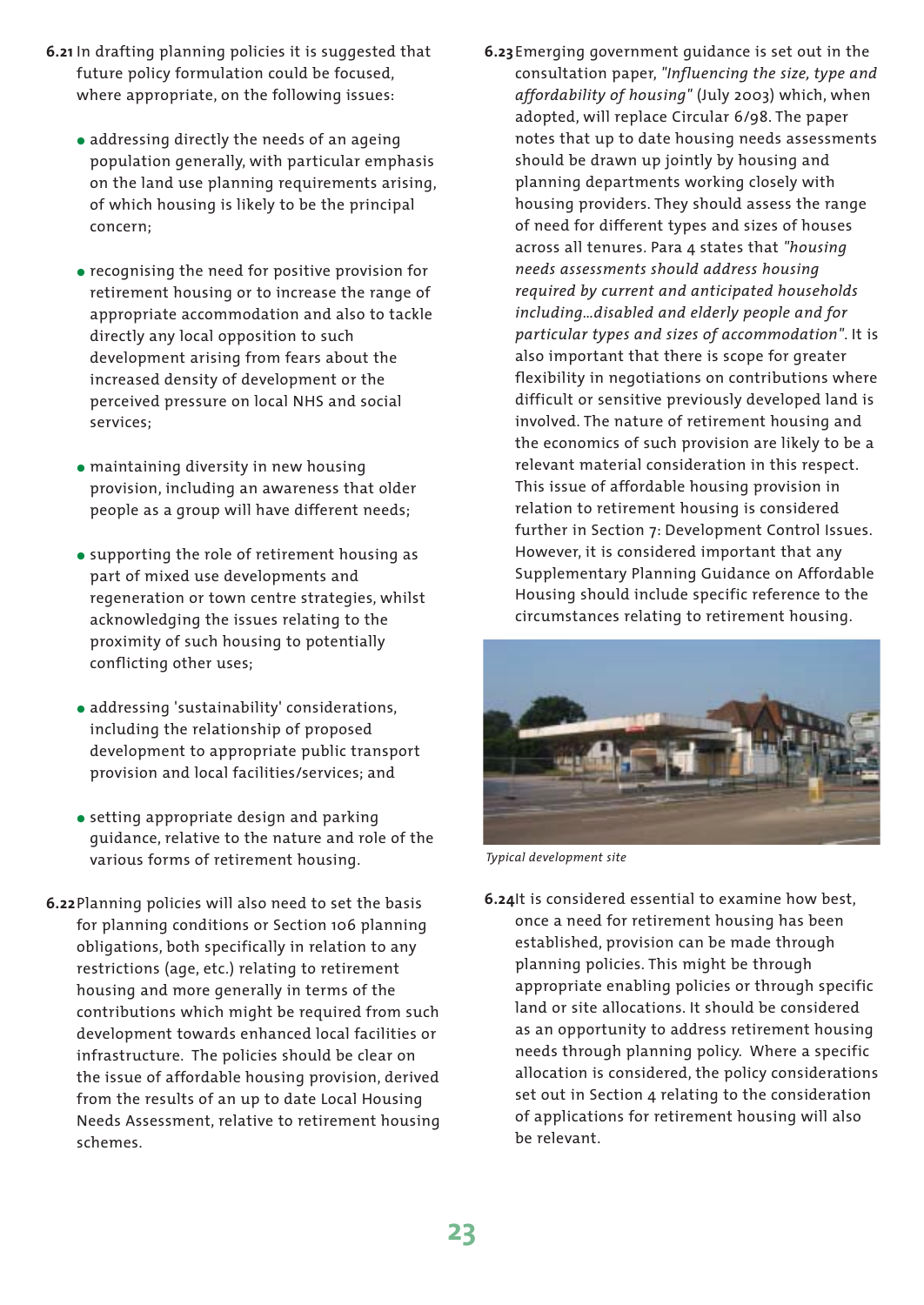# **Contaminated Land**

- **6.25**Development will not normally be proposed on or adjacent to gassing landfill sites, or on sites with significant contamination. However, there may be occasions where the nature of the landfill gas regime/contamination is such that precautions or remediation can be undertaken to minimise any risk.
- **6.26** Development in such cases may only be possible where there are management arrangements in place to ensure that occupiers do not come into contact with contamination or disturb the gas regime. This can sometimes be achieved by appropriate physical measures and strict

management control of external areas, to prevent their use as private gardens. Developers will also need to consider issues relating to the need for Indemnity Insurance in order to enable development to proceed on such sites.

**6.27**Normal open market housing may not always be proposed on such sites, but by its managed nature, retirement housing can offer a potential development solution, all other factors being favourable. As such, retirement housing may have advantages over other forms of residential development in bringing some brownfield sites back into beneficial use. (ref: PPG23 and Waste Management Paper 27).

# **Summary of Good Practice**

# **6.28 Development Plans**

 should set the context for the consideration of issues relating to an ageing population. They should provide the opportunity for the development of specific guidance in relation to retirement housing, possibly including site specific provision in some cases, through allocations in the Local Development Documents. Recognition of the special considerations relating to retirement housing in this way will help to improve the process for determining planning applications for such schemes.

# **6.29 Community Strategies/Community Involvement**

- the planning policy provisions of development plans for older people should reflect the spatial requirements of the evolving Community Strategies for local authority areas (and any associated Older People's Strategies)
- the planning policy provisions of development plans (LDDs) should be based on full and effective community involvement in the process, even before the relevant provisions contained in new legislation come into force. The intention should be to ensure that development plans are seen by the community to be well-grounded and to reflect local circumstances, including the housing needs of older people.

# **6.30 Planning Policies**

- should reflect current circumstances relating to housing for older people as far as possible and be flexible enough to respond to changing requirements for retirement housing, including rural areas
- should encourage positive provision for retirement housing, where appropriate, as part of mixed use schemes or town centre/regeneration strategies, and focus on the principles of such provision, not on the detailed specifications of such housing
- should concentrate on the relevant material planning considerations, avoiding overlap with other standards or requirements of other legislation. The focus should be on the appropriate planning response to the identified needs of older people, with consideration of the necessary design and parking standards relative to the nature and role of retirement housing
- should set the basis for any planning conditions or Section 106 Planning Obligations which might be necessary for retirement housing. They should be clear on the need for affordable housing provision as part of a retirement housing scheme, including the issue of the integration of different tenures within one building.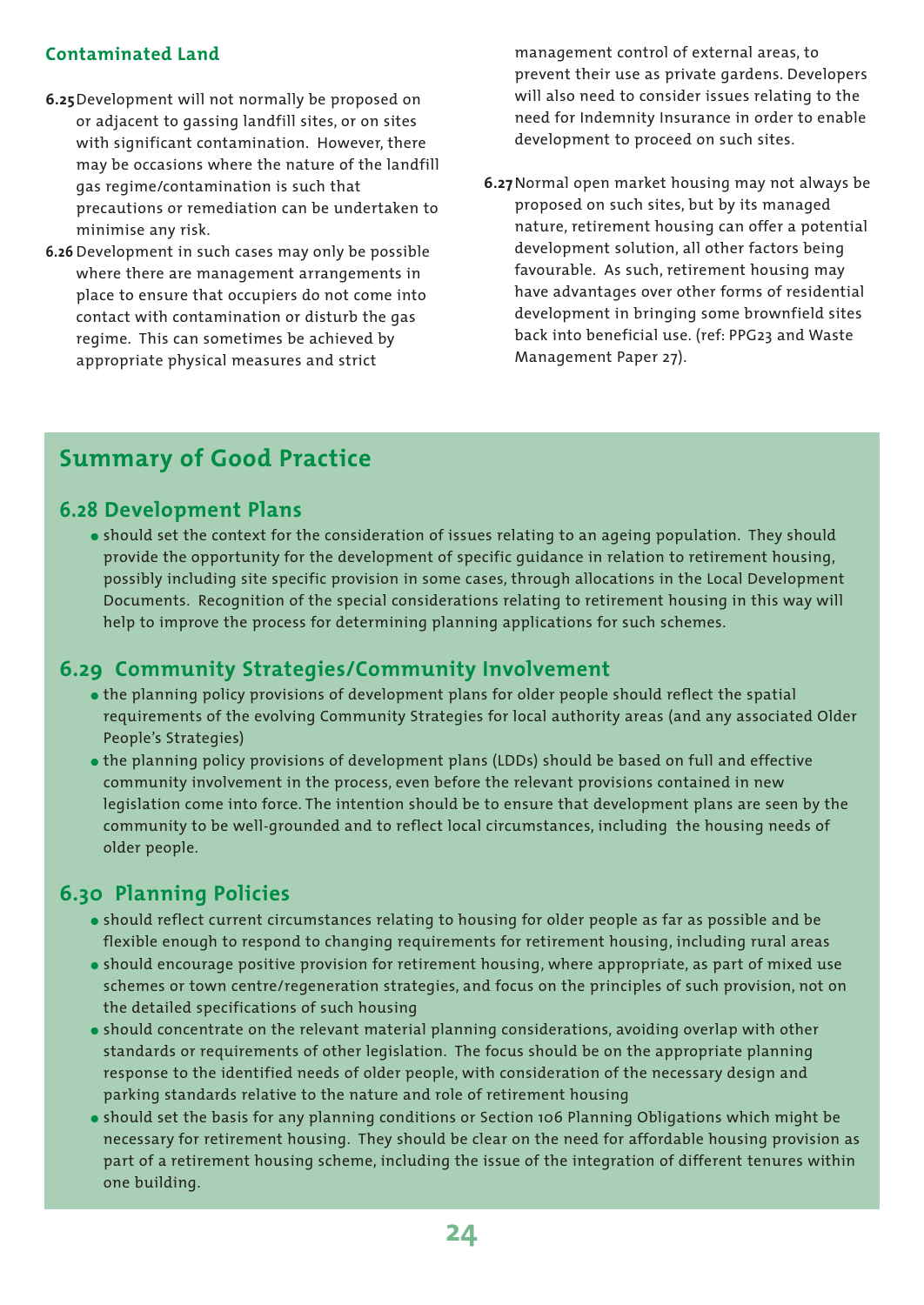# **7 - DEVELOPMENT CONTROL ISSUES**

# **AIMS**

*The aims of this section are to identify potential problem areas within the development control system and provide guidance on how developers and LPAs can work together to achieve an efficient and effective process, when dealing with retirement housing proposals. It deals with the planning process, including pre-application advice, formal application and post decision stages. The note does not provide detailed guidance on other potential legislative requirements and therefore separate advice should be sought in appropriate circumstances. It also deals with the main planning issues that retirement housing proposals are likely to raise.*

### **Application Process**

**7.1** This section sets out the main issues to consider throughout the planning application process. More detailed advice and guidance is provided in Appendix 5.

# **Pre-application stage**

- **7.2** It is good practice for developers and LPAs to discuss development proposals at the earliest opportunity and well in advance of an application being lodged. Pre-application discussions may be particularly beneficial for retirement housing proposals where a number of inter-related planning considerations frequently arise. The speed and extent to which LPAs can respond to pre-application requests for advice will depend largely upon the available resources of the LPA.
- **7.3** Preparation for pre-application submissions or meetings should be thorough to generate an efficient and full exchange of relevant information and appropriate advice. Developers should carry out initial site investigations, identify site constraints and opportunities together with the policy context applicable to the site. Planning officers should contact other relevant disciplines and seek any specialist advice. Full advantage should be taken at this stage of the process to identify policy requirements, including restrictions on age of occupation, any affordable housing provision, or other aspects, which should be covered by a legal agreement.
- **7.4** Where practicable and appropriate, involving relevant third party consultees at this stage may be helpful. Community involvement at the development formulation stage is good practice and will be a requirement in future.
- **7.5** The LPA should provide guidance to the developer on how such consultation might be undertaken; LPAs and developers should seek to identify consultees' concerns that are likely to arise on issues such as density, increased volume of traffic, additional burdens on social services and the NHS, so that these can be resolved through the provision of information, consultation and, where appropriate, modification.
- **7.6** At this early stage in the development process, confidentiality is frequently an important matter for the developer. Such circumstances should be made known to the LPA at the outset as this may influence the extent of consultation that can be undertaken.

## **APPLICATION STAGE**

- **7.7** Applications should be fully supported with all the information necessary to enable their determination. Planning and Design Statements help promote a better understanding of the development proposals. In addition, a short "Position Statement" should be included setting out details of the sheltered housing proposed. Applications for close care or other specialised accommodation for people with higher dependency levels should be accompanied by an "Operation Statement".
- **7.8** Once received, there are tight timescales for the LPA to decide applications, which allows limited opportunity for negotiation and amendment. Any requests for more information or amendments should be made and responded to promptly to avoid delays, or unnecessary refusals.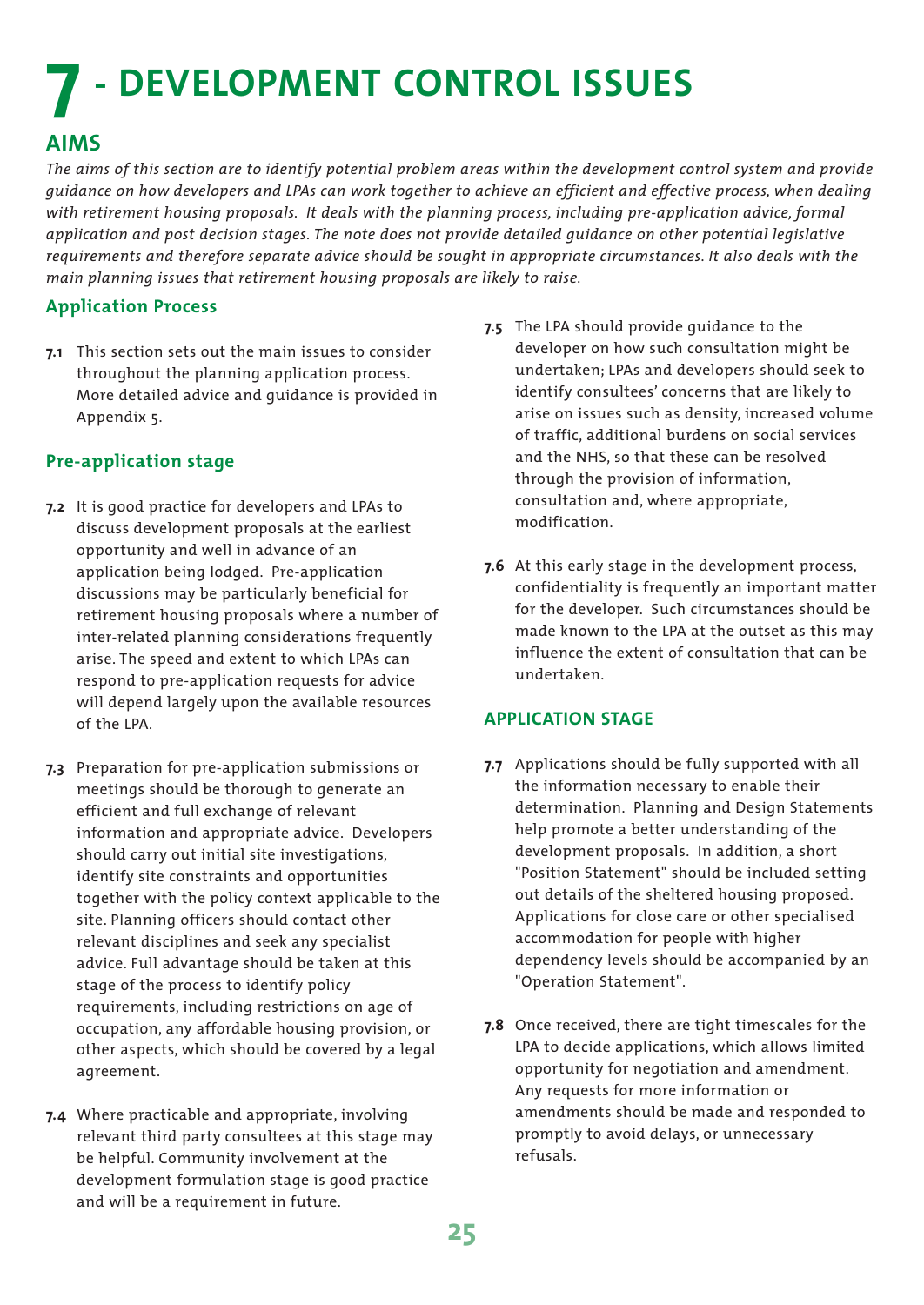**7.9** Draft Heads of Terms for any legal agreements, covering all matters such as age of occupation, infrastructure provision etc. should be submitted with an application. Any legal agreements or obligations should be jointly drafted by applicants in consultation with the LPA's legal advisors at the earliest opportunity to avoid delays following a resolution to grant permission (see Appendix 5).

### **Decision stage**

**7.10** LPAs should provide the developer with a clear and reasoned decision. Where the developer is dissatisfied with a refusal of permission or by a condition(s) attached to permission, it is good practice for both parties to discuss all available options before an appeal is lodged.

# **Summary of Good Practice**

# **7.11 Developers should:**

- Prepare fully before requesting pre-application advice
- Provide sufficient details at preliminary enquiry stage, so as to allow the LPA to give an informed response
- Undertake a community involvement exercise in appropriate circumstances
- Ensure that planning applications include all relevant supporting information at the outset including Position or Operation Statements
- Submit draft Heads of Terms of any planning obligation with a planning applications
- Respond promptly to requests for more information or amendments to applications
- Comply with all conditions or appeal before commencing development if agreement cannot be reached.

# **7.12 LPAs should:**

- Welcome pre-application discussions in principle
- Explain the level of service and respond accordingly
- Ensure that officers are properly briefed with advice from colleagues such as highways and other relevant policy officers
- Advise on the appropriateness and nature of any community involvement exercise
- Ensure that all relevant consultees are involved in the pre-application process
- Provide advice and guidance on the acceptability of a proposal against prevailing policies
- Explain any planning gain requirements and negotiate appropriately to the circumstances
- Request further information or amendments to applications promptly
- Discharge conditions efficiently when requested.

# **7.13 Developers and LPAs should:**

- Execute legal agreements swiftly following a resolution to grant
- Agree conditions prior to approval where possible
- Agree condition monitoring arrangements where appropriate
- Avoid unnecessary appeals.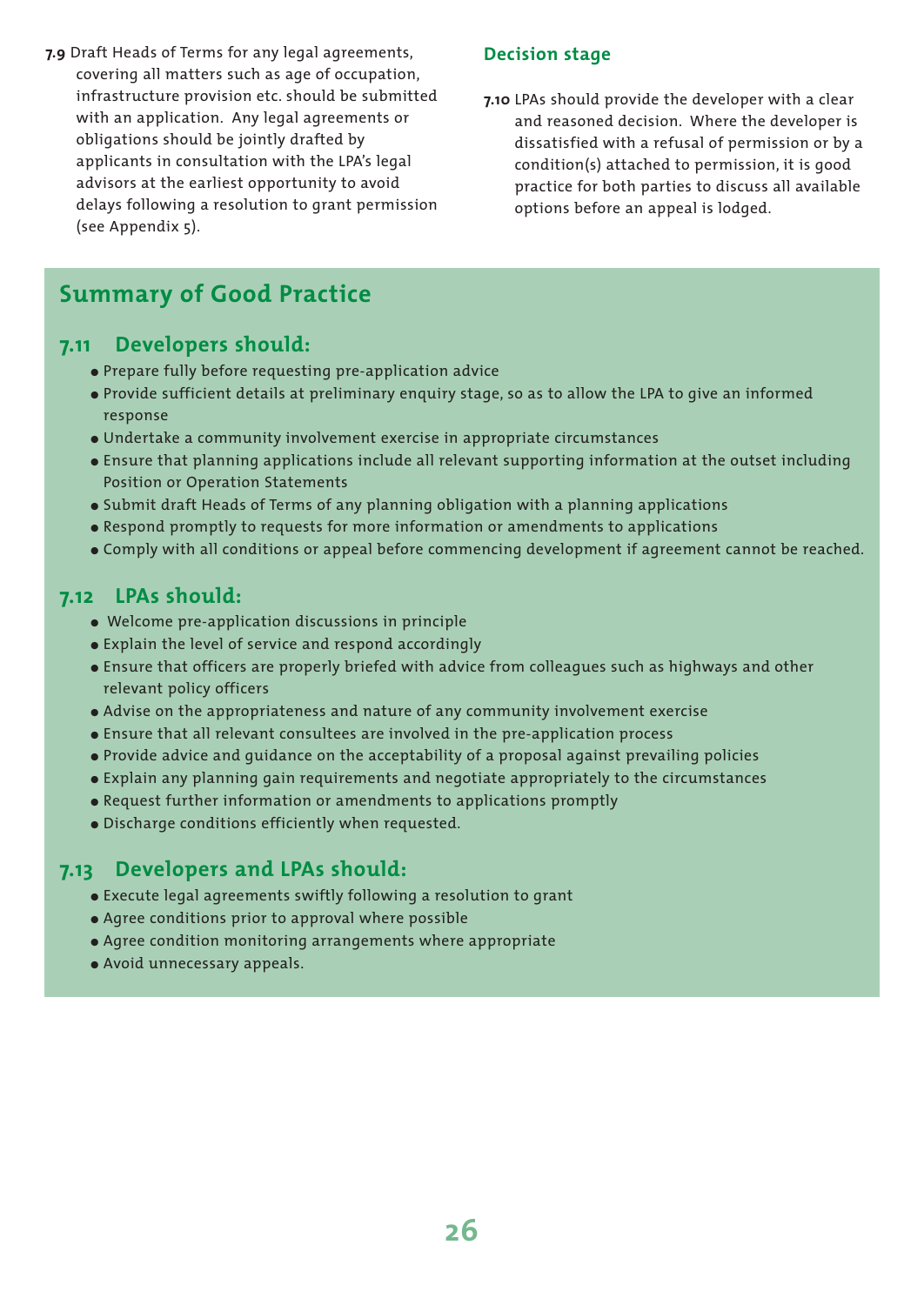#### **PLANNING ISSUES**

**7.14** This section provides information about the planning considerations which an LPA may take into account when considering an application for retirement housing.

#### **Location and Accessibility**

- **7.15** Consideration should be given to topography and accessibility to local services. Retirement housing, particularly that for the more elderly, is better located on flatter terrain, which allows residents easier access to external grounds and to nearby amenities, such as shops. Whilst flat sites and surroundings cannot always be provided, the presence of steep gradients is likely to discourage personal mobility and reduce independence.
- **7.16** The proximity of local amenities to a potential retirement housing site is an important consideration. Local shops and services are potentially important to residents, as are doctors and other medical facilities. These facilities should ideally be within walking distance.
- **7.17** Concerns are sometimes raised by those opposed to retirement developments that there will be unacceptable demands placed on medical and other support services, particularly in areas where there are pressures and long waiting lists. Retirement housing developers should recognise such potential concerns and provide an appropriate response, including reference to existing research on the issue.
- **7.18** Sustainable locations close to public transport such as 'bus stops and key support services, are generally to be preferred. Developers may be required to provide or contribute toward transport improvements. Retirement housing developments in rural locations need to demonstrate that they either have access to public transport or particular provisions are to be made, to avoid isolation and reduce reliance upon car journeys.
- **7.19** Most retirement housing developments are in built-up areas and care needs to be taken when assessing the potential impact that existing surrounding or nearby developments might have on the future residents. Noisy, late night

activities can give rise to problems of "unneighbourliness" but many elderly residents choose to live near to daytime activity as it can provide a sense of security and a more interesting outlook.



*Retirement housing development*

#### **Design**

- **7.20**All new development should achieve good design. New development should make a positive contribution to the public realm as well as responding to the particular design requirements for retirement housing. A considered appraisal of the local area will inform a design response that acknowledges local character, scale, building relationships, materials and features.
- **7.21** A holistic approach to design is to be encouraged, to ensure that all the components of a development and their inter-relationships are fully considered. This means that the building design, which derives from the needs of the occupiers for safe, secure and convenient accommodation, relates well to the site and its surroundings. Retirement housing is often criticised because of the size and scale of the proposed buildings. Many retirement housing developments have received design awards – there is no excuse for poor design whether the building is large or small. Planning and Design Statements should include design appraisals to assist with the understanding and interpretation of the proposal and its design implications.
- **7.22** Some LPAs provide design advice and early liaison about this aspect is an important part of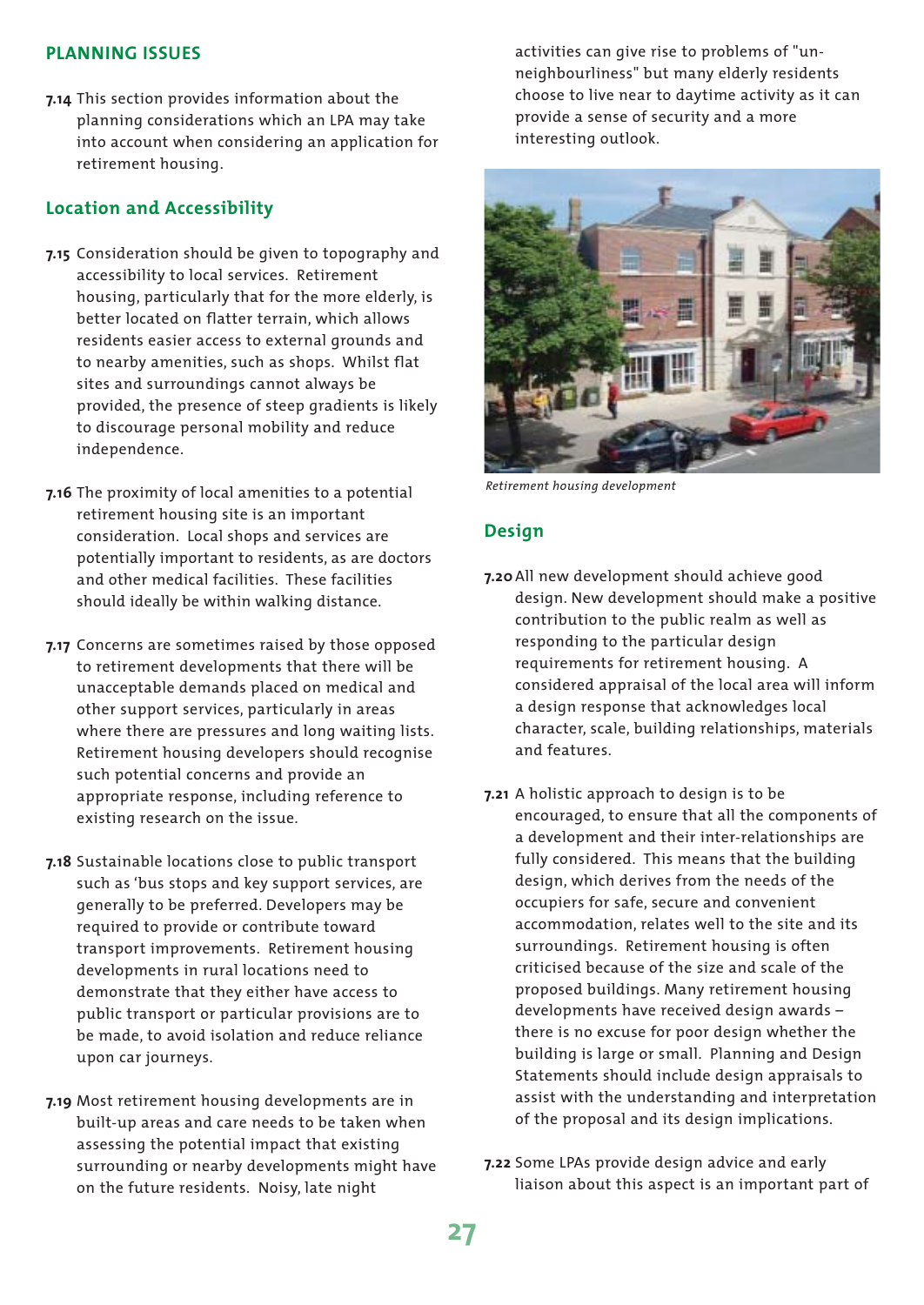the pre-submission process. Advice can also be found in local design guides and supplementary planning guidance, which LPAs sometimes produce. Where advice and/or guidance is available it is important that LPAs ensure that developers are aware of its existence so that they can take it into account at the earliest stage of the design process. Developers also need to be aware of other design constraints, such as spacing standards, conservation status, listed buildings etc. In turn, LPAs have to recognise that retirement housebuilders have considerable experience of the design requirements of this type of specialised housing and should not, particularly with matters of internal layout and accommodation, seek to impose their own preferences.

**7.23** General guidance on a best practice approach to design is provided in a publication produced by the Office of the Deputy Prime Minister entitled *"By Design - Urban design in the planning system: towards better practice"*.



*Retirement housing development*

**7.24** Retirement housing often raises specific aspects of design, which require particular attention:

## **Amenity Space**

**7.25** The residents' lounge and communal laundry are generally the most important amenity areas on retirement housing schemes. Occupants of retirement housing do not require or use large areas of garden space for recreational purposes. Where garden areas are provided, ground floor residents tend to use the area outside their patio door. External amenity areas should be landscaped to a very high quality to provide visual interest for the occupiers and it is

observable that residents generally value interesting outlooks, such as busy street scenes.

**7.26** In some instances, e.g. where the character of the area demands it, as in very high density areas, amenity space around the building might be minimal or even waived altogether. Developers should demonstrate to LPAs that the space proposed, if any, will be adequate to meet the needs of the occupiers of the proposed development.

# **Overlooking**

**7.27** Retirement housing can be, and often is, of high density. Buildings and habitable room windows may be relatively close to boundaries. It will be important to ensure that there is no undue overlooking of adjacent private gardens or habitable rooms to nearby properties. Insensitively located balconies can be particularly intrusive, as they allow unrestricted views and can give a heightened impression of being overlooked. Neighbours with private gardens, or house windows, which are overlooked, may suffer undue loss of amenity, unless appropriate spacing or screening is provided. Changes to internal layouts together with high level or angled windows, together with the use of obscure glazing, can reduce potential overlooking. For this reason a holistic approach to design should be employed so that the overlooking constraints are properly recognised at the outset and dealt with as an integral part of the design process.

# **Daylight and Visual Impact**

- **7.28** The impact of new development on loss of direct sunlight and diffused daylight to neighbouring properties should be assessed early in the design process. The orientation of a site and the siting, scale and massing of buildings are critical elements that require consideration from the outset, so as to ensure that neighbouring habitable rooms and gardens are not placed in undue shadow.
- **7.29** The outlook from neighbouring sensitive buildings is also an important consideration and in order for a development to achieve neighbourliness, it should not create an overbearing or unduly oppressive appearance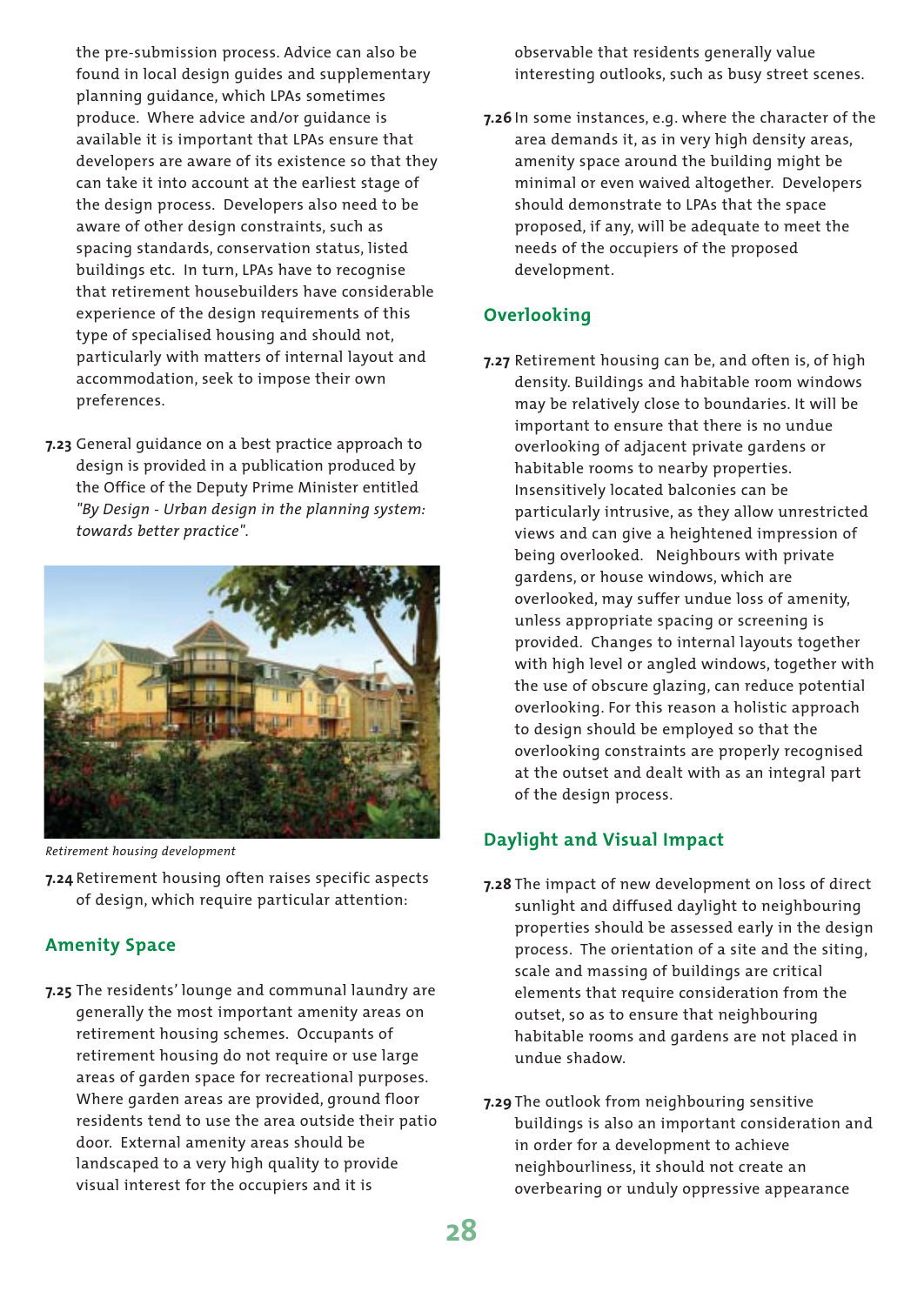when viewed from nearby habitable rooms or garden areas.

**7.30** Whilst these aspects of design raise matters of subjective judgement, LPAs often provide guidance which give an indication of what is expected from a development and these should be considered from the start of the design process.

## **Ancillary Features**

**7.31** Consideration needs to be given to the siting of car parks, access roads, plant rooms, refuse storage areas and other associated, but important, features. Details of these and any other ancillary features should be included with the planning application and not left for subsequent approval. These aspects of the development can raise issues of potential noise and intrusion. Levels of car activity are generally lower than for other types of housing thereby reducing disturbance. Nuisance from vehicle headlights is usually less of a problem than for other forms of housing, due to the lifestyle differences of the occupiers.

## **Car Parking**

- **7.32** Government advice on the approach to car parking is provided in PPG 3 and PPG 13. Some local authorities may have parking guidance for different types of retirement housing. Whilst developers should seek advice from LPAs about their approach to car parking it is also important that the LPA takes account of specific data and information retirement housebuilders have relating to their developments. LPAs should apply flexibility to the way that they determine car-parking levels, so that they relate specifically to the nature of the development in the light of local circumstances, particularly the availability of local facilities and proximity to public transport.
- **7.33** Due to the varied nature of retirement housing it is recommended that LPAs express car-parking requirements as a range rather than as a single standard. Discussion with retirement housebuilders can assist in identifying clear parameters, which can guide appropriate provision. Developers and LPAs should consider a range of factors in order to arrive at a fully

informed assessment. The Planning and Design Statement should include reference to car parking provision taking account of the LPAs guidelines and appropriate justification from the developer as to the car parking provision proposed.



- **7.34** Where the LPA can demonstrate that the proposal will not adequately cater for future parking demand, arrangements may be agreed that will enable additional spaces to be provided at a later date. Arrangements may include providing over-sized car spaces or landscaping that can be changed to parking areas
- **7.35** There may be situations where potential overprovision is of concern to the LPA. In this case, some car parking could be returned to landscaping if required and the permission could be conditioned to require this.
- **7.36** It is therefore appropriate to consider designing car parking facilities which can be treated flexibly in future, depending on the needs of the development. Conditions of permission or legal agreements may be appropriate to provide some certainty over these matters.

#### **Density**

**7.37** There are no set rules about what represents an appropriate density for retirement housing, although current Government advice generally encourages higher density development in urban areas, well served by public transport. PPG 3 provides guidance on the range of density that residential development is expected to achieve overall.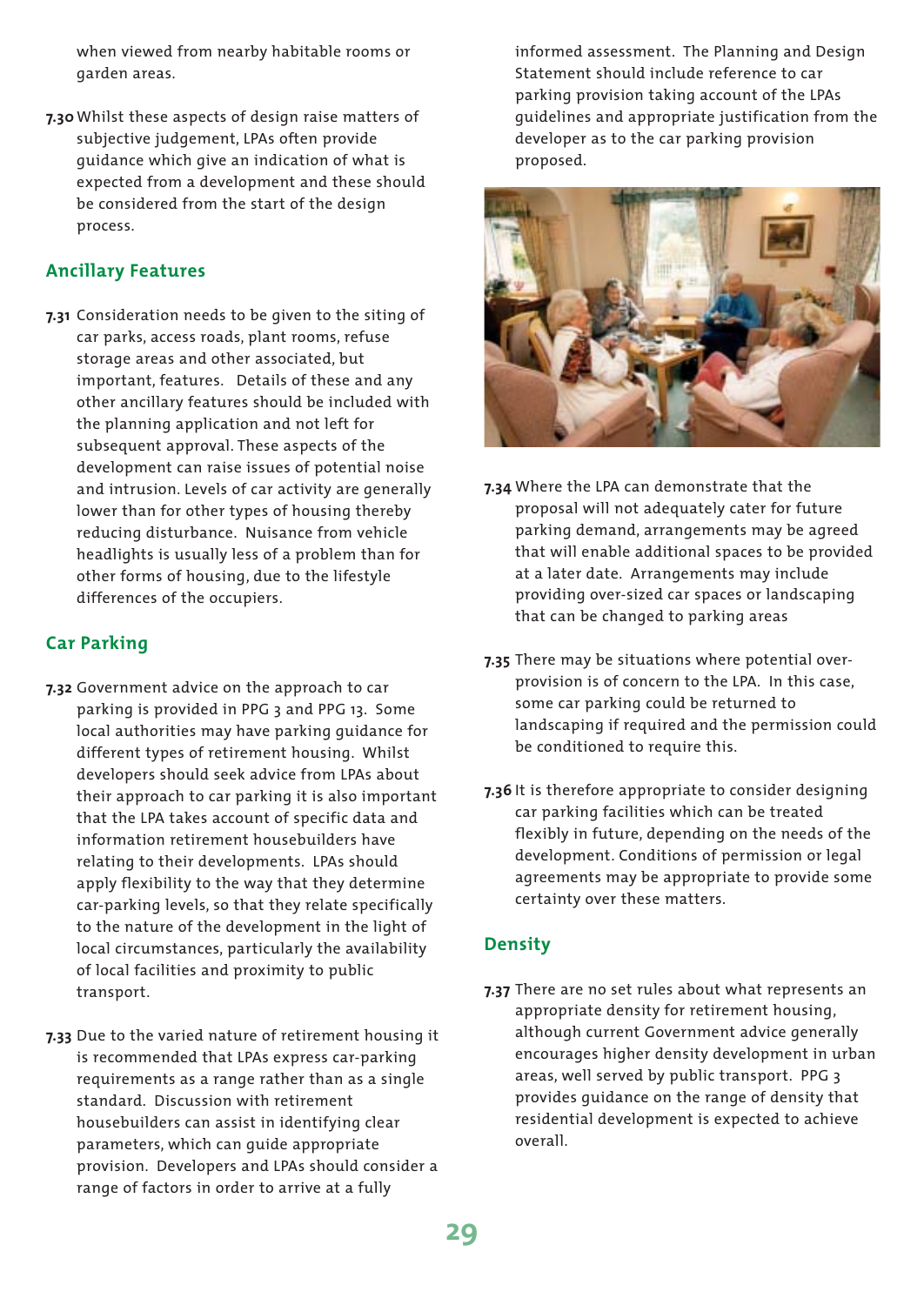**7.38** Usually, retirement housing will be developed on relatively small infill sites, where density figures *per se* are likely to be less important than the other components of the design process. Consequently, the density of a retirement development will usually be a product of the constraints and design needs of the particular proposal and its context. Having said this, retirement housing does usually provide the opportunity to create an efficient use of land at significantly higher densities than much general market housing.





**7.39** Retirement housing can often need less car parking and external amenity areas, relative to other forms of general housing, but it is important that the overall appearance of the development should be in keeping with the character of an area and that the needs of the occupiers are adequately catered for. High densities will therefore be appropriate for some types of retirement housing, but this must be

considered in the context of all the other constraints that apply to any particular site.

# **Affordable Housing**

- **7.40** Revisions are being made to existing advice on affordable housing (Circular 6/98) and planning gain (Circular 1/97), whilst PPG 3 is to be redrafted. These are the main sources of Government guidance on the need for affordable housing as part of new housing developments. The new guidance replacing Circular 6/98 points out that the housing needs of the whole community should be taken into account, including special needs housing. It reiterates that housing needs assessments should address the housing requirements of specific groups, such as disabled or elderly people, for particular types and sizes of accommodation and that local plans should have regard to the cost of bringing sites to market, including the implications of competing land use. It stresses the need to ensure that the provision of affordable housing does not compromise total housing supply, while clearly seeking increased developer contribution by, for example, reducing the size of site and development on which affordable housing is to be sought.
- **7.41** Detailed discussions and negotiations about affordable housing should ideally take place during pre-application meetings. Developers should explain fully their proposals, providing clear, reasoned justification when seeking to depart from the LPAs affordable housing requirements, which should be included in up-todate policy guidance such as Supplementary Planning Guidance. Statements of housing need should include reference to the particular needs of older people across all tenures.
- **7.42** Although LPAs are under considerable pressure to meet the generic housing need identified in Housing Needs Surveys by providing more affordable housing, it must also be recognised that retirement housing meets a housing need, as set out in PPG 3. When seeking affordable housing therefore, account should be taken of any special considerations relating to the provision of the retirement housing development.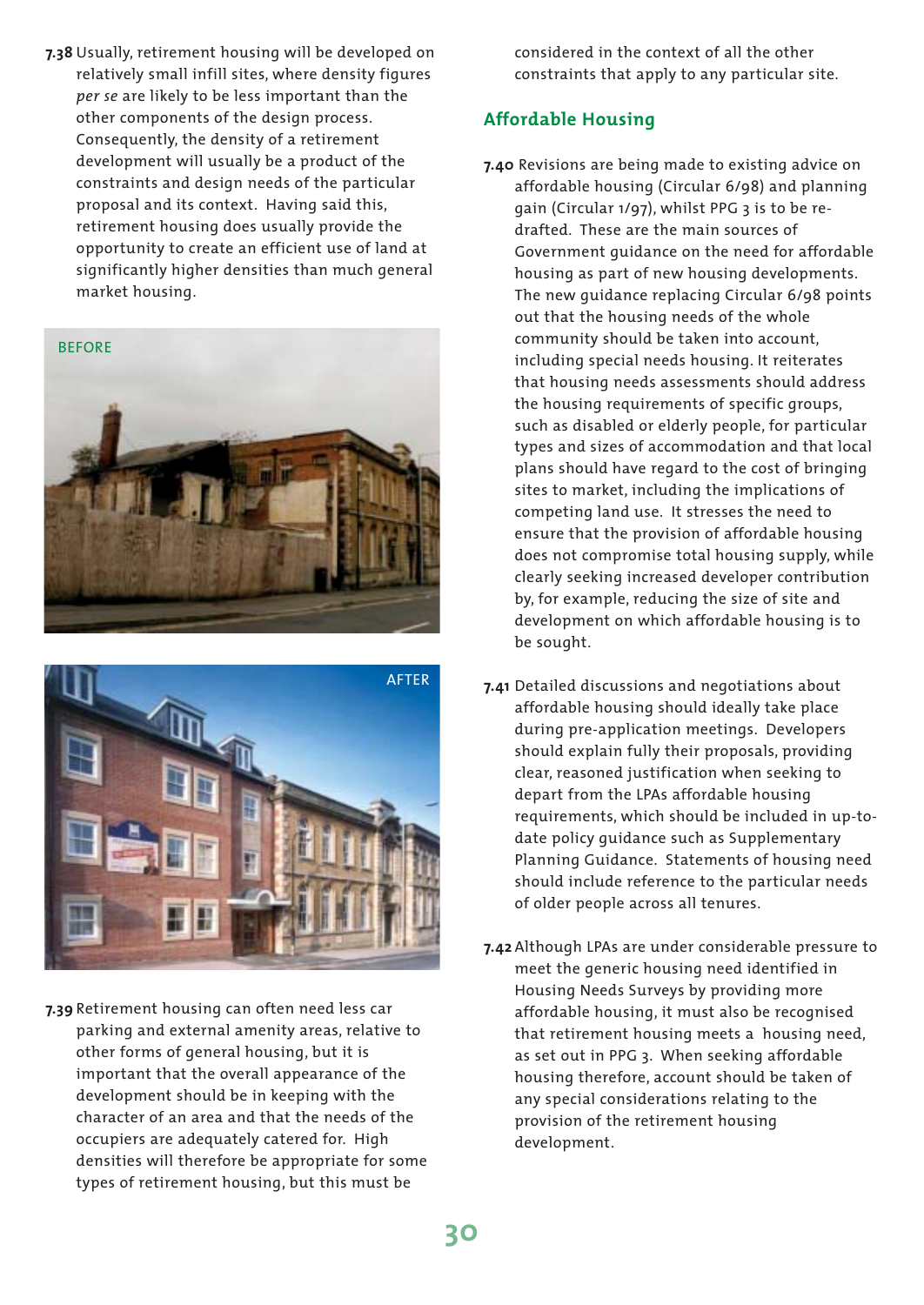**7.43** Past experience in providing retirement housing has shown that certain matters must be carefully assessed because they can adversely affect the development of the proposed retirement housing site and thus its ability to provide for the housing needs of older people.

### **7.44 In summary:**

- a) Constraints on a site may physically limit its potential to provide both affordable housing and retirement housing e.g most retirement housing developments are either single or linked groups of buildings and it may not be possible to introduce affordable housing successfully.
- b) Occupation of retirement housing is normally controlled by age restrictions, either through planning control or under the lease and the demographic profile and lifestyle of occupants of retirement housing is well documented. Mixing elderly residents with, for example young households in mainstream affordable housing, can create problems which result in an unsatisfactory housing environment for all concerned.
- c) Retirement housing developments are usually managed by specialist management companies. Maintaining management costs at levels affordable to elderly residents on fixed incomes and securing the long term maintenance of buildings and grounds requires skill and understanding. Affordable housing usually involves a registered social landlord and therefore when retirement and affordable housing is sought on the same site, or within the same building envelope, care needs to be taken to avoid an unsatisfactory management regime. Where management is to be provided by more than one organisation on one site, a clear understanding of responsibilities should be established as soon as possible.
- d) Retirement housing developments usually include a number of communal facilities such as a residents' lounge, laundry, guest suite etc. To support the provision and upkeep of such facilities a minimum level of development will be required otherwise the apportioned costs, collected through the management charges, may become unreasonably high.

e) Changes in employment practice also influence the size of retirement development that is able to sustain the services of a full time resident warden or manager. For many retirement housing developments with less than 50 units it may not be viable to provide a resident warden.

# **Infrastructure Contributions**

7.45 LPA.'s should ensure that any infrastructure contributions conform to current Government guidance on planning obligations and are based on an-up- to-date development plan policy. LPAs should ensure that developers are aware at an early stage in the application process of likely infrastructure contributions which may be requested as these can have an impact on the economics of development. It is not sufficient for LPAs to inform developers that contributions will be required from "substantial" or "large" developments. Policy or guidance should clearly set out the specific site size or number threshold above which contributions will be sought.



**7.46**Retirement housing developments may reasonably be required to support contributions to certain infrastructure requirements. However, contributions to certain types of provision that are not related to the type of housing being provided, for example children's play areas and education facilities, should be avoided. Retirement schemes tend to reduce demands on health, social services and other care facilities (many of the residents remain in better health, both physically and mentally, and doctors, physiotherapists, community nurses, hairdressers and other essential practitioners can all attend to visit several occupiers at once) leading to a more efficient use of public resources.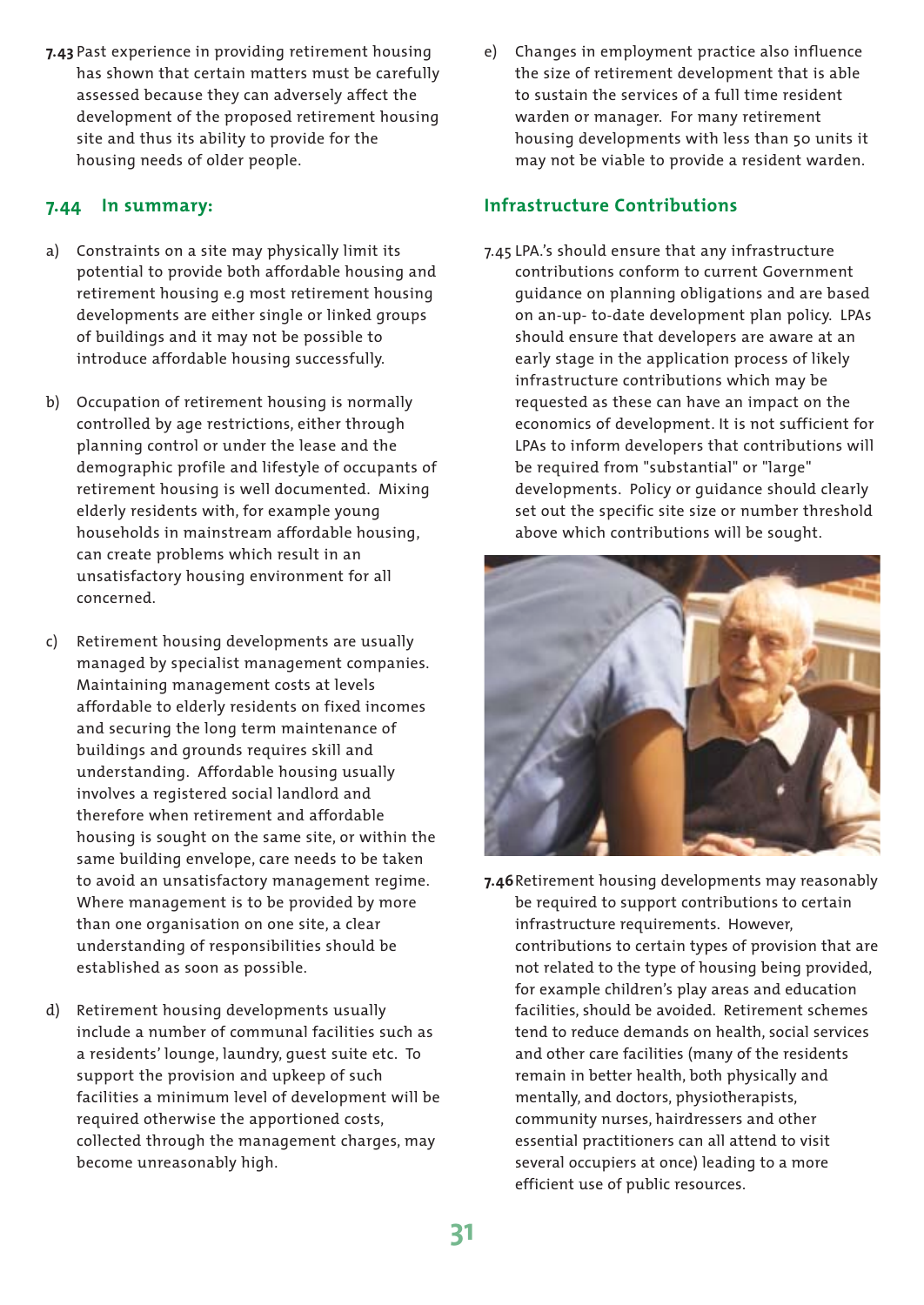# **Summary of Good Practice**

# **7.47 Developers should:**

- Select sustainable locations, including the availability of local support services and transport
- Avoid locations near to unneighbourly uses
- Be aware of all constraints and employ a holistic approach to design
- Avoid undue overlooking of neighbouring property or gardens
- Ensure that sensitive neighbouring properties do not unduly lose natural sunlight or daylight
- Seek early advice on car parking requirements and justify proposed level
- Clarify "affordable housing" issues and submit proposals with an application
- Clarify other infrastructure contributions and submit proposals with an application.

# **7.48 LPAs should:**

- Provide clear design guidance
- Consider car parking proposals according to the needs of the circumstances
- Negotiate affordable housing and other planning gain requirements reasonably and realistically, taking account of the specific nature of the retirement housing accommodation.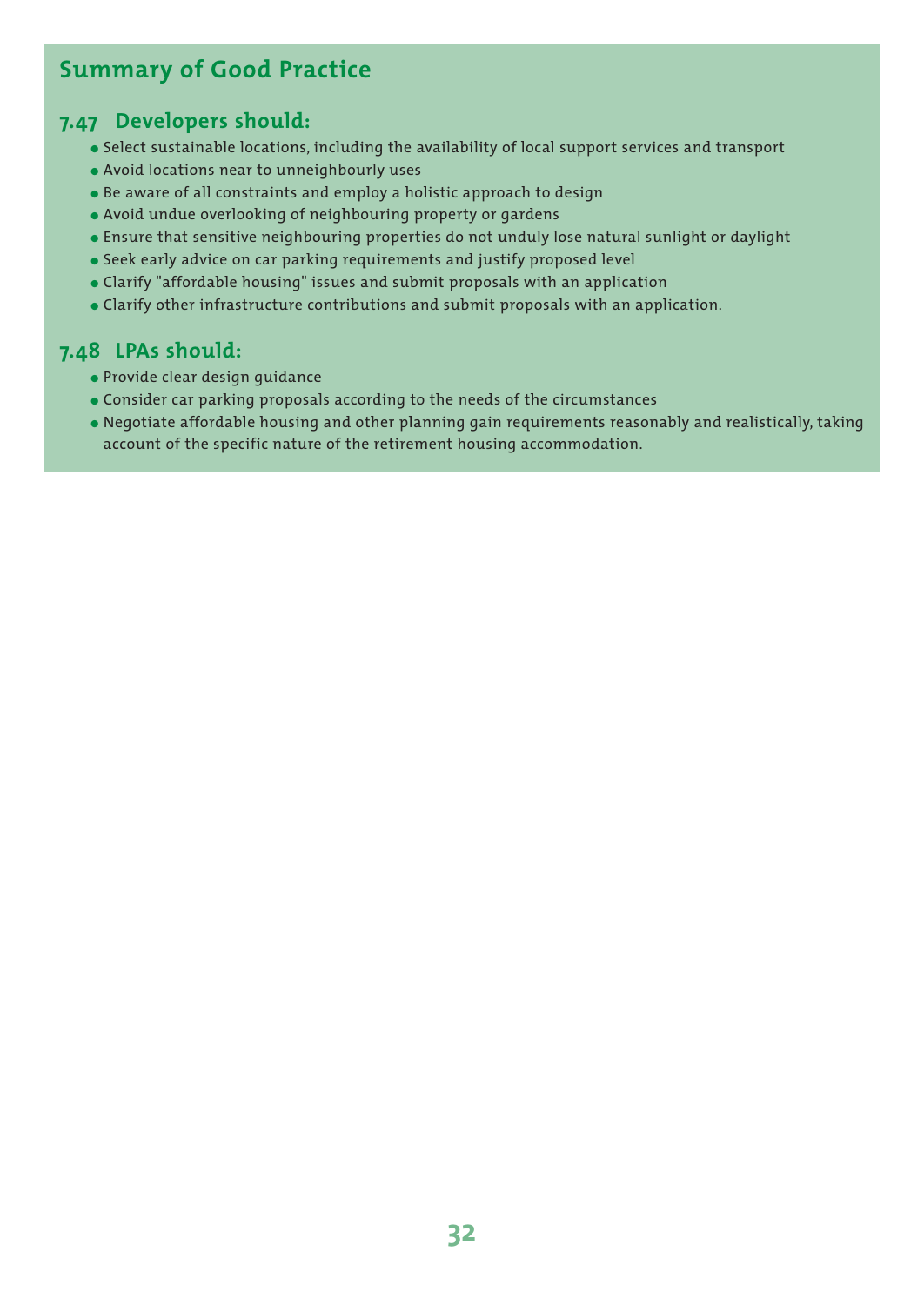

- **8.1** The continuing growth in the UK's elderly population poses significant challenges for the planning system. A key part of the response will be in relation to the role of retirement housing in meeting the housing needs of older people. This Good Practice Guide has addressed the considerations applying specifically to the development of retirement housing, with the intention of providing practical assistance to local authority planning officers and Members and of guiding retirement housing developers in the approach to be taken and the information they should provide. It should form a sound basis for a proactive stance towards private sector retirement housing and to respond to the concerns that sometimes arise when developments are proposed.
- **8.2** It will be important to monitor the practical implementation of this Good Practice Guidance and to assess how the changing planning process takes account of the principles put forward. It will be particularly relevant to understand how the advice is received by all parties involved with

dealing with retirement housing proposals; feedback on the use or value of the guide will be gratefully received by the Planning Officers Society and the Retirement Housing Group. It is hoped to build up further specific examples of good practice, both in relation to development plans/planning policies and with regard to development control practice or individual schemes. Consideration of the broader context for retirement housing, as part of a positive contribution to community planning through Local Strategic Partnerships, will also need to be explored further, as experience on preparing and implementing community strategies increases.

**8.3** It should be remembered that this Good Practice Guide is a means of encouraging change and improvements in the process for delivering retirement housing, rather than an end in itself. However, it is commended to all relevant parties and practitioners as a basis for taking steps to ensure that practical benefits do occur and that the planning of retirement housing becomes a model for co-operation and understanding.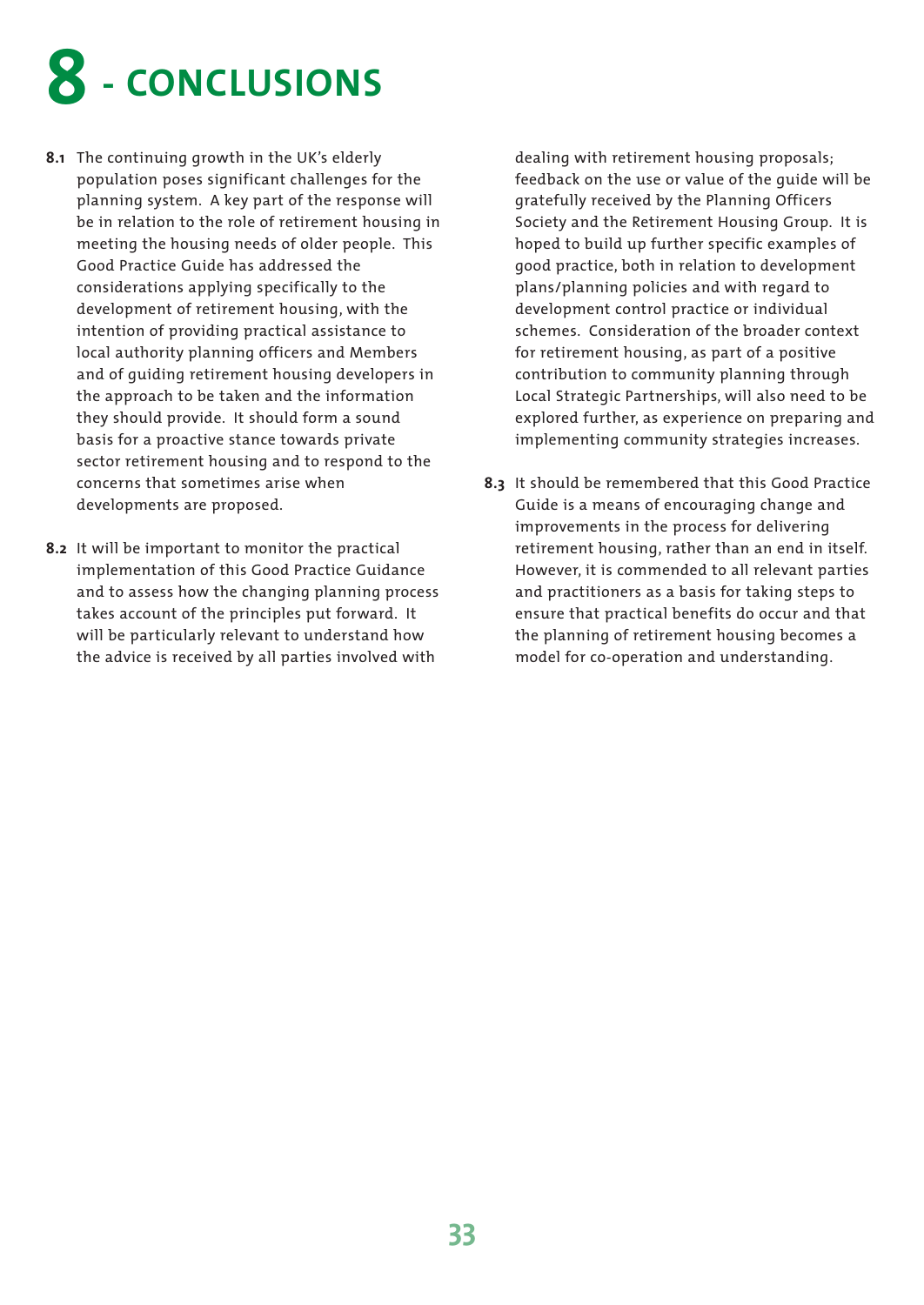# **APPENDIX ONE -** Statistical Information

#### **1.10 Population by State Pension Age**



#### **Age of household reference person by tenure 2000/0**

| <b>Group Britain</b>             |                        |                 |                |                 |                 |         |                          |                |
|----------------------------------|------------------------|-----------------|----------------|-----------------|-----------------|---------|--------------------------|----------------|
|                                  | linder <sub>23</sub> . |                 | $7-34$ $75-44$ |                 | 49-54 15-64     | 65/74   | 75 and<br>$- 19000$      | AB<br>eger     |
| Dwinet-occupied                  |                        |                 |                |                 |                 |         |                          |                |
| Dyned subside                    |                        |                 |                |                 |                 |         | $\overline{\mathcal{D}}$ | $\frac{1}{4!}$ |
| Darmal selfs mortgage :          | đ.                     | $-\frac{2}{37}$ | $\frac{7}{48}$ | $\frac{19}{40}$ | $\frac{47}{12}$ | ÷,      | 53                       |                |
| <b>Numbed from social sector</b> |                        |                 |                |                 |                 |         |                          |                |
| phone that is later.             |                        |                 |                |                 |                 |         |                          |                |
| Housing association              | 思<br>τŋ                | u<br>t          | ¥.             | $\frac{1}{2}$   | $\frac{1}{4}$   | ÷<br>o. | ÷,                       | ş              |
| <b>Beated privately</b>          |                        |                 |                |                 |                 |         |                          |                |
| Funnished                        | ìń.                    |                 |                |                 |                 |         | G                        |                |
| Information                      | žt                     | 計               | ł.             | E.              | $\frac{1}{4}$   | g       | 18                       | ł              |
| All traury.                      |                        |                 | w              | TOTI            | 120             | tm      | 130                      | tat            |

#### **Table of household reference person by type of accommodation 2000/01**

|                           |               | House or bungalow |          | Flat or maisonette        |        |                        |
|---------------------------|---------------|-------------------|----------|---------------------------|--------|------------------------|
|                           | Detached      | Sami-<br>detached | Terraced | <b>Fursiose-</b><br>built |        | ΛĦ<br>Other dwellings" |
| Economically active       |               |                   |          |                           |        |                        |
| Professional              | 37            | 77                | 21       | ý                         |        | 100                    |
| Employers and managers    | 36            | 30                | 21       | g                         |        | 100                    |
| Interrediate non-manual   | 23            | 封                 | 封        | 30                        |        | 100                    |
| kanker non-manual         | 15            | 71                | 32       | 17.                       | 5      | 100                    |
| Skilled manual            | 19.           | 38                | 32       | 9                         |        | 100                    |
| Semi-skilled manual       | tű.           | 37                | ĸ        | 14                        |        | 100                    |
| Unskilled manual          | $\mathcal{F}$ | 41                | 35       | 12                        | ı      | 100                    |
| All economically active   | 23            | 22                | 29       | 31                        | $\leq$ | 100                    |
| Economically inactive     |               |                   |          |                           |        |                        |
| <b>Retired</b>            | $-26$         | 32                | м        | 36                        | -2     | 100                    |
| Other                     | 10            | -29               | 33       | 33                        | 15     | 100                    |
| All economically inactive | 21            | 31                | 26       | 38                        | J      | 7.00                   |
| All socio-economic groups | 29            | 32                | 28       | 13.7                      |        | 100                    |

who were unemployed and had never worked.

2 See Appendix, Part 10: Household reference person.

3 Excludes those living in mobile homes.<br>Source: General Mousehold Survey, Office for National Statistics

#### **Social Trends 33 – Stock of Dwellings by Tenure**

| England            |                        |                  |                  |                  |                  | Pertentiages |
|--------------------|------------------------|------------------|------------------|------------------|------------------|--------------|
|                    | <b>B</b> afora<br>1919 | $1919 -$<br>1944 | $1945 -$<br>1964 | $1965 -$<br>1984 | 1965<br>or later | All          |
| House or bungalow  |                        |                  |                  |                  |                  |              |
| Detached           | $-13$                  | 14               | 18               | 31               | 23               | 100          |
| Semi-detached      | 17                     | 29               | 33               | 19               | a<br>10          | TOO          |
| Terraced           | 35                     | 20               | 15               | 20               |                  | 100          |
| Flat or maisonette |                        |                  |                  | a st             |                  |              |
| Purpose-built      |                        | $\overline{y}$   | 24               | 42               | 21               | ras          |
| Other              | 68                     | 78               | - 8              | $\overline{a}$   | æ                | 100          |
| All dwellings?     | $\lambda t$            | 20               | particular<br>22 | con .<br>24      | ij               | 100          |

1 Includes other types of eccommodation, such as mobile homes.<br>Source: Servey of English Housing, Department for Transport, Local Government and the<br>Regions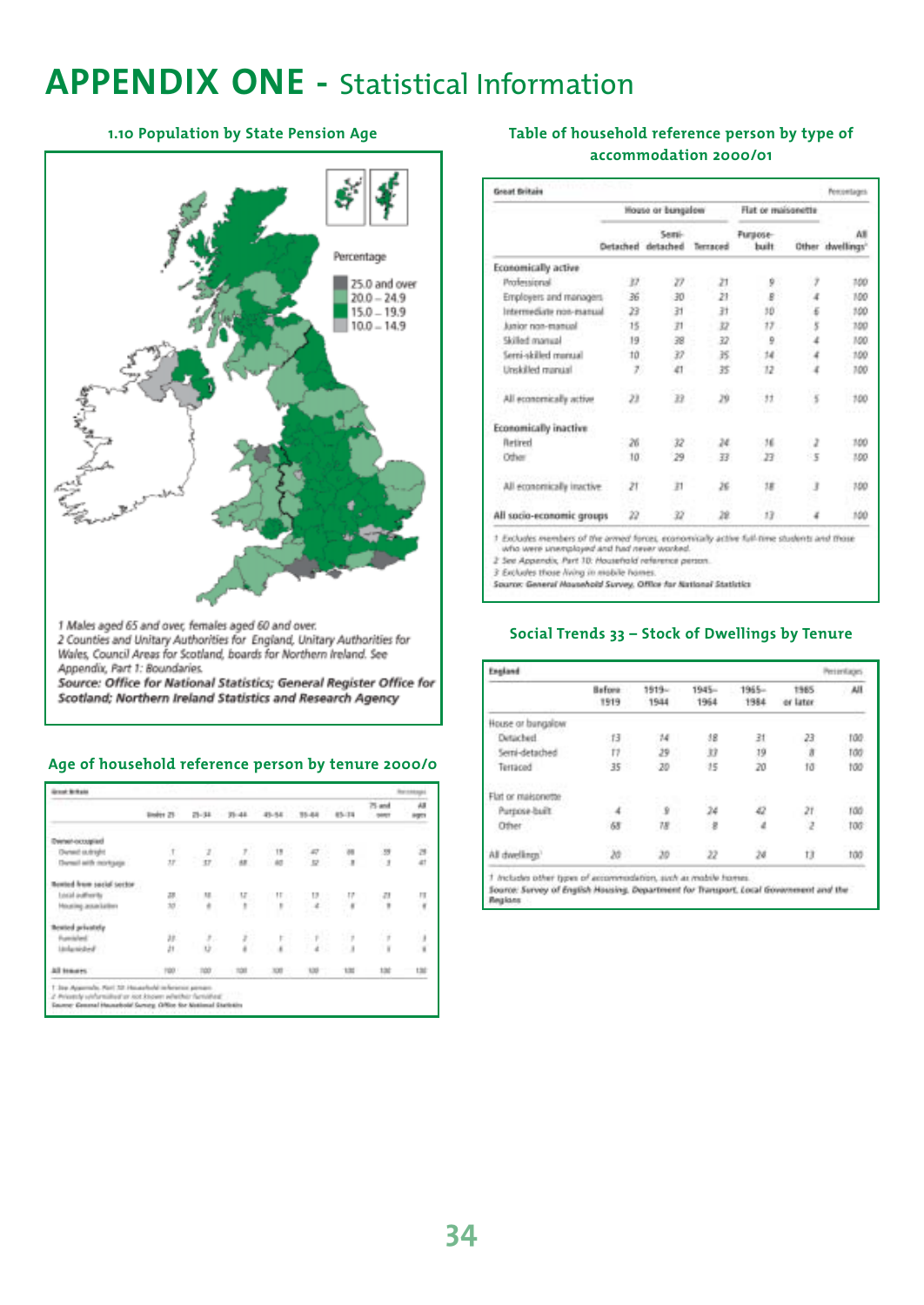|                   | <b>United Kingdom</b> |           |           |           |           |           |              |             |                                      |  |  |
|-------------------|-----------------------|-----------|-----------|-----------|-----------|-----------|--------------|-------------|--------------------------------------|--|--|
|                   | Under 16              | $16 - 24$ | $25 - 34$ | $35 - 44$ | $45 - 54$ | $55 - 64$ | $65 - 74$    | 75 and over | All ages<br>$(-100\%)$<br>(millions) |  |  |
| <b>Males</b>      |                       |           |           |           |           |           |              |             |                                      |  |  |
| 1961              | 25                    | 14        | 13        | 14        | 14        | 11        | 6            | з           | 25.5                                 |  |  |
| 1991              | 21                    | 14        | 16        | 14        | 12        | 10        | 8            | 5           | 27.9                                 |  |  |
| 2001              | 21                    | 11        | 14        | 15        | 13        | 11        | 8            | б           | 28.6                                 |  |  |
| 2011              | 19                    | $12 \,$   | 13        | 14        | 14        | 12        | 9            | ٠           | 29.5                                 |  |  |
| 2021              | 19                    | п         | 13        | 12        | 13        | 13        | 10           | 8           | 30.3                                 |  |  |
| 2026              | 19                    | 11        | 13        | 13        | 12        | 13        | 10           | 9           | 30.6                                 |  |  |
| <b>Females</b>    |                       |           |           |           |           |           |              |             |                                      |  |  |
| 1961              | $\mathbf{z}$          | 13        | 12        | 13        | 14        | 12        | 9            | 5           | 27.3                                 |  |  |
| 1991 <sup>k</sup> | 19                    | 12        | 15        | 13        | 11        | 10        | 9            | 9           | 29.6                                 |  |  |
| 2001              | 19                    | 11        | 14        | 15        | 13        | 11        | 9            | 9           | 30.2                                 |  |  |
| 2011              | 17                    | 11        | 13        | 14        | 14        | 12        | 9            | 9           | 31.0                                 |  |  |
| 2021              | 17                    | 10        | 13        | 12        | 13        | 13        | 11           | 10          | 32.1                                 |  |  |
| 2026              | 17                    | 10        | 13        | 13        | 12        | 14        | $^{\dagger}$ | 11          | 32.5                                 |  |  |

1 Data for 1961 are census enumerated; mid-year estimates for 1991 and 2001; 2001-based projections for 2011 to 2026. See Appendix, Part 1: Population estimates and projections.

2 Data for 1991 are interim population estimates revised following the 2001 Census and are subject to further revision.

Source: Office for National Statistics; General Register Office for Scotland; Government Actuary's Department; Northern Ireland Statistics and Research Agency

#### Table 2.2 Nursing, residential and long stay hospital care of elderly, chronically ill and physically disabled people, places by sector, UK 1970-2002

|              | Residential Home Places |         |           | Nursing Home Places |           |           | NHS Long Stay       |       | Total   |
|--------------|-------------------------|---------|-----------|---------------------|-----------|-----------|---------------------|-------|---------|
|              |                         |         |           |                     |           |           |                     |       | Places  |
|              | LA                      | Private | Voluntary | Private             | Voluntary | Geriatric | Psycho<br>Geriatric | YPD   |         |
| 1995         | 80,100                  | 169,300 | 56,700    | 193,400             | 17.900    | 33.000    | 18,200              | 1,900 | 570,500 |
| 1996         | 77,300                  | 172,700 | 57,500    | 201,900             | 18.300    | 29.800    | 16,300              | 1,800 | 575,600 |
| 1997         | 71,000                  | 177,100 | 56,100    | 205,900             | 18.500    | 27,300    | 15,000              | 1,700 | 572,600 |
| 1998         | 68,600                  | 180,700 | 53,500    | 203,200             | 18,200    | 24.500    | 13.700              | 1,700 | 564,100 |
| 1999         | 64,200                  | 184,000 | 53,100    | 195,300             | 17.900    | 22.100    | 13,000              | 1,500 | 551,100 |
| 2000         | 59,900                  | 185,000 | 54,500    | 186,800             | 18,000    | 21,000    | 11,700              | 1,500 | 538,400 |
| 2001         | 55,900                  | 185,100 | 55,100    | 178,800             | 18,000    | 20,300    | 11,000              | 1,400 | 525,600 |
| 2002<br>proj | 53,600                  | 183,100 | 55,600    | 170,000             | 17,500    | 19.900    | 10,200              | 1,400 | 511,300 |

#### Table 4.1 Nursing and residential care of elderly, chronically ill and physically disabled people, estimated for-profit and non-profit registered homes, places and mean size, UK 1987-2001 excluding residential homes with less than 4 beds

| late year | 1995   | 1996   | 1997   | 1998   | 1999   | 2000   | 2001   |
|-----------|--------|--------|--------|--------|--------|--------|--------|
| Homes     | 17065  | 17251  | 16361  | 15883  | 15273  | 14753  | 14125  |
| Places    | 440594 | 457893 | 457323 | 452009 | 446636 | 439418 | 429782 |

Above two tables extracted from tables in Laing & Buisson's Care of Elderly People Market Survey 2002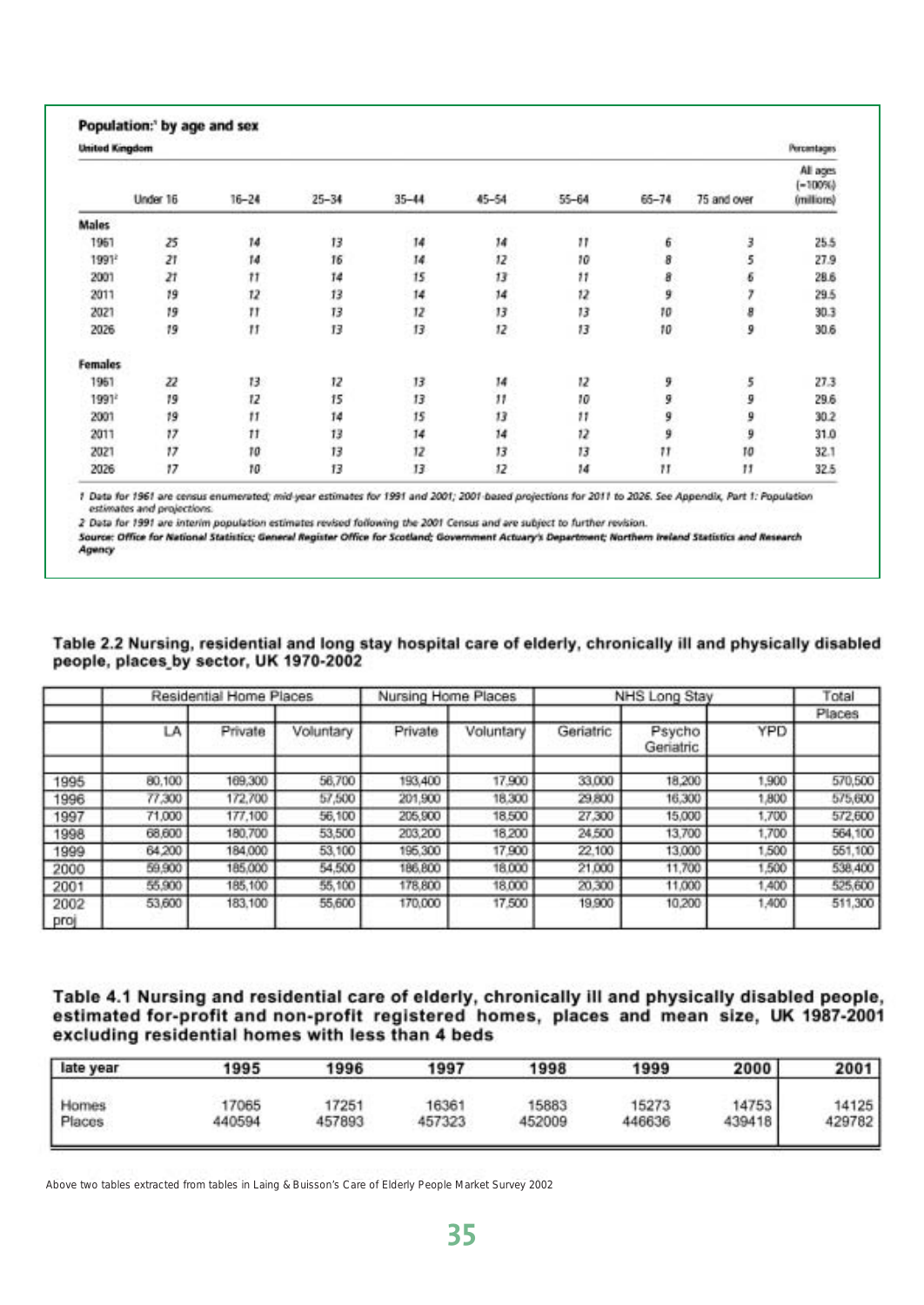# **APPENDIX TWO -** Services Charges & Management Costs

**Association of Retirement Housing Managers Code: Model Accounts**

| INCOME & EXPENDTURE ACCOUNT FOR MODEL COURT, ARHMENTOWN      |     | FOR PERIOD ENDING 31ST DECEMBER 2002 |   |               |               |
|--------------------------------------------------------------|-----|--------------------------------------|---|---------------|---------------|
| <b>INCOME</b>                                                |     | 2001                                 |   | 2002          | 2002          |
|                                                              |     | <b>ACTUAL</b>                        |   | <b>ACTUAL</b> | <b>BUDGET</b> |
| Guest suite income                                           |     | x                                    |   | X             |               |
| Laundry income                                               |     | X                                    |   | X             |               |
| Manager's telephone contributions                            |     | x                                    |   | X             |               |
| Other income (may include interest)                          |     | x                                    |   | x             |               |
| Service charges receivable                                   |     | x                                    |   | X             |               |
| <b>TOTAL INCOME</b>                                          |     | y                                    |   | y             |               |
|                                                              |     |                                      |   |               |               |
| <b>EXPENDITURE</b>                                           |     |                                      |   |               |               |
| <b>SCHEME MANAGER/EMERGENCY CALL</b>                         |     |                                      |   |               |               |
| Remuneration inc NI                                          | x   |                                      | x |               |               |
| Relief/Deputy costs                                          | X   |                                      | X |               |               |
| Manager's telephone                                          | X   |                                      |   |               |               |
|                                                              |     |                                      | X |               |               |
| Sundry expenses/petty cash                                   | x   |                                      | x |               |               |
| <b>Emergency monitoring</b>                                  | x   |                                      | x |               |               |
| Telephone link                                               | X   |                                      | x |               |               |
|                                                              |     |                                      |   |               |               |
| <b>COMMUNAL SERVICES</b>                                     |     |                                      |   |               |               |
| Insurance                                                    | x   |                                      | x |               |               |
| Electricity                                                  | X   |                                      | X |               |               |
| Water & Sewerage                                             | X   |                                      | x |               |               |
| Window cleaning                                              | x   |                                      | X |               |               |
| Ground maintenance                                           | X   |                                      | X |               |               |
| Cleaning                                                     | X   |                                      | x |               |               |
| <b>COMMUNAL REPAIR &amp; MAINTENANCE</b>                     |     |                                      |   |               |               |
| Lift                                                         | x   |                                      | X |               |               |
| Fire system/smoke detection                                  | x   |                                      | x |               |               |
| <b>Emergency call system</b>                                 | X   |                                      | X |               |               |
| Door entry                                                   | X   |                                      | X |               |               |
| Laundry                                                      | x   |                                      | x |               |               |
| General repairs                                              |     | x                                    | x | X             |               |
|                                                              |     |                                      |   |               |               |
| <b>RESERVE FUNDS</b>                                         |     |                                      |   |               |               |
| Contingency/Depreciation                                     | x   |                                      | x |               |               |
| Redecoration/Major Repair                                    | x   |                                      | x |               |               |
|                                                              |     | X                                    |   | X             |               |
|                                                              |     |                                      |   |               |               |
| <b>PROFESSIONAL SERVICES</b>                                 |     |                                      |   |               |               |
| Management fees                                              | x   |                                      | x |               |               |
| Audit fees                                                   | x   |                                      | x |               |               |
| <b>Bank charges</b>                                          | x   |                                      | x |               |               |
| Other charges                                                | x   |                                      | x |               |               |
|                                                              |     |                                      |   |               |               |
| <b>TOTAL EXPENDITURE</b>                                     |     | z                                    |   | z             |               |
| SURPLUS/DEFICIT ON INCOME                                    | s/d |                                      |   |               |               |
| <b>AND EXPENDITURE</b>                                       |     |                                      |   |               |               |
|                                                              |     |                                      |   |               |               |
| In accordance with your lease the<br>surplus/deficit will be |     |                                      |   |               |               |
|                                                              |     |                                      |   |               |               |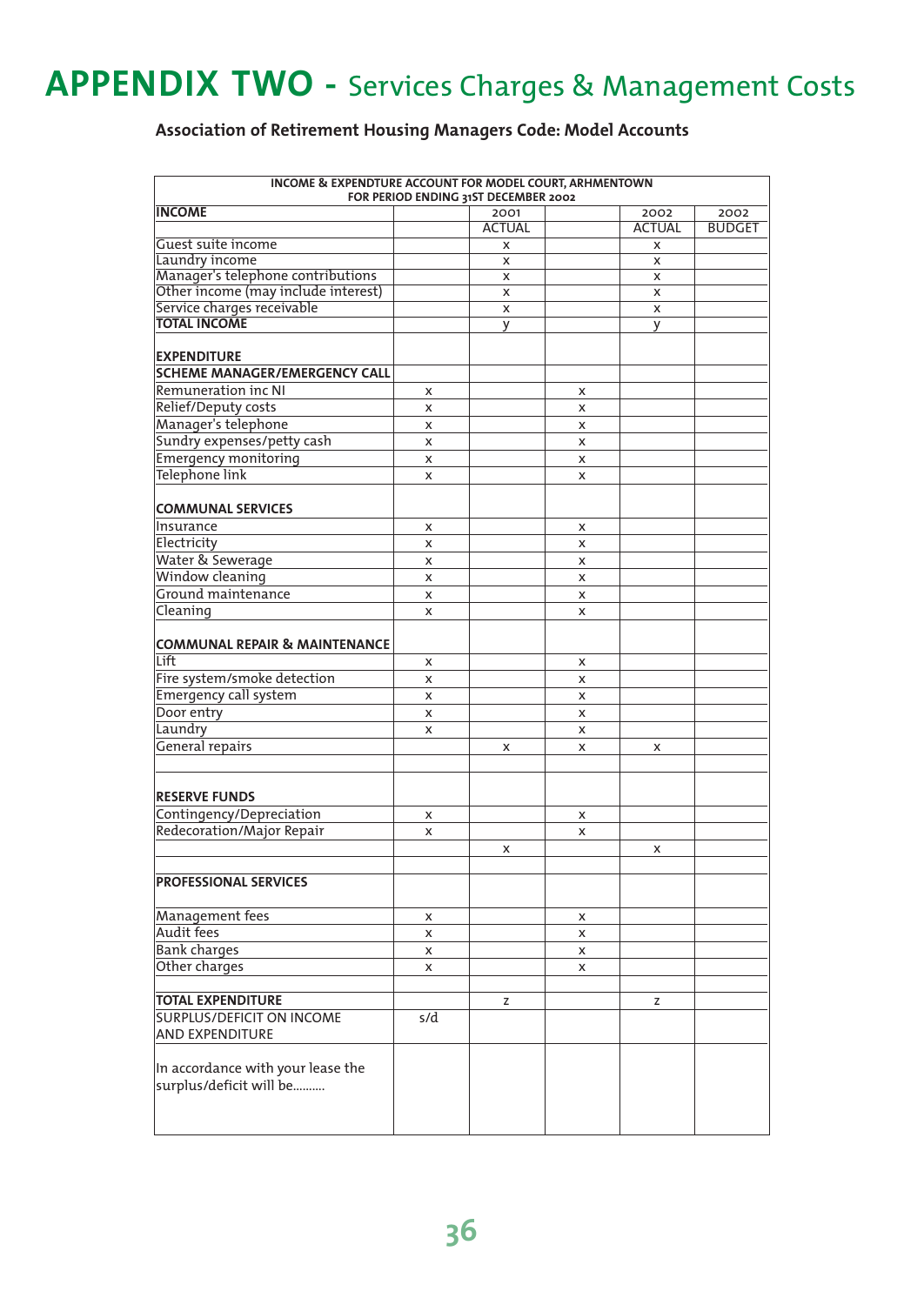| <b>BALANCE SHEET AS AT 31ST DECEMBER 2002</b> |      |    |      |    |  |  |
|-----------------------------------------------|------|----|------|----|--|--|
|                                               |      |    |      |    |  |  |
| <b>ASSETS</b>                                 | 2001 |    | 2002 |    |  |  |
| <b>Resident Debtors</b>                       | X    |    | x    |    |  |  |
| Deficit on accounts year ended 31.12.2000     | X    |    | X    |    |  |  |
| Amount due from landlord/developer            | X    |    | x    |    |  |  |
| <b>Other Debtors</b>                          | X    |    | x    |    |  |  |
| Prepayments                                   | X    |    | x    |    |  |  |
| Bank and cash                                 | XX   |    | XX   |    |  |  |
| <b>LIABILITIES</b>                            |      |    |      |    |  |  |
| Service charges paid in advance               | X    |    | x    |    |  |  |
| Surplus on accounts year ended 31.12.2000     | X    |    | x    |    |  |  |
| Amount owed to landlord/developer             | X    |    | x    |    |  |  |
| Other Creditors                               | X    |    | x    |    |  |  |
| <b>Accruals</b>                               | W    |    | W    |    |  |  |
|                                               |      |    |      |    |  |  |
| <b>NET ASSETS/LIABILITIES</b>                 |      | na |      | na |  |  |
|                                               |      |    |      |    |  |  |
| <b>RESERVE FUND(S)</b>                        |      |    |      |    |  |  |
| <b>REDECORATION</b>                           | x    |    | x    |    |  |  |
| Balance at start of year                      | X    |    | x    |    |  |  |
| Contributions from Income &                   | X    |    | x    |    |  |  |
| Expenditure Account                           |      |    |      |    |  |  |
| Transfers from previous year                  | X    |    | x    |    |  |  |
| Interest earned net of tax                    | X    |    | x    |    |  |  |
| Costs incurred during year                    | X    |    | x    |    |  |  |
| Balance at end of year                        | XX   |    | XX   |    |  |  |
| <b>CONTINGENCY FUND</b>                       |      |    |      |    |  |  |
| Balance at start of year                      | x    |    | x    |    |  |  |
| Additional contribution from Income           | X    |    | X    |    |  |  |
| & Expenditure Account                         |      |    |      |    |  |  |
| Transfers from previous year                  |      |    |      |    |  |  |
| Contributions from resale of                  | X    |    | x    |    |  |  |
| dwellings                                     |      |    |      |    |  |  |
| Interest earned net of tax                    | X    |    | X    |    |  |  |
| Costs incurred during year                    | X    |    | x    |    |  |  |
| Balance at year end                           | XX   |    | XX   |    |  |  |
| <b>TOTAL RESERVES</b>                         |      | tr |      | tr |  |  |

#### **Notes to Model Accounts**

- 1. The manager should sign and date the balance sheet.
- 2. The leases may also include a requirement to certify or provide a certificate to the accounts and the manager should incorporate the correct wording when the balance sheet is signed.
- 3. You should include a note to the accounts as part of the model on bank accounts held, if a designated bank account is held. This note should include the following information:
	- a) The name of the bank account;
	- b) The account number;
	- c) The name and address of the bank;
	- d) The rate of interest earned; and
	- e) The withdrawal period on the account
- 4. Other notes to the accounts may be added but are at the option of the manager.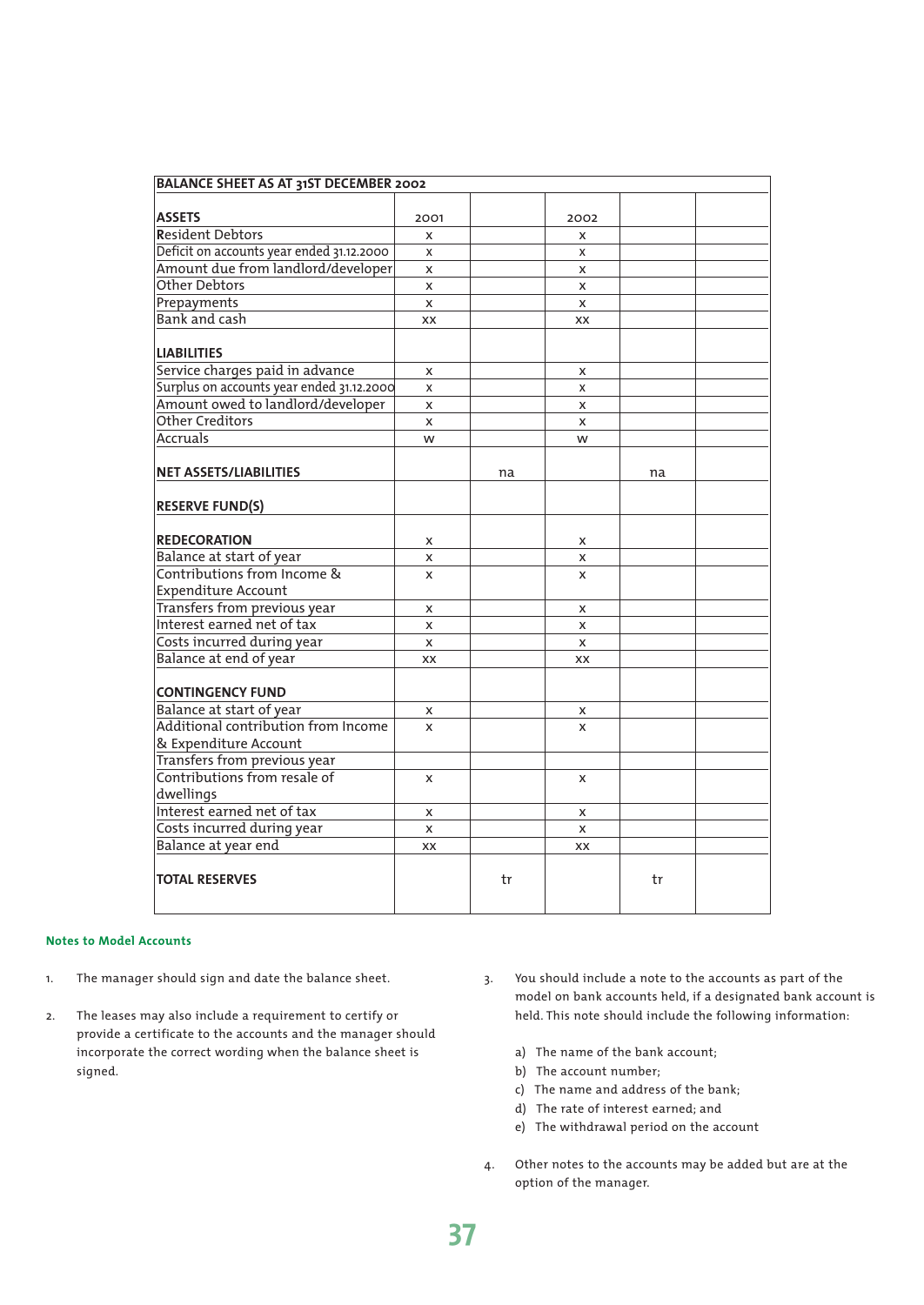# **APPENDIX THREE -** Development Issues

*This is a general guide designed to provide more information on Section 5 of the Good Practice Guide.*

#### **MANAGEMENT COSTS**

The three largest costs in the management of retirement housing are the salary of a manager, the management company's fee and, where relevant, the rental cost of their property within the development. Purchases of retirement housing have usually been freeholders of owneroccupied property and therefore will be unused to making regular payments for services charges and maintenance as leaseholders.

Service charges are continually reviewed to ensure affordability. Services are provided in line with an annual budget which details the costs of all the services and which is reported against at the year-end in a set of accounts (see Appendix 2).

# **Land valuation**

The most common land valuation method is that based on a Residual Valuation. This requires the total Gross Development Value (revenue) to be determined, from which is deducted construction costs, overheads, fees, interest, profit and other planning related contributions. The remaining sum (the Residual Sum) is the maximum amount that can be paid for the land to render the development viable. The majority of these costs are quantifiable by the developer however it is the planning related contributions that cannot always be precisely established at this relatively early stage.

# **Methods of purchase**

Sites are usually brought to the market by a vendor or their appointed agent and are sold by either private treaty, informal tender, binding tender or auction. There is immense competition for new sites and those bidding in a competitive tender situation, be it informal or binding, must be sure of their position and the potential of the site to enable them to submit their best bid.

# **Private Treaty**

An agreement by private treaty provides the best forum for the prospective developer to ensure that the appropriate agreements are made to

establish that obligations throughout the planning process are reasonable.

# **Informal Tender**

A "best offers" sale process usually by a fixed date following which the highest or best proposal will be negotiated on a one-to-one basis with the bidder on a Private Treaty basis.

# **Formal Tender**

Best offers are sought together with their terms, which become binding on acceptance. This method of sale that requires high levels of investigation prior to making an offer, due to its binding nature and is therefore used less frequently. Sound planning advice is essential prior to making such an offer based on an assessment of the level of risk. It does, however, provide an opportunity for land to be bought on an unconditional basis at a "discounted" price.

# **Auction**

Sites can still be purchased by auction with the same terms and risks of a Formal Tender applying. Often the types of sites acquired in this way are bulk sales of mixed property portfolios or mortgagee in possession sales.

# **Forms of Contract**

Most sites are acquired by one of three methods: either an option to purchase at a later date; a conditional contract; or an unconditional contract. All three methods will require a full assessment of the site and its development potential. However the latter method does not allow for any revision of the residual value should the expected planning permission not be obtained.

# **Option**

An option agreement will, by various methods, allow either the purchaser or the vendor to require the sale to take place within a predetermined timescale and allows the purchaser a time period within which to establish the planning position for the site.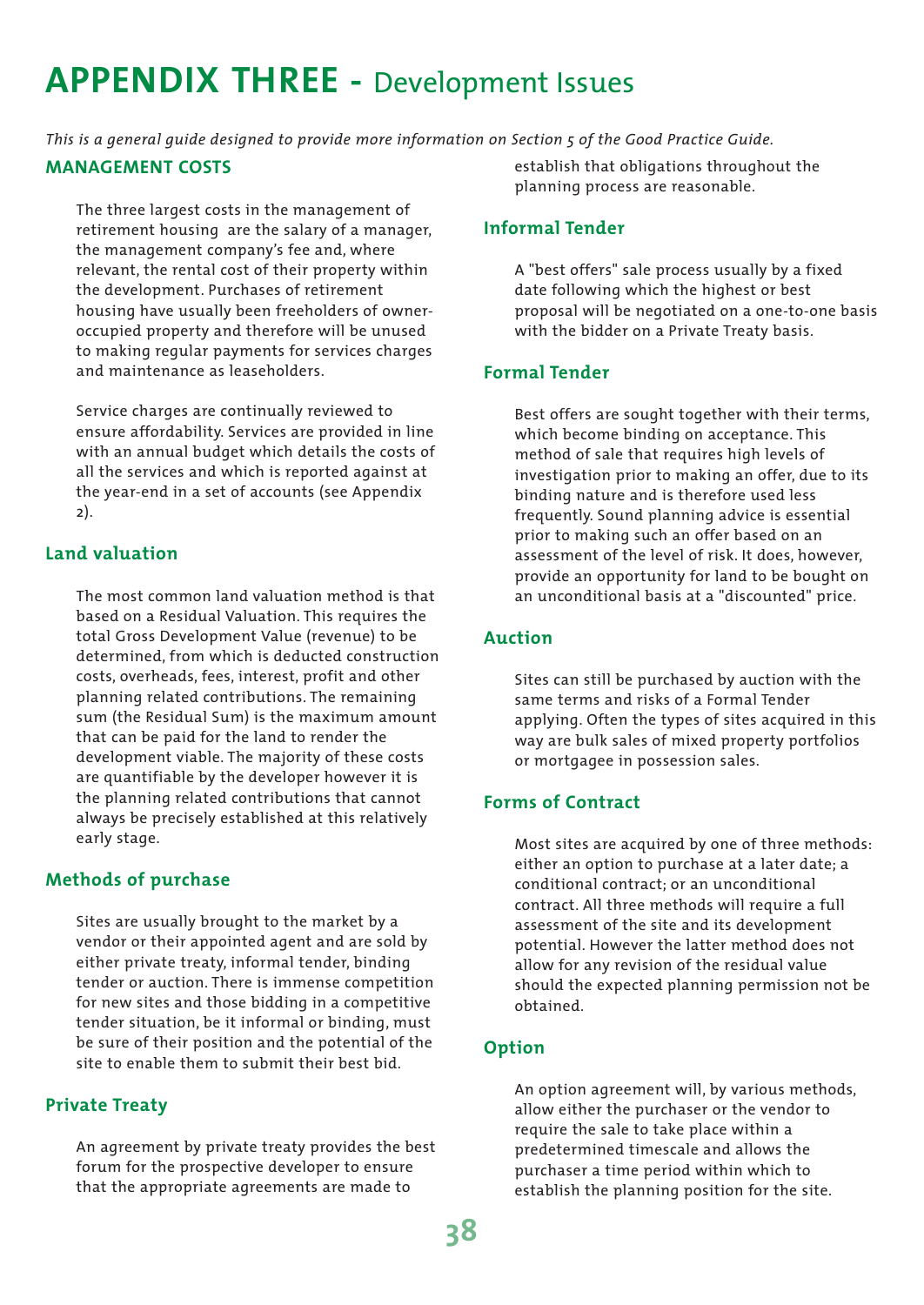### **Conditional Contract**

A conditional contract usually has performance criteria relating to a specific time period and will require certain actions on the part of the purchaser to achieve an acceptable planning permission prior to the conditions being satisfied or waived and the purchase being completed.

### **Unconditional Contract**

An unconditional purchase is, as it sounds, unconditional and, therefore, relies on the quality of the information gained prior to the signing and completion of a contract to ensure that the original expectations for viability and profitability are achieved.

# **APPENDIX FOUR -** GOOD PRACTICE EXAMPLES i) DEVELOPMENT PLANS

#### **1) H10 Supported Housing Provision**

Within the defined urban areas development specifically for groups which require supported housing will be permitted provided it:

- (i) Is accessible to local shops, services, community facilities and public transport.
- (ii) Is in a reasonably level locality where the mobility of residents, including wheelchair users will not be reduced.
- (iii) Includes adequate amenity space and provides a pleasant outlook for residents.
- *(Havant Borough District-Wide Local Plan 1996-2011 Revised Deposit February 2002)*

#### **2) H7 Housing for the Elderly**

Proposals for sheltered housing accommodation for the elderly will be permitted where:

- (a) the development would not significantly reduce the amenities of neighbouring properties;
- (b) the development is well located in relation to local shops and public transport facilities; and
- (c) the development meets the requirements of design policies B1 and B2.

*(Mid Sussex Local Plan - Revised Deposit Draft, August 2001)*

#### **REGIONAL PLANNING GUIDANCE, NORTH WEST – RPG 13 March 2003**

#### **POLICY UR 9 –** *AFFORDABLE HOUSING (extract)*

Development plans should make provision for a range of dwelling types and sizes to meet the assessed need of all sectors of the community incuding the elderly, those with special requirements, ethnic minorities, single househodls and larger families in both rual and urban areas based on up-to-date housing needs studies. They should do this in accordance with national planning policy, as currently expressed particularly in PPG 3 and Circular 6/98.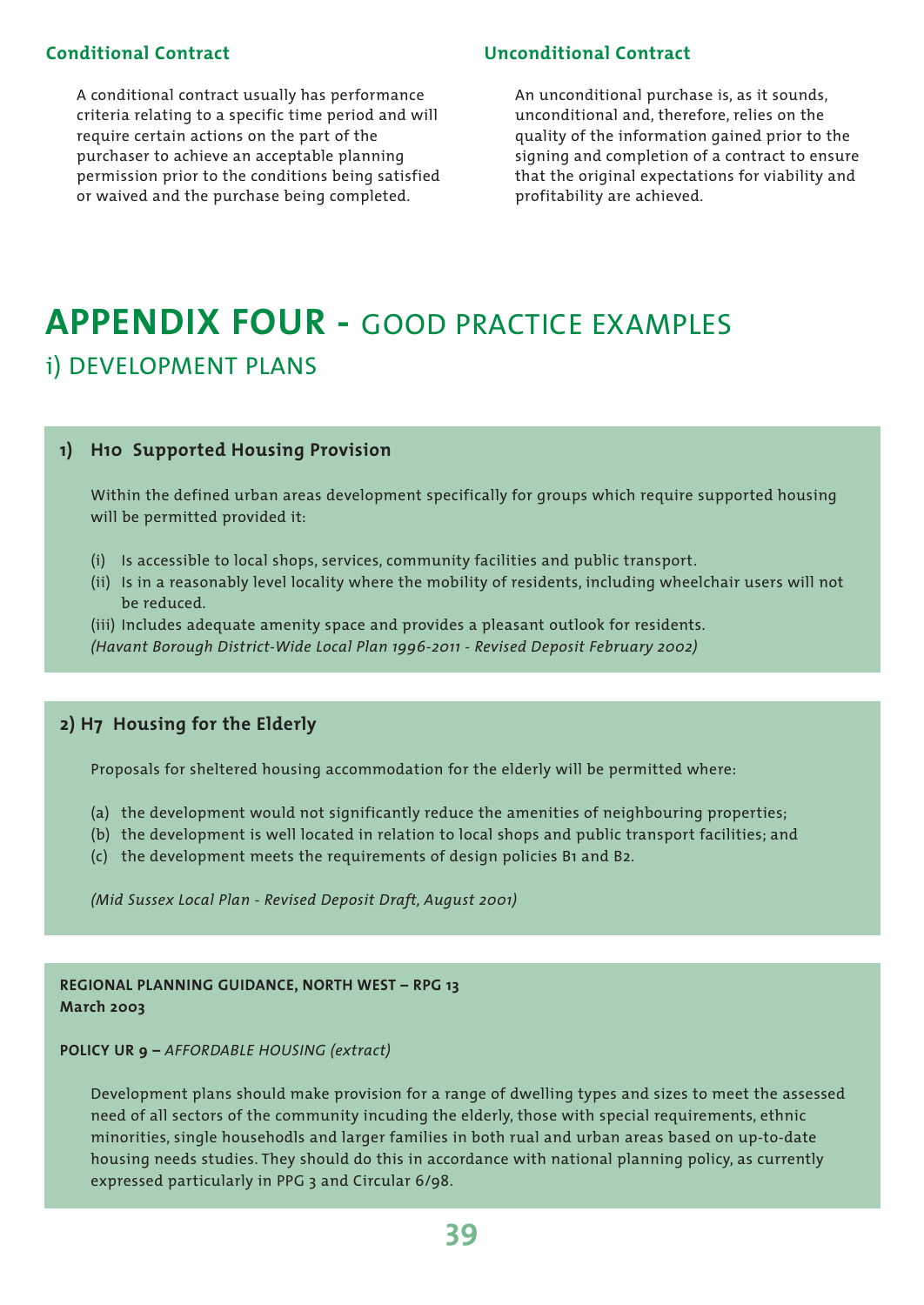# ii) DEVELOPMENT CONTROL

#### **GOOD PRACTICE CASE STUDY ROTHER DISTRICT COUNCIL SITE AT 21 COODEN DRIVE, BEXHILL ON SEA**

#### **PROPOSED CATEGORY II SHELTERED HOUSING DEVELOPMENT BY CHURCHILL RETIREMENT LIVING**

**SITE:** HALDANE HOUSE, 21 COODEN DRIVE, BEXHILL ON SEA, EAST SUSSEX **LOCAL AUTHORITY:** ROTHER DISTRICT COUNCIL **DEVELOPER:** CHURCHILL RETIREMENT LIVING **AGENT:** PLANNING ISSUES LIMITED **SITE AREA:** 0.29 HECTARES **LOCATION:** 500 METRES TO TOWN CENTRE, BUS STOP OUTSIDE AND OPPOSITE, RAILWAY STATION 500 METRES **PROPOSED DEVELOPMENT:** REDEVELOPMENT TO FORM 48 CATEGORY II SHELTERED APARTMENTS WITH HOUSE MANAGER, COMMUNAL FACILITIES, ACCESS AND CAR PARKING **COMMUNAL PROVISION:** OWNERS LOUNGE, LAUNDRY, GUEST SUITE, REFUSE ROOM, 16 CAR PARKING SPACES, BATTERY CAR AND CYCLE STORE



Former substantial nursing home of two and three storeys owned by East Sussex County Council. The nursing home ceased operation in June 2002.

Pre-application discussions led to a proposed scheme of 53 units being shown at meeting with Rother District Council Planning Officer on 10th October 2002. At that time the Officer raised concerns with the size, height and mass of the building and policy issues of affordable housing and parking provision.

A revised scheme of 48 units was then sent to the Planning Officer for discussion. The County Highways department was also consulted and no objection raised to either the access or parking arrangements.

Contracts were exchanged on 11th October 2002

and pre-application meetings were held with ward and District Councillors throughout November and December 2002. Feedback was very good.

Sketch elevations with comparisons to the existing nursing home were sent to the Planning Officer for further comments on 21st November 2002. The sketches illustrated to the Planning Officer that the proposed development was not significantly different in terms of bulk, height and site coverage to the existing building on site. The Planning officer repeated his concerns.

On 24th January 2003 a planning application was submitted showing a two, three and four storey block of 48 apartments with communal facilities, parking, access and landscaping.

Various update meetings were held with Ward and District Councillors throughout January and February to ensure they were fully informed of the proposals. As before, the Councillors were extremely supportive of the proposed development.

A meeting was held with the Planning Officer on 6th March to discuss the application proposals. The representative of Green Issues, Churchill Retirement Living's public liaison consultant who had met with Councillors attended the meeting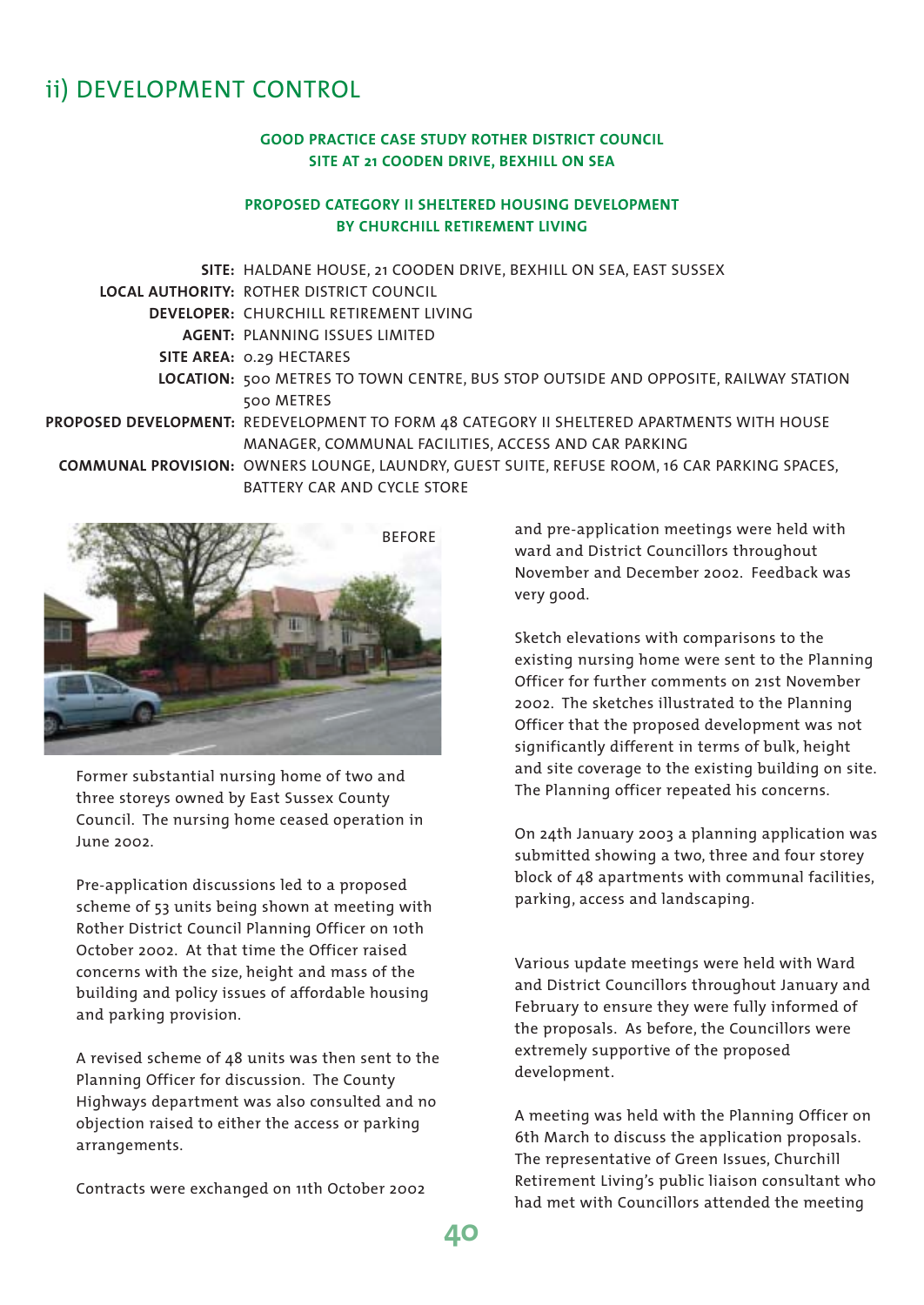to update the Planning Officer. The Officer informed that now he had seen detailed plans, he found the form and size of the building to be appropriate. He added that the application was to be presented to the Committee on 13th March with a recommendation for deferral for further negotiations on the issue of affordable housing.

A letter was sent to the Planning Officer explaining the difficulties of mixing sheltered housing and affordable housing on small sites and this was sent to the Councillors for information. The Councillors visited the site on 11th March 2003 and the Committee took place on 13th March. Discussion at the Committee centred around the design of the scheme and the majority of Members were complimentary about the proposals. It was accepted by the majority of Members that it was not appropriate to include an element of affordable housing on the site. The application was approved subject to further negotiations on affordable housing.

Whilst the pre-application negotiations were ongoing for a number of months, from planning application submission to decision at the Committee the timescale was 6 weeks. This is an example of how good practice through working closely with the relevant Officers at an early stage of the application process and liaising with elected Members throughout can lead to a quick planning permission and avoid protracted discussions.

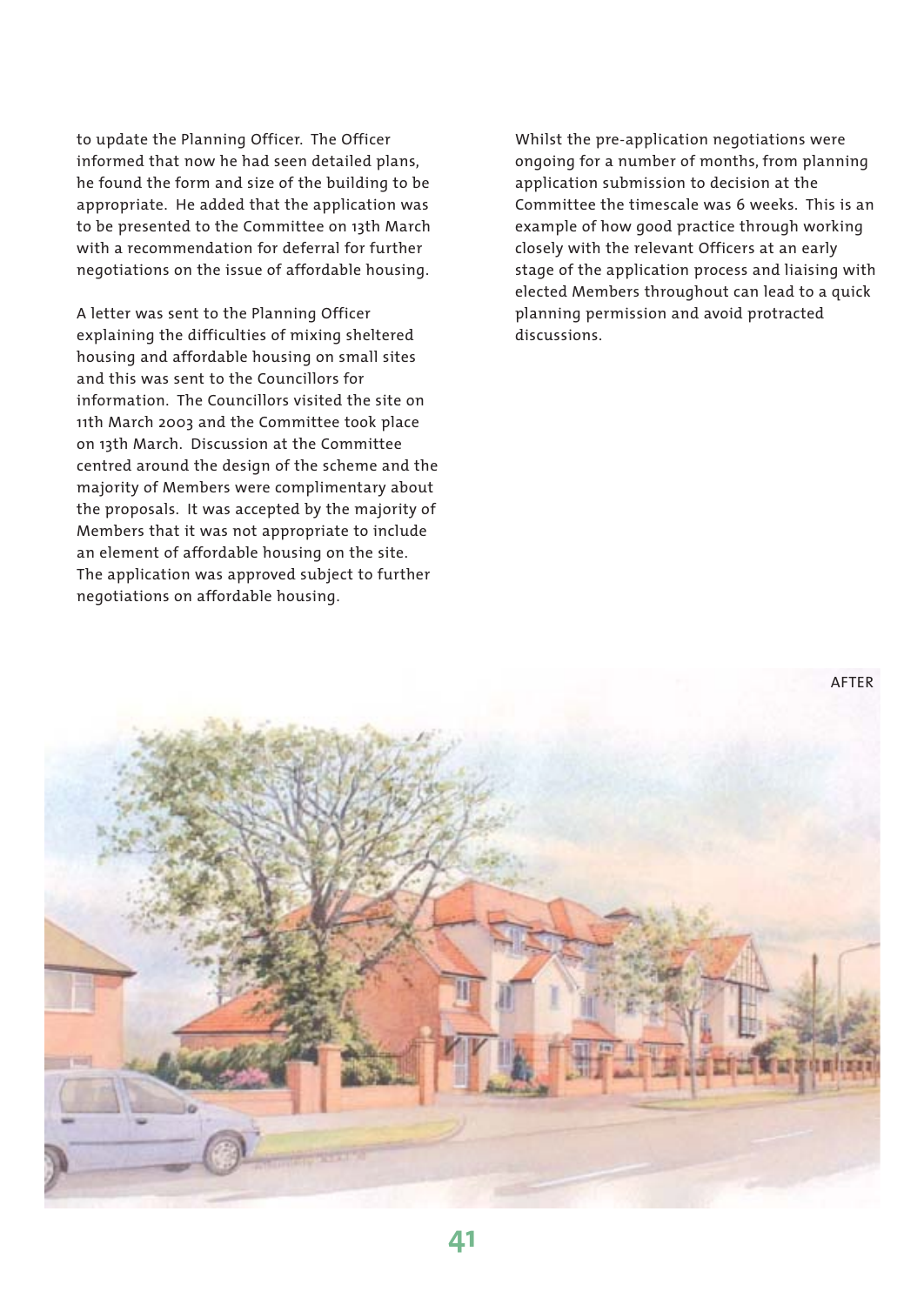#### **GOOD PRACTICE CASE STUDY KENNET DISTRICT COUNCIL SITE AT WYE HOUSE & 119 LONDON ROAD, MARLBOROUGH**

#### **PROPOSED RETIREMENT AND ENABLING DEVELOPMENT BY BEECHCROFT AND SARSEN HOUSING ASSOCIATION**

**SITE:** WYE HOUSE & 119 LONDON ROAD, MARLBOROUGH, WILTSHIRE **LOCAL AUTHORITY:** KENNET DISTRICT COUNCIL **DEVELOPER:** BEECHCROFT & SARSEN HOUSING ASSOCIATION **AGENT:** ARBUTHNOTT LADENBURG PARTNERSHIP **SITE AREA:** 0.915 HECTARES (WYE HOUSE) **LOCATION:** 300 METRES TO TOWN CENTRE **PROPOSED DEVELOPMENT:** REFURBISHMENT AND REDEVELOPMENT TO FORM 19 RETIREMENT APARTMENTS (WYE HOUSE SITE), 7 STARTER FLATS AND 13 AFFORDABLE FLATS (119 LONDON ROAD) **COMMUNAL PROVISION:** RETIREMENT DEVELOPMENT – VISITING SECRETARY, LANDSCAPED GARDENS



Two neglected and run down Grade II Listed Buildings, Wye House had become uneconomic for Sarsen HA to run due to constant repairs, unsuitable conversion and neglected grounds. No 119 London Road was also neglected with dry rot and with substantial outbuildings in a state of partial collapse. The building was on the Council's "At Risk" register.

Due to the sensitive nature of the sites within the Conservation Area and the presence of Listed buildings, the Council were always going to insist upon a good standard of building and landscape design. The Developer, with a national reputation to uphold, was similarly keen to maintain high standards.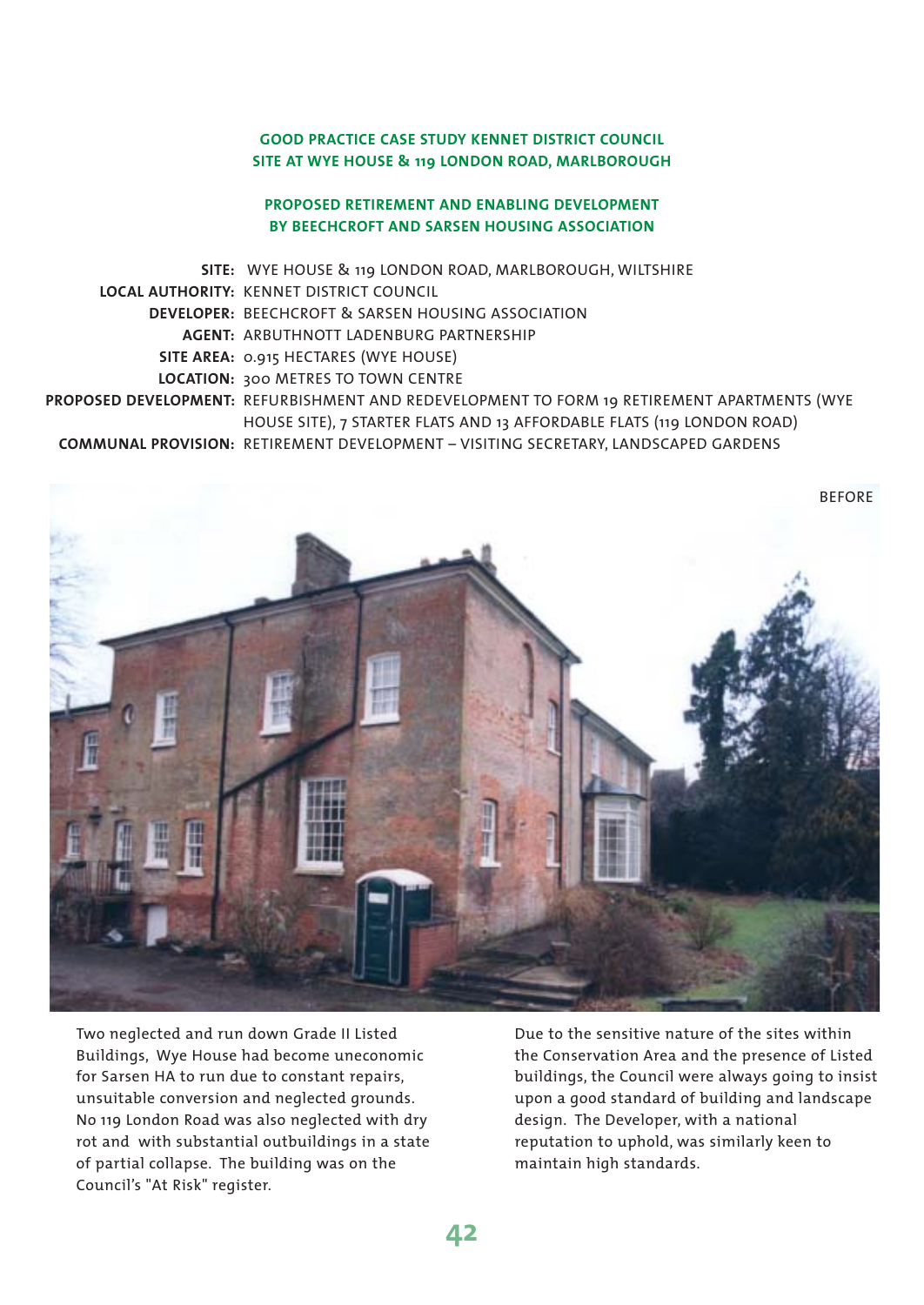The project created two traditional design new blocks, with a total of 13 retirement cottages and apartments set within the grounds of Wye House. The House itself has received a much needed refurbishment and provides a further 6 retirement apartments. Particular care was taken to retain and enhance the grounds and this includes a newly formed public right of way, with the large central garden area being taken over by the Council for public enjoyment as part of the Marlborough landscape. The public footpath provides a safe route for pedestrians into the town centre and helps to reduce traffic.

At 119 London Road, the project has transformed the neglected building into 5 starter flats with new blocks creating 13 affordable flats for rent. The design and materials are complementary to the original Listed Building and are attractively laid out with a courtyard area beside the River Kennet.

The District Council made a local authority housing grant of £147,500 to Sarsen for the affordable housing and this was a key incentive in driving the scheme forward. The Council also gained from the sale of Wye House to Beechcroft under an agreement made with Sarsen in 1995 – and this formed an added incentive to ensure that the proposal was successful.

Throughout the planning process the developers, their agents and the Council have demonstrated a co-operative approach, whilst at the same time ensuring that the physical environment and character of the Listed Buildings and Conservation Area were enhanced.

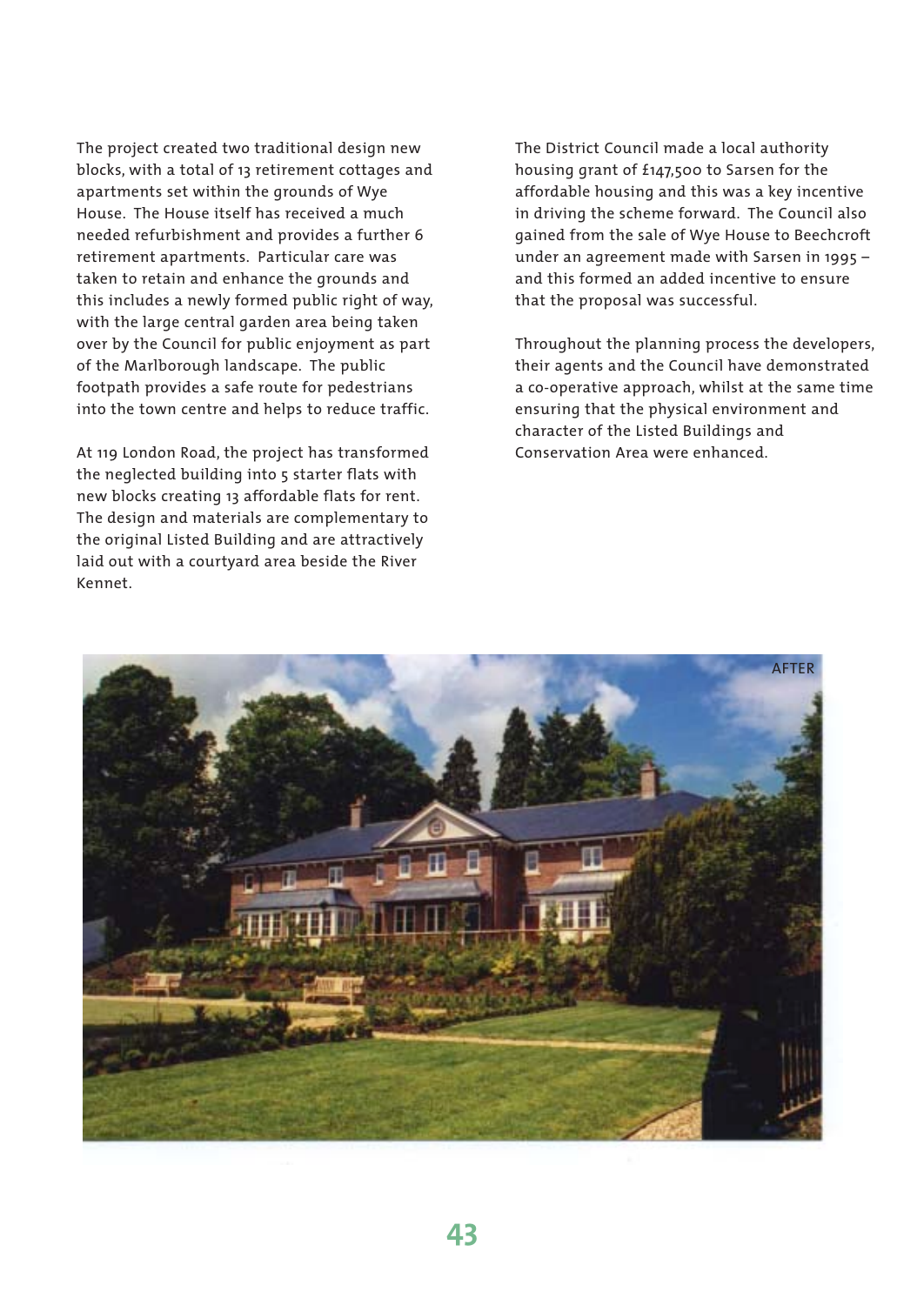#### **GOOD PRACTICE CASE STUDY WINCHESTER CITY COUNCIL SITE AT 21 WYKE MARK, DEAN LANE, WINCHESTER**

#### **PROPOSED RETIREMENT HOUSING DEVELOPMENT BY THE ENGLISH COURTYARD ASSOCIATION**

**SITE:** WYKE MARK, DEAN LANE, WINCHESTER, HAMPSHIRE

**LOCAL AUTHORITY:** WINCHESTER CITY COUNCIL

**DEVELOPER:** THE ENGLISH COURTYARD ASSOCIATION

**AGENT:** THE SIDELL GIBSON PARTNERSHIP/ TANNER AND TILLEY

- **SITE AREA:** 1.2 HECTARES
- **LOCATION:** SITUATED NORTH WEST OF THE CITY CENTRE WITHIN A PREDOMINANTLY RESIDENTIAL AREA.
- **PROPOSED DEVELOPMENT:** REDEVELOPMENT TO PROVIDE 25 TWO AND THREE BEDROOM RETIREMENT APARTMENTS TOGETHER WITH MANAGER'S APARTMENT, 4 ONE BEDROOM AND 4 TWO BEDROOM AFFORDABLE RETIREMENT HOUSING, GARAGES AND CAR PARKING.
	- **COMMUNAL PROVISION:** LAUNDRY, GUEST SUITE, REFUSE ROOM, GARDEN STORE, 25 GARAGES, 4 PARKING SPACES AND MINIBUS GARAGE.



Former nursing home owned by Hampshire County Council and registered for 33 clients. The building was a much adapted, substantial detached house dating from the early 1900's. The County and City Councils prepared a brief setting out the principles for the development and design of any replacement development. Although a large site, the development potential was significantly constrained by large mature trees, both within the site and on its boundary and by the sylvan character of the surrounding area.

Following selection as the preferred developer, the English Courtyard Association (ECA) engaged in pre-application discussions that identified a

number of potential problems and concerns. The Planning Authority's concerns were both site specific and in the context of the wider area. Main site specific concerns related to affordable housing provision, impact on trees and the effect of access provision on the adjoining road. At the time two other sites, one of them large, were the subject of proposals by developers and the Planning Authority, responding to local concerns, were faced with major change to an established residential area, albeit one where the Authority accepted that significant new development could take place.

Extensive discussion took place with local residents and their elected representatives. There was substantial support for an ECA development on the site but concerns at the wider implications of development in the area. The detailed planning application was submitted in January 2001.

In February 2001 during the consideration of the planning application the authority made a provisional Tree Preservation Order. The purpose of this Order was essentially to ensure protection of certain of the major trees on the site.

The scheme architects worked closely with the authority's design, landscape and tree officers,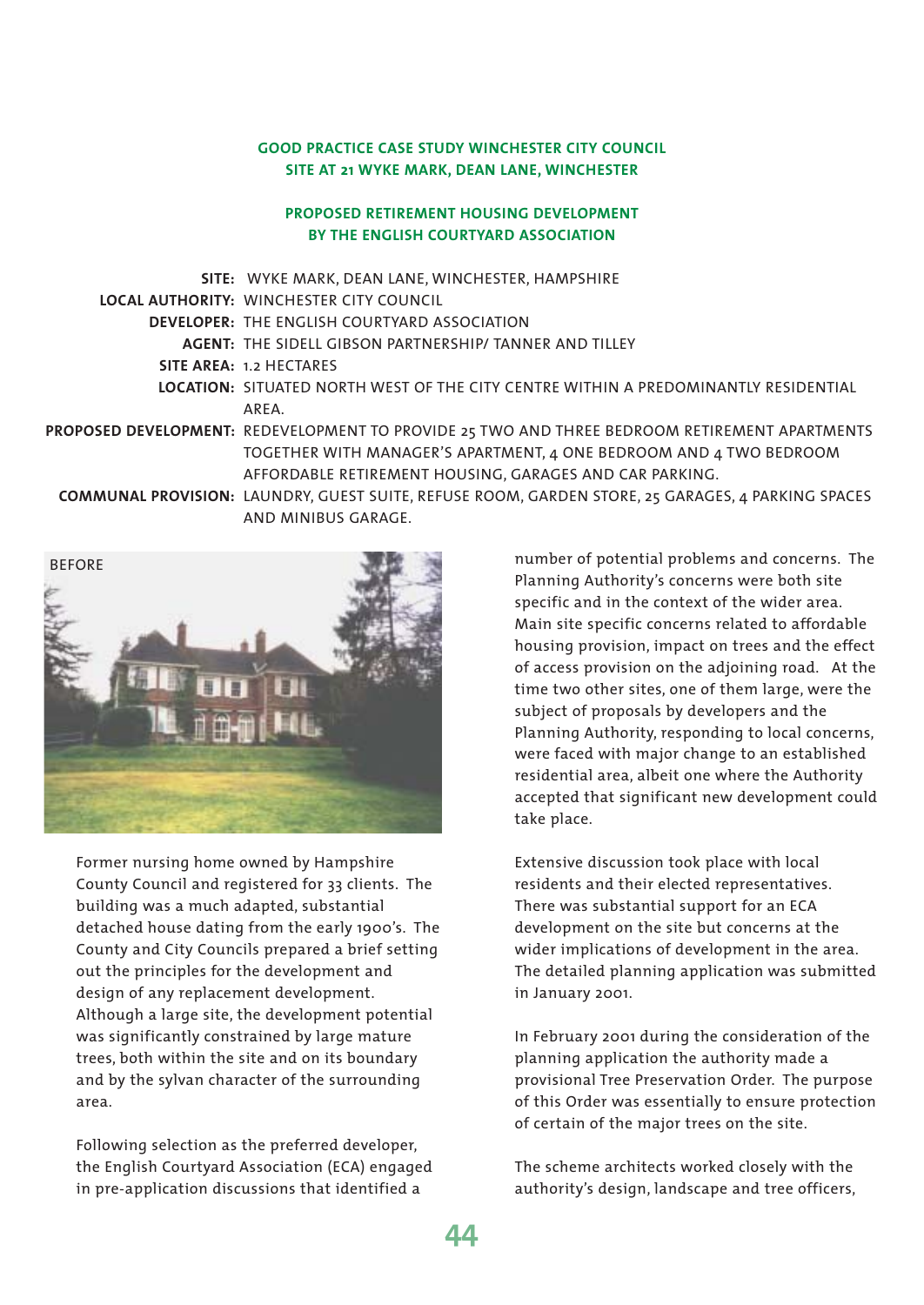amending the design to respond to both their input and that of local residents. Highways consultants acting for each of the developers of the three sites in the area combined their responses with input from City and County highways officers' to identify overall traffic generation and movement changes in the area as well as the requirements arising from individual sites. The provision of on-site affordable housing was negotiated with a local housing association and the Council's housing officers.

The provision of on-site affordable housing was of concern to the developer. From ECA's point of view, having regard to the high quality of the proposed development, its landscaping and the commitment to maintain that quality following occupation of the apartments, it was essential in accepting on site affordable housing provision that occupation would be for retired people and that the housing association and Council accepted the management and cost implications of high quality buildings and landscaping. This important issue was resolved by the housing association retaining responsibility for that part of the site associated with the affordable housing units. The management charges paid by the occupiers of the ECA housing does not cross subsidise the affordable housing and tenants of the housing association do not have to pay higher rents to cover wider management costs associated with the site.

Whilst the site specific issues were gradually being resolved, those affecting the wider area and the other two sites were becoming more difficult. One site was refused planning permission and the other became the subject of an appeal, lodged for non-determination. The authority decided that it would not determine the Wyke Mark site in advance of the other sites. Continued discussions between professional officers, developers and consultants gradually moved matters forward. Finally in October 2001 the retirement housing proposals for Wyke Mark were reported to the authority's Development Control Committee with a recommendation for approval. Planning permission was finally

granted in February 2002 following the completion of a Section 106 legal agreement.

This is an example of how co-operation can resolve a series of complex and inter-related issues.

The early involvement of local residents and elected representatives proved beneficial to all parties and helped to build up understanding of the scheme proposals. Direct negotiation between developer and housing association enabled a solution to be reached on affordable housing. This was aided by the housing associations appreciation of the commercial needs of the developer and the high importance of long term management placed on developments by English Courtyard Association on behalf of their leasehold residents.

The ability to resolve the affordable housing management charges issue was very important. It demonstrates that where the site is of a size that enables a degree of separation for management purposes to be achieved, then integration of private and affordable rented accommodation can be achieved with an equitable and sustainable distribution of ongoing charges.

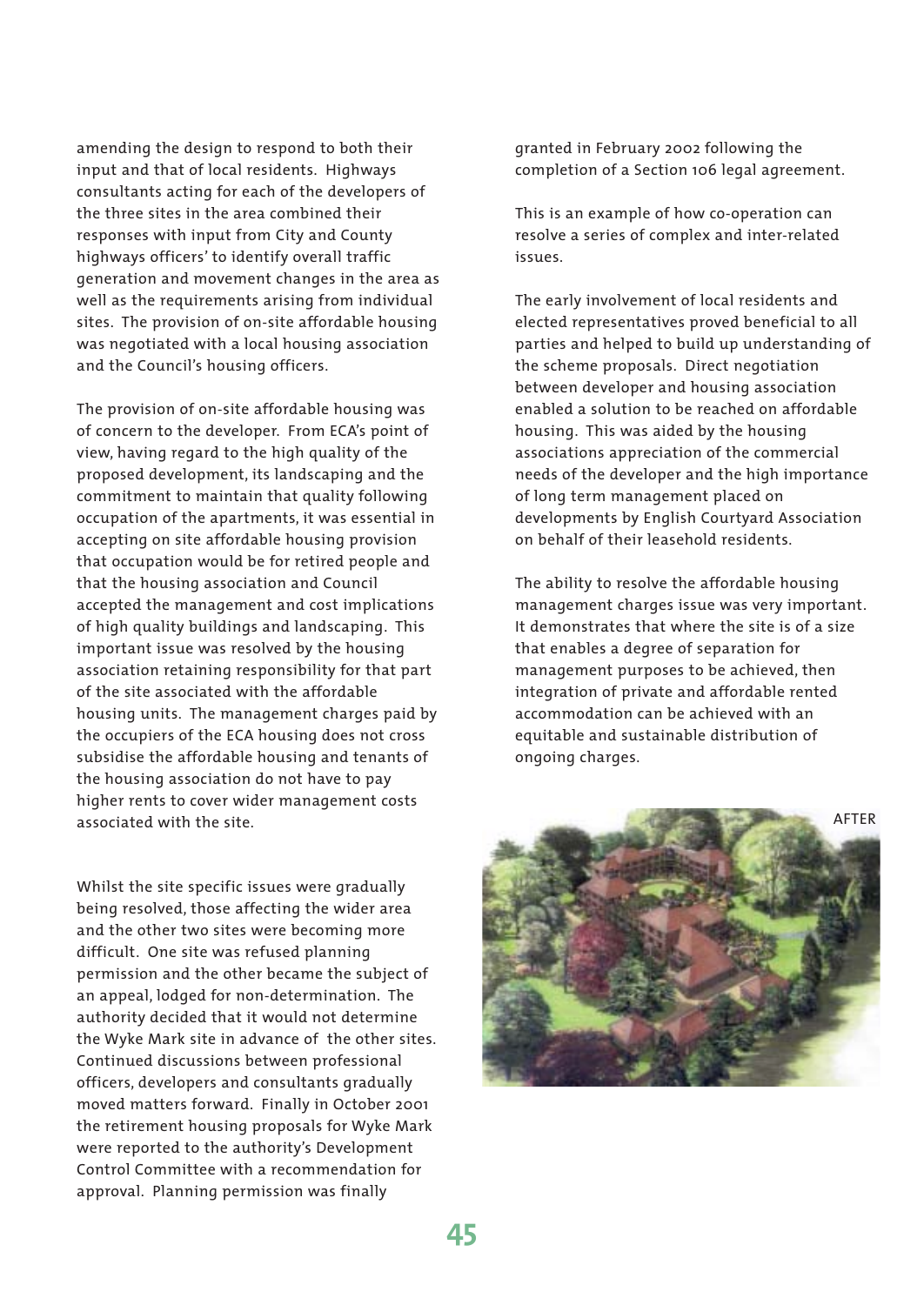#### **GOOD PRACTICE CASE STUDIES WORTHING BOROUGH COUNCIL SITE AT 1 SHAKESPEARE ROAD, WORTHING**

#### **PROPOSED SHELTERED HOUSING DEVELOPMENTS BY PEGASUS RETIREMENT HOMES**

**SITES:** 1 SHAKESPEARE ROAD AND 41 WORDSWORTH ROAD, WORTHING, WEST SUSSEX **LOCAL AUTHORITY:** WORTHING BOROUGH COUNCIL **DEVELOPER:** PEGASUS RETIREMENT HOMES **AGENT:** ARMSTRONG BURTON **SITE AREA:** 0.16 AND 0.20 HECTARES **LOCATION:** WITHIN WALKING DISTANCE TO TOWN CENTRE **PROPOSED DEVELOPMENT:** REDEVELOPMENT TO FORM 25 AND 23 SHELTERED APARTMENTS **COMMUNAL PROVISION**: OWNERS LOUNGE, LAUNDRY, GUEST SUITE, REFUSE ROOM, CAR PARKING SPACES, LANDSCAPED GARDENS

The two schemes in this example were developed through close partnership working between the applicant, the applicant's architect and Worthing Council's Officers. Worthing Borough Council employs a Design Architect who was able to work with Planning Officers and the applicants in order to develop two good quality schemes. Both schemes, since completion, have received Design Awards because of the high quality of the schemes that were developed.

#### **Pegasus Court, Shelley (formerly Shakespeare) Road**



A former nursing home, the scheme at No. 1 Shakespeare Road, Worthing includes a development of twenty-five retirement

apartments at a density of over 150 units per hectare. The site was originally advertised for sale early in 1998 and meetings were held with a number of developers who had indicated interest in developing the site for residential purposes. Constructive discussions initially took place with the eventual developer's architect late in 1998. A partnership approach was formed to negotiate on a number of matters, but with a particular emphasis on achieving a high quality design. The site is not situated within a Conservation Area, but both parties were committed to achieving a good quality design. Negotiations continued throughout the late part of 1998 and the early part of 1999. Considerable progress in terms of finding a satisfactory solution was made during this period which emphasis the importance of pre-application negotiation. An important part of the process was Council Officers preparing design drawings for the applicant's architect to consider.

A formal planning application was submitted in March 1999. This was dealt with in only six weeks and was approved by the Borough Council by the end of April 1999. Because negotiations had taken place prior to formal submission of the application and because both parties had worked together and had achieved a satisfactory outcome, the application was dealt with very quickly. Councillors at Worthing Borough Council were very pleased with the proposal and unanimously approved the scheme.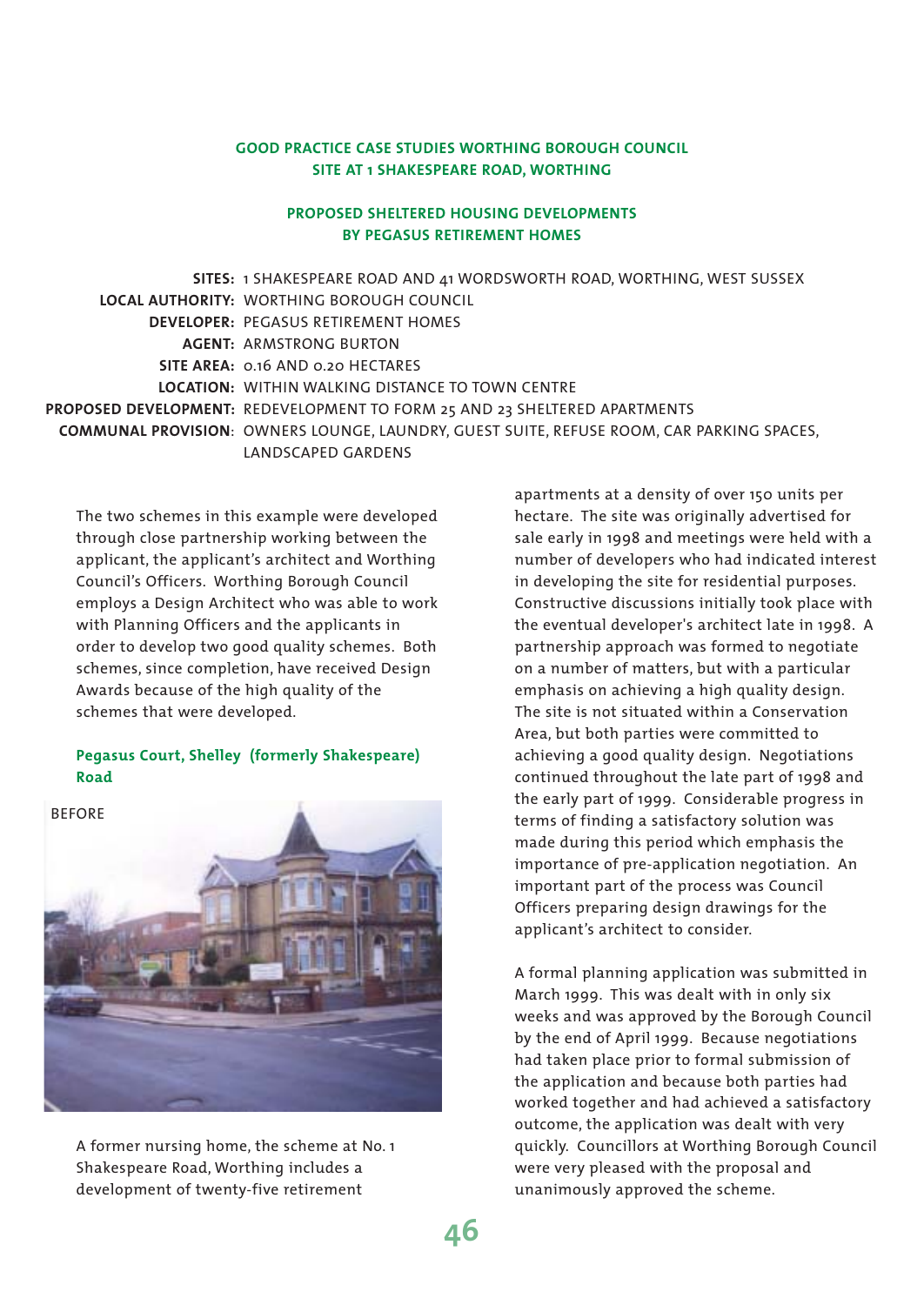Once developed, the scheme was nominated by Groups from within Worthing's community as an example of good design and as a candidate for a Design Award. The quality of the building was commended and the scheme received a Design Award in 2000/01.



#### **Wordsworth Road, Worthing**

Following the success of the Shakespeare Road scheme, the same developers identified a further site in Worthing in October 2000. Another nursing home, this was a slightly larger site of 0.2 hectares where the developer proposed a further high density scheme of twenty-three sheltered apartments for the elderly with associated community facilities, basement car parking, access and landscaping. Like the previous scheme, extensive pre-application negotiations took place in order to ensure that agreement was reached on the key issues which included design, access and car parking.

This site was, again, not situated within a Conservation Area but both parties were

committed to working together in order to achieve a high quality design. As with the previous scheme, the Council was, again, able to process the application within six weeks and to approve the scheme before the end of 2000. Construction then followed and, like the earlier scheme, this development was also nominated by groups from within Worthing's community as a candidate for a Design Award. This scheme also received a Design Award in 2003 in recognition of a positive contribution which the development made to the locality.

#### **Conclusion**

The success of both of these schemes stemmed from the fact that both the Council and the developers were willing and keen to work together, from the outset, to achieve high quality schemes on what were two fairly compact sites. Both schemes were high density and the overriding aim of both parties was to achieve a high quality design which would be in keeping with and would enhance the character of the areas in which they were located.

Bearing in mind that neither was situated in a Conservation Area, the commitment to achieve high quality design is to be commended. By ironing out difficulties at an early stage and by both parties being committed to working together and having the right skills and resources available to find a suitable solution, both applications were dealt with quickly and efficiently and decisions were reached within about six weeks.

This gave certainty to the applicants and allowed the developers to progress both schemes quickly after planning permission was granted. The real success of both schemes is best measured by the fact that both developments were nominated by residents or amenity societies in Worthing as examples of good design and that both received Design Awards under Worthing Borough Council's "New Residential Development" category in the years 2000/01 and 2002/03.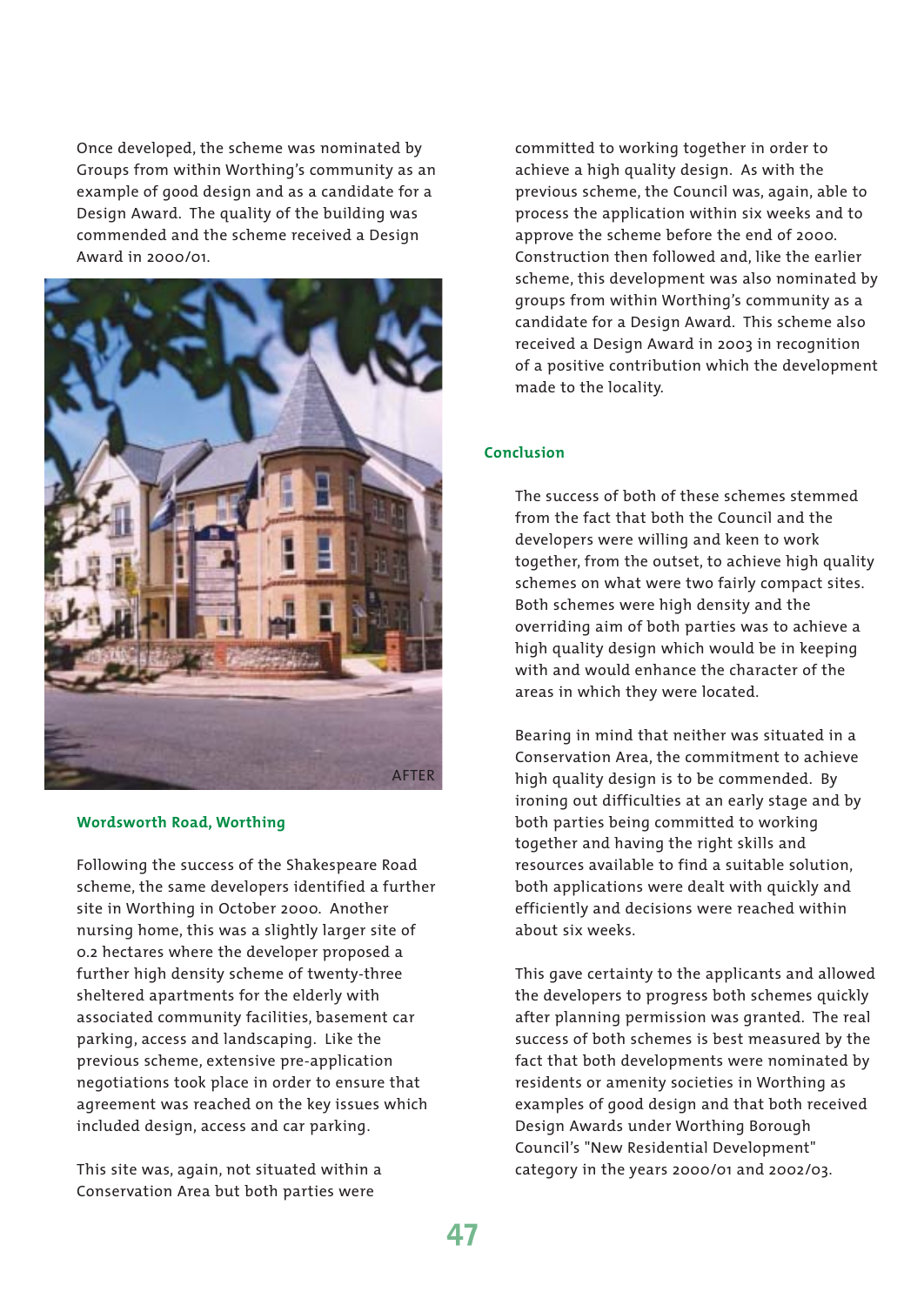# **APPENDIX FIVE -** Development Control & Model Clauses

#### **DEVELOPMENT CONTROL**

#### **Pre-application preparation and discussion**

Pre-application discussions between a prospective developer and the LPA are crucial and are good practice. Early discussion about retirement housing proposals is generally beneficial to the developer, in order to understand the local context in which an application will be considered. If undertaken properly, such contacts can serve to avoid abortive work, provide a clear indication of the relevant issues that require attention and streamline the application process. Constructive pre-application advice and guidance, requires commitment from both the developer and the LPA. Good preparation is essential for both parties.

Most LPA's are under considerable pressure to process applications and appeals. Preapplication advice is not fee earning (at present) and is generally a lower priority activity. This may change in future, with the prospect of application delivery contracts, which could alter this part of the advice note. Most LPA's have a charter, which sets out the level of service provided. This may include pre-application advice and the Development Team Approach (*Development Team Approach Advice Note"* published by the National Planning Forum 1996). Developers should be aware of the service level available, before entering into pre-application discussions.

In order to ensure that such contacts are undertaken efficiently and effectively, it is important that good quality submissions are made by developers and that a realistic time for response is allowed. The LPA should provide a realistic indication of the service level available, including anticipated timescales in any given case.

Many local authorities have web sites, where a range of policy and procedural advice is available. Developers should, in the first instance, access a web site to obtain relevant information. An exchange of correspondence, or a visit to the LPA reception can normally deal with straightforward requests for information, including copy documents. Some documents and requests for information (as opposed to advice and guidance) may be obtained at a charge and local authorities are required to publicise their charges. Developers should not use requests for advice and guidance as a means of circumventing legitimate charges for information.

More straightforward proposals requiring preliminary advice can often be dealt with by an exchange of correspondence, providing that the level of detail submitted is adequate.

More complex proposals may require a meeting with the appropriate LPA representatives who can provide relevant advice and guidance. Some LPA's set out, in a service level document, how they will respond to pre-application requests for advice. Such meetings may in certain circumstances involve elected members, but this depends on the procedures of the individual LPA, including any code of conduct for dealing with planning matters.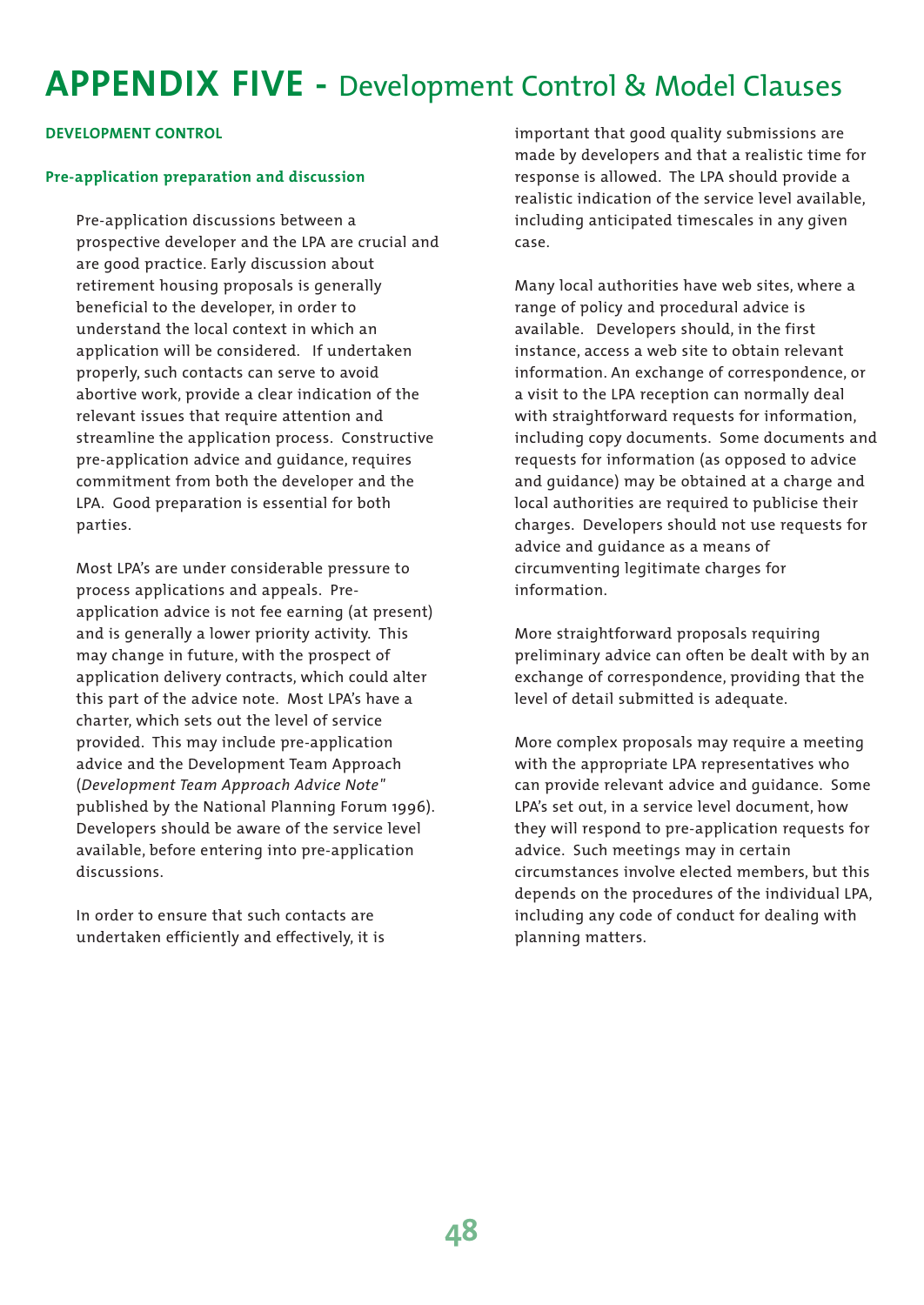#### **PRE-APPLICATION PROCESS**

#### **The flow chart explains the main stages of the pre-application process. Not all stages are necessary in all circumstances, but this represents a good practice approach to the more significant development proposals**

#### **SITE IDENTIFICATION**

Developers need to have a regular supply of sites to maintain building programmes and meet demand. The supply of sites however is constrained by the market. Local authorities may be able to provide information on their own and private land which is available for development. Local authorities should provide an indication of the range of acceptable development, when selling sites and usually there will be a planning permission and/or a planning brief. Identification of land through search agents should be conducted with a robust knowledge of the planning constraints, which may affect a site.

#### **PROFESSIONAL ADVICE**

Most retirement housing providers have in–house or consultancy arrangements for professional representation. Due to the complexity of the planning system and the importance of quality advice, it is recommended that the relevant professional team be employed at the outset. This may be restricted to an Architect/Planner or include specialists, such as in Highways/transportation, contamination, landscaping etc. as required by the particular brief. Failure to employ the relevant specialists may result in delay, or refusal of permission.

#### **CHECKLIST OF INFORMATION**

Many LPAs have checklists of information required as part of a planning application. It is also important to agree on the nature and extent of information required for a local planning authority to provide timely advice and guidance. Whilst it is not expected that the level of information required at pre-application stage will be the same as for a planning application, advice can only respond to the information available. Developers need therefore to consider exactly what advice they are looking for in framing a pre-application enquiry and ensure appropriate supporting material is provided. In the absence of essential information, the local planning authority may only be able to provide advice about the scope of the information they would require in order to give an informed response e.g. traffic impact, tree survey etc.

#### **CONSULTATION**

Apart from the initial constraint assessment undertaken by the developer, the local planning authority, on receipt of a preapplication enquiry, should undertake relevant internal consultation (e.g. Environmental Health, Highways, and Conservation). Any significant external consultation, which may have a bearing on the decision, should also be undertaken at this stage. The nature of the consultation will vary depending on the scale and complexity of the proposal, but it is important that the local planning authority is provided with sufficient copies of all relevant information in order to undertake this work. In the case of the more significant and complex proposals, it may be appropriate for the local planning authority to convene a meeting with the developer and relevant consultees. Such meetings should be minuted and the results of the meeting should be conveyed to and agreed by all those present. The use of modern information systems such as e-mail and electronic document management can facilitate the efficient exchange of information and should be utilised wherever available. LPAs should respond to pre-application enquiries in accordance with any publicised service level. Otherwise they should provide appropriate advice and guidance in the form of a letter, setting out the details. All advice should be clearly marked as being without prejudice to the formal decision of the Council.

#### **PUBLICITY**

Formal publicity about a proposal is only required at the application stage and is undertaken by the local planning authority. However it is good practice to engage the community in the development process at the earliest opportunity. Developers should therefore consider a consultation strategy for involving the public in the development process, during the development formulation stage. There is currently no generally accepted method of undertaking this exercise but good practice guidance will be issued by ODPM on SCIs. Developers should enquire with their local planning authority as to whether it is considered appropriate to undertake such an exercise in a particular case and where appropriate, agree a strategy. Developers should explain the extent and results of consultation when they make an application.

#### **SUBMIT APPLICATION**

#### **Making an application**

It is important that each application is carefully completed, as once received and validated, the LPA will start to process the proposal, with the intention of deciding it within strict deadlines. Failure to supply essential information may delay the registration of an application or result in refusal of permission. The following paragraphs

set out the main requirements for making an application.

#### **Forms**

All planning applications should be submitted on the appropriate forms, which can be obtained from the LPA. The forms will generally include guidance notes to help applicants make a valid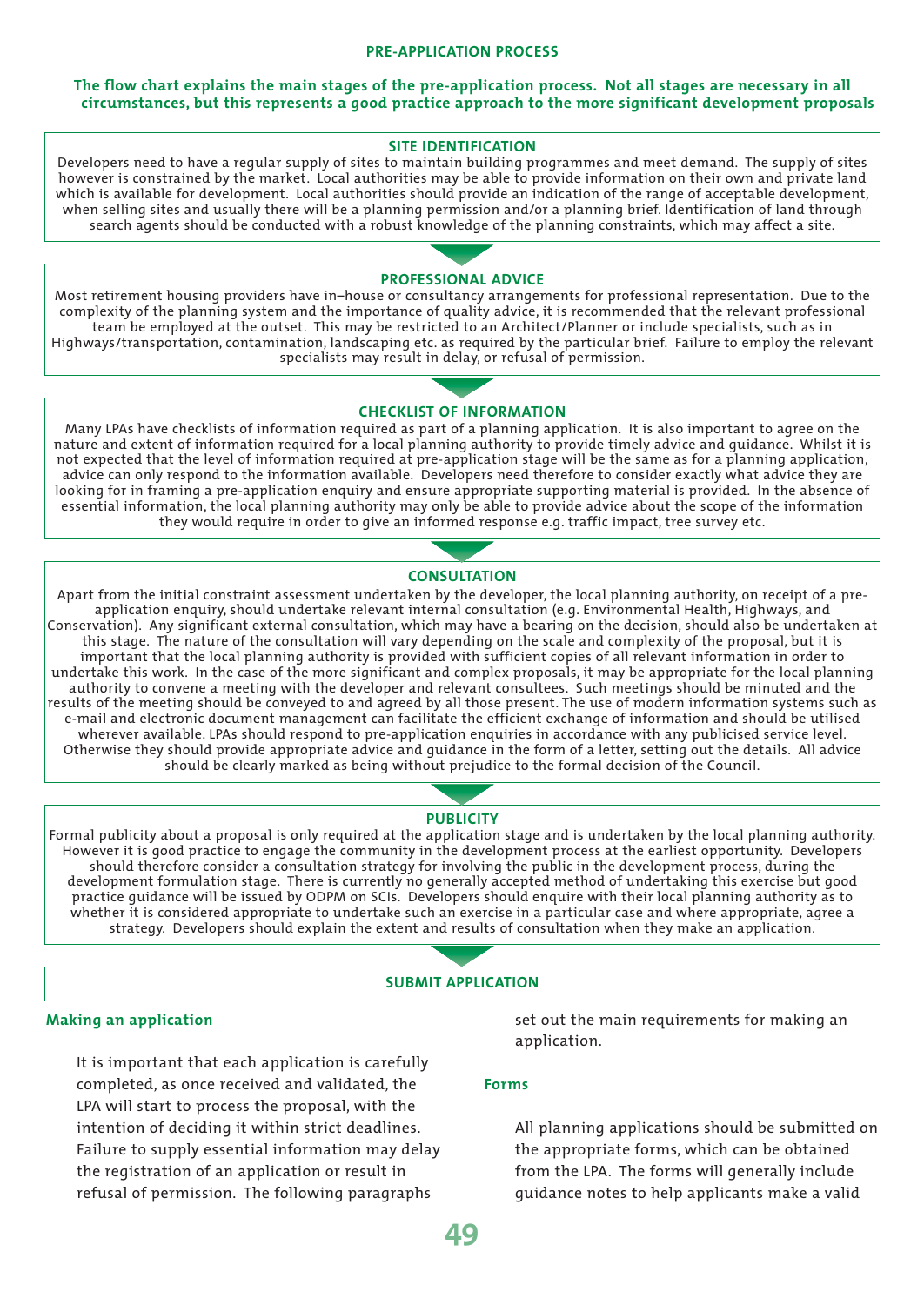submission. Some authorities operate a checklist of information, which is required, before an application will be processed. The forms should be accurately and fully completed, in order to avoid delays or refusal of permission for lack of information. Failure to provide all relevant information (including the fee) may result in the application being invalid and unregisterable.

Some LPA's are now able to accept electronic submissions, which can speed up the process. Where this facility is available, it will normally be specified on the LPA web site.

#### **Plans**

The plans required will vary, depending on the scale and type of application. However, all applications require a block plan, which identifies the boundary of the site, in relation to its surroundings. The Ordnance Survey 1/1250 scale base plan is appropriate and is normally recommended for this purpose. Most local authorities are able to provide the relevant extract of this plan, at a charge, for the purpose of making an application.

Other plans will be required depending on the nature of the application, and should contain sufficient accurate information to allow determination of all of the matters for which the application is made. Plans may need to show a wide variety of information, including existing and proposed landform (in certain cases), sections and levels, existing and proposed vegetation, proposed layout, access arrangements and design and appearance, including relationship within the street scene.

Where an LPA needs more information, to validate an application, it should set out the necessary requirements in writing, when acknowledging receipt. Where more information is required after an application has been registered, local authorities should notify the applicant/agent at the earliest opportunity and clearly specify what is required. Not only do plans inform the LPA of the proposal, they also provide an important source of information on which the public and any other interested party may determine their response. It is therefore important to consider this wider audience when plans are being drafted. Many authorities

include guidance about the type of plans that are required in the guidance notes accompanying the application forms.

#### **Statements**

It is useful for an applicant to submit a general supporting statement of case with an application. This can demonstrate that the proposal has been properly developed and thought through in relation to appropriate policies and can provide context for the wider audience, including the public.

Particular issues such as traffic, design, flooding etc, may require the submission of a technical statement or separate study to support the proposal. Such statements should include a nontechnical summary.

If an applicant is proposing legal or other agreements to deal with matters outside the scope of the application, these should be clearly explained in the accompanying statement. The heads of terms should be submitted as part of the proposals.

A short "Position Statement" should be included, setting out clearly what type of sheltered housing is proposed. This should include an explanation of why specialist sheltered housing helps meet housing need, a description of the type of accommodation proposed, facilities and support services to be provided, the scope of management services and relevant restrictions on occupiers contained in the lease.

An "Operation Statement" should be included with planning applications for close care developments for people with higher dependency levels. This might include input from local social services department, doctor or relevant registration body for a care home. The Statement should explain the contribution that close care provision can make in meeting need, identify the intended client group, proposed management arrangements, services and facilities to be provided and, where appropriate, the relationship with a care home.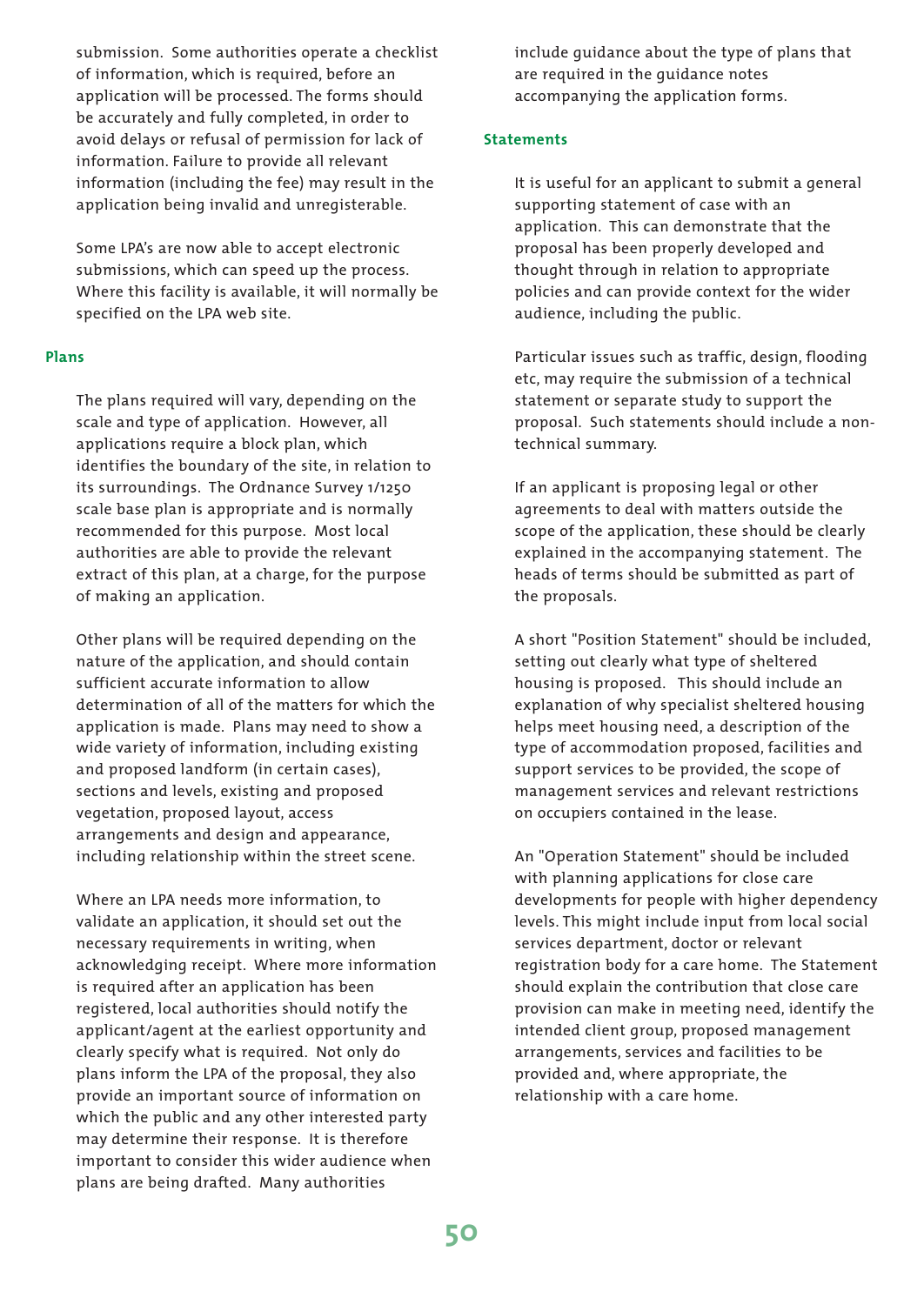#### **Environmental assessment**

Occasionally, a retirement housing development may require a formal environmental assessment (EA) under the town and Country Planning (Assessment of Environmental Effects) Regulations, due to the sensitive nature of the site or surroundings. The LPA should provide advice about any such requirement at the preapplication discussion stage. The legislation and requirements relating to EA are complex and will require developers to employ specialist advice. Guidance on the procedures is available in a booklet produced by the former Department of the Environment entitled *"Environmental assessment – a guide to procedures"*, published by HMSO.

#### **Other material**

Other material can be of assistance to the processing of the application. For example, this may include a three-dimensional model, a computer simulated model or an artists impression. The LPA should advise the developer about the necessity and format of such submissions.

#### **Negotiations and progress of application**

Following submission of a valid application, the LPA will undertake publicity and consultation. The case officer dealing with the application should be specified on correspondence. Most local authorities operate computer case management systems, which streamline processing and provide target dates.

All LPAs are required by the Government to meet strict processing targets. Therefore, the extent to which amendments and changes to an application can be accepted are inevitably constrained. Significant changes, which require further publicity or consultation may therefore not be accepted, within the scope of the application. An indication of the likely decision date should be provided by the LPA on request.

After the publicity and consultation period, an initial assessment of the application by the case officer should provide advice about any areas, which require minor amendment as part of the process. More fundamental concerns should be

explained to the applicant/agent at the earliest opportunity, in order to allow the maximum time to respond.

LPA reports should provide a succinct but comprehensive assessment of the proposal and its planning implications, assessed against the prevailing planning policy framework. Reports should include a thorough analysis of the issues and a clearly reasoned recommendation, wherever possible.

Where permission is likely to be forthcoming, any s.106 or s.278 agreements should be drafted, in order to allow early execution in the event that permission is granted.

#### **Determination**

LPAs should publish their delegation arrangements and on request, explain the process and anticipated timescale for determination of any particular development.

Where an application requires consideration by a committee, details of the committee procedures should be available, including the provision for public speaking. Anyone proposing to take part in public speaking on an application should familiarise themselves with the arrangements, which apply in the particular circumstances (no. of speakers, time limits etc.).

Unless an application is formally withdrawn or an appeal is lodged against non-determination, it is incumbent on the LPA to provide a decision expeditiously. Applications are therefore targeted to committees in order to meet processing times. Reports should be available at least six working days before a committee.

Decisions will be provided in writing, giving conditions and/or reasons. Where permission is dependent on a legal agreement being signed, the decision will be deferred and can usually be issued by an officer, providing the relevant matters are addressed.

#### **Legal agreements**

Many housing developments now require Section 106 Legal Agreements to be completed before a planning permission can be issued. A lack of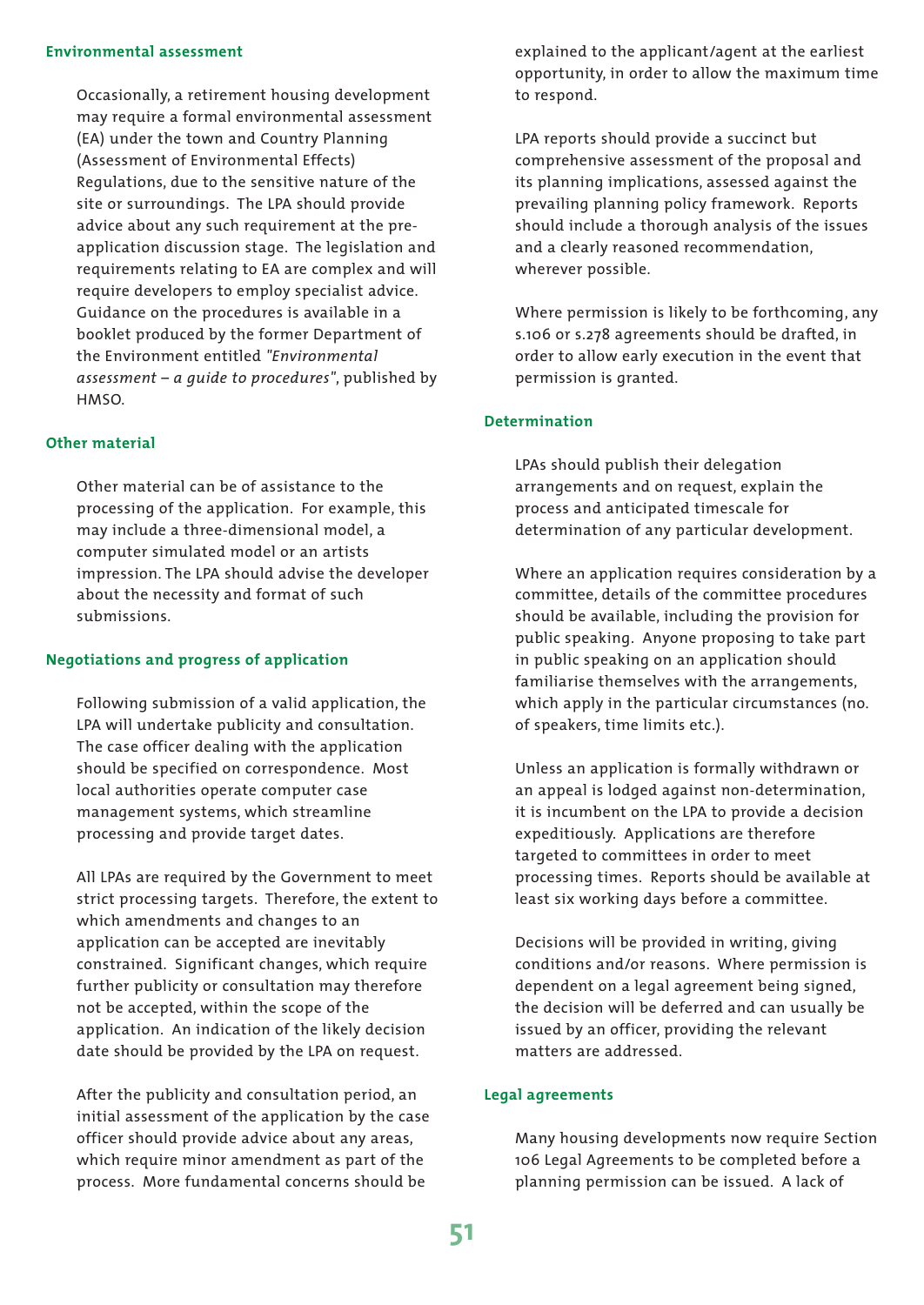commitment can lead to frustration and delays. Both parties should ensure that legal agreements are completed expeditiously, following a resolution to grant a planning permission. Some authorities produce model agreements or good practice guides, while developers can use earlier agreements of a similar nature as a template.

#### **Conditions**

Planning conditions may require negotiation and this should take place as early in the process as possible. Many local authorities have model conditions, which can be useful for developers to consider. For their part, developers also need to be positive and reasonable in the way that they respond to conditions.

It is also essential that local authorities have the resources and the commitment in place to ensure that planning conditions are dealt with and discharged as quickly as possible. Where third parties have to assist, a similar commitment needs to be developed. Before commencing development, developers need to ensure that they are fully aware of the implications of conditions and can comply with them at the appropriate stage of the development process. Where there is disagreement about a condition, negotiation should take place at an early stage and the condition should not be ignored by either party. In all cases, local authorities are required to give clear reasons for conditions that are imposed on any planning permission.

Some conditions require monitoring. Developers may have a role to play in order to demonstrate compliance and agreement between the parties about any monitoring arrangements would be good practice (for example occupancy conditions).

#### **Post Decision and Resubmission**

On receipt of a decision, developers should check the details, including the terms of any permission. Conditions should specify what is required before and during the development process. The presence of these conditions may have implications for the development programme and require further approval by the LPA, either by a reserved matters application in

the case of an outline application, or by an exchange of correspondence, in compliance with a condition.

Where a developer is dissatisfied with one or more conditions, following discussion with the case officer, a decision should be made as to whether to apply for a variation or removal of the condition(s) or to appeal

Informatives may be placed on decision notices, which are for guidance purposes. They are not conditions of permission, but draw attention to other aspects of the development process, which the developer may need to address.

Where permission is refused, the LPA should explain the reasons clearly and concisely on the decision notice, referring to the relevant policy source.

The decision notice should explain how a developer can appeal. Before deciding to make an appeal against a refusal of permission, the developer should discuss with the case officer, the prospects for obtaining permission with a revised application.

Where there is more than one reason for refusal, each reason should be considered separately. If a reason for refusal can be potentially overcome through a resubmission, the developer should consider making a revised application. Where there is unlikely to be a reasonable prospect of a different decision, the developer may decide to lodge an appeal.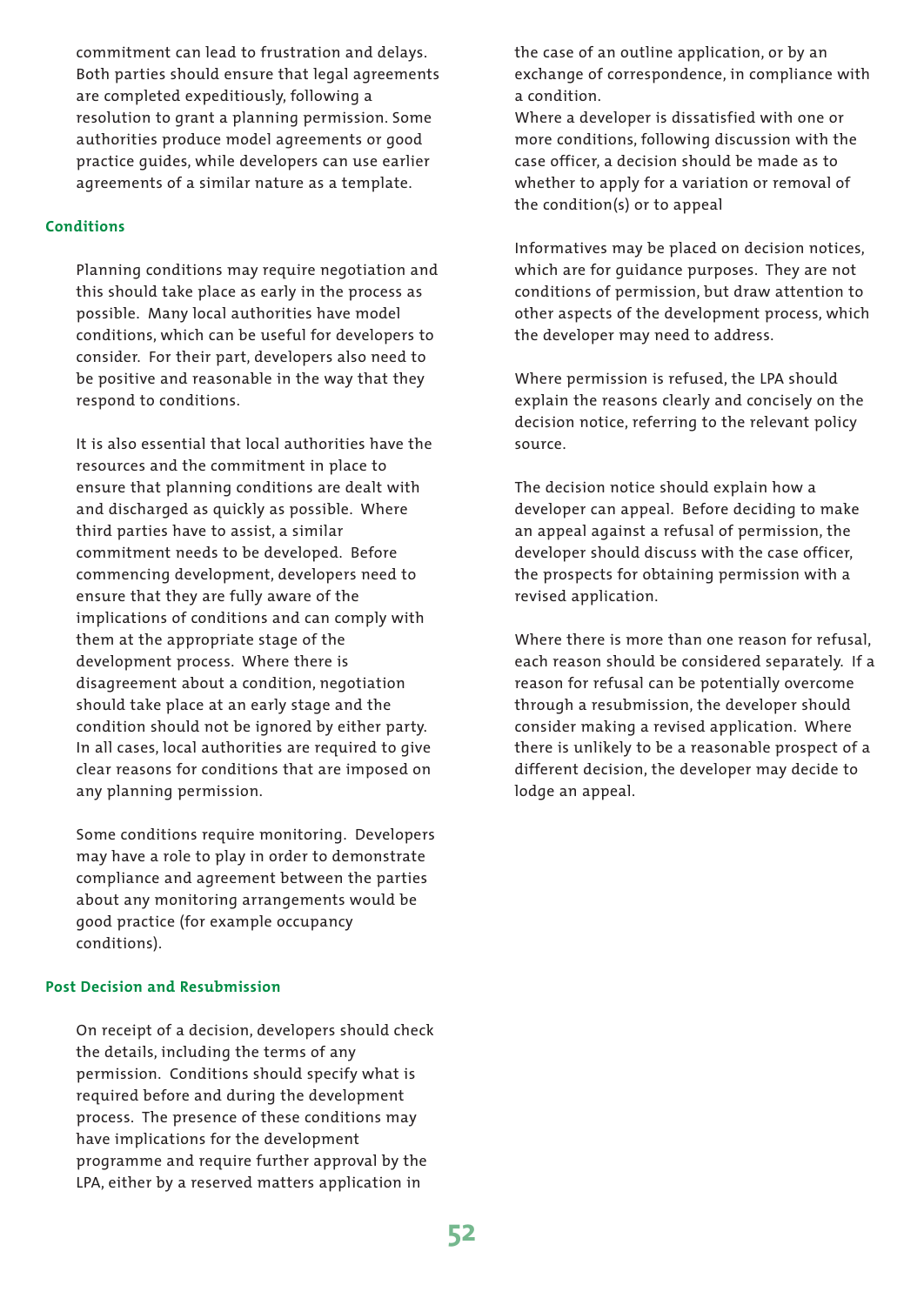#### **SUGGESTED MODEL CONDITION AND LEGAL AGREEMENT CLAUSES**

#### **Restriction on occupation**

The (sheltered housing) development hereby approved shall only be occupied by persons where at least one member of the household is aged (enter age ) or over (the qualifying age) save that such restriction shall not apply to the continued occupation of any of the apartments by a surviving spouse, partner or member of the household under the qualifying age after the death of the member of the household who was of the qualifying age.

*(based on a condition agreed and imposed by an Inspector on appeal).*

#### **Section 106 Agreement**

The (sheltered housing) units shall not be occupied otherwise than by persons complying with the Occupancy Condition upon commencement of occupation.

The developer shall inform all intended occupiers of the existence of the Occupancy Condition and shall include the Occupancy Condition in any lease or other agreement for the occupation of a (sheltered housing) unit to be entered into with an intended occupier and take all reasonable and practical steps to enforce compliance with such Occupancy Condition.

The Occupancy Condition shall mean that upon the commencement of occupation by an intended occupier of a (sheltered housing) unit either:

The intended occupier shall be aged (number) years ("the qualifying age") or over; or Where the intended occupier consists of more than one person then at least one of those persons will be over the qualifying age and all other such persons will be aged over 55 years in age.

Where there is more than one occupier of a (sheltered housing) unit and the occupier satisfying the Occupancy Condition being over the qualifying age at the time of commencement of occupation ("the qualifying occupier") ceases to occupy that (sheltered housing) unit the other occupiers who occupied the (sheltered housing) unit at the same time as the qualifying occupier shall not be required to give up occupation of the (sheltered housing) unit notwithstanding that they are not of the qualifying age.

*(based on a concluded 106 Agreement, providing for continued occupation by spouse etc. where older person has for example gone into care on permanent or temporary basis).*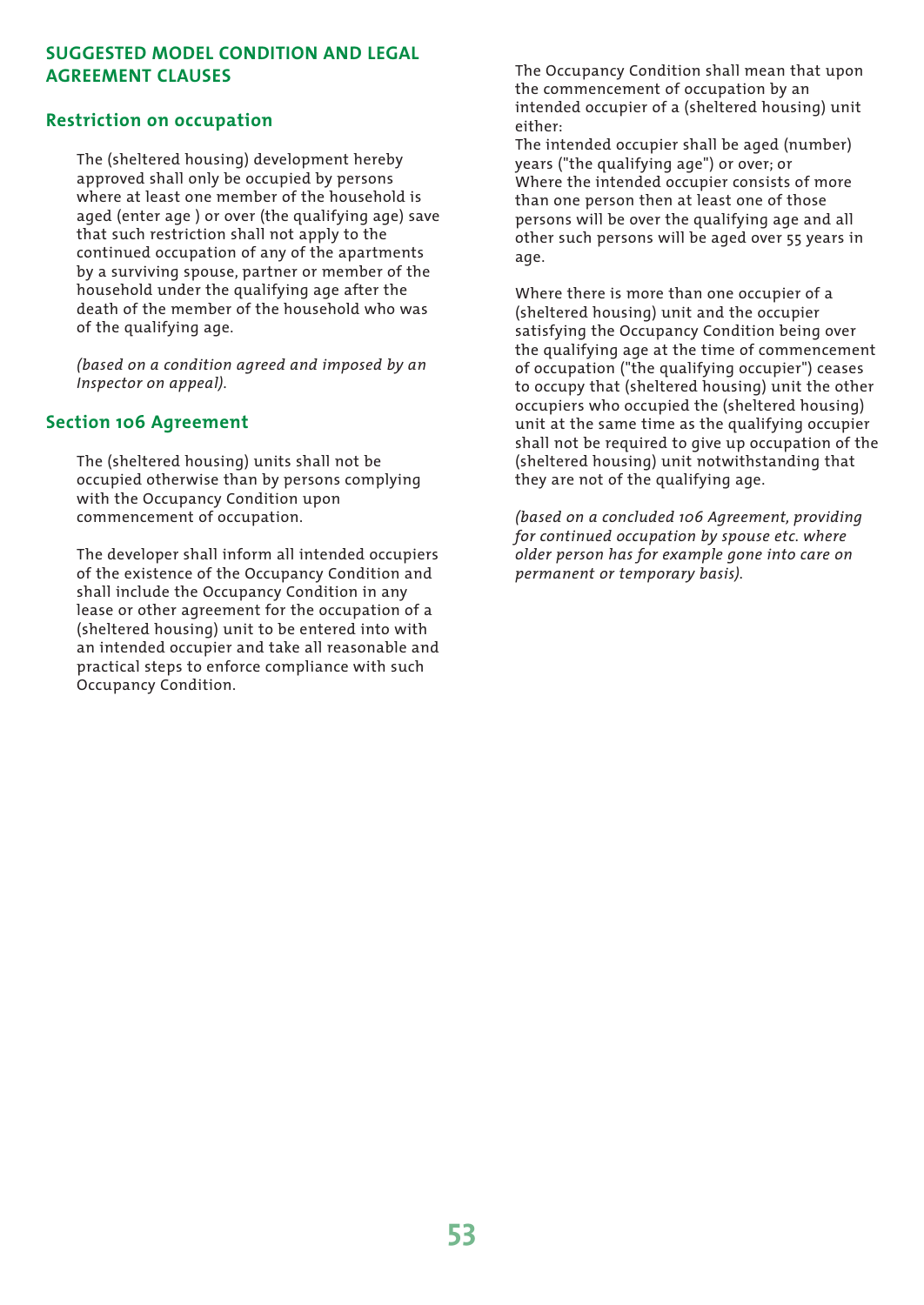# **APPENDIX SIX**

# GLOSSARY OF TERMS

- **CS** Community Strategy
- **DH** Department of Health
- **HBF** House Builders Federation
- **LDD** Local Development Document
- **LDF** Local Development Framework
- **LPA** Local Planning Authority
- **NHS** National Health Service
- **ODPM** Office of the Deputy Prime Minister
- **ONS** Office of National Statistics
- **PPG** Planning Policy Guidance
- **POS** Planning Officers Society
- **RHG** Retirement Housing Group
- **RSL** Registered Social Landlord
- **SCI** Statement of Community Involvement
- **UDP** Unitary Development Plan

# SOURCES AND USEFUL REFERENCES

Social Trends 32, Office of National Statistics (ONS)

Social Trends 33, (ONS)

Survey of English Housing, 1998/99 and 1999/2000

*Home Improvement Agencies, Development and Reform* – Office of the Deputy Prime Minister (ODPM) consultation paper, September 2002

*Care of Elderly People Market Survey 2003,* Laing & Buisson

*'Better Local Plans' - A Guide to Writing Effective Policies'* - Planning Officers Society,1997

*By Design – Urban Design in the Planning System – Towards Better Practice* - ODPM

*Development Team Advice Team* - National Planning Forum 1996

*Environmental Assesment - A guide to procedures* - **HMSO** 

*"Making Plans: A Practical Guide"* ODPM, 2002

*"Preparing Older People's Strategies"* (ODPM/Department of Health, 2003)

*Quality and Choice for Older People's Housing – A Strategic Framework* (DETR/DH, January 2001)

First annual Review of *"Quality and Choice for Older People's Housing: A Strategic Framework"* ODPM, December 2002

*The Underfunding of Social Care and Its Consequences for Older People* (the Social Policy Ageing Information Network (SPAIN) published by Help the Aged in December 2001)

*"Loneliness, social Isolation and Living Alone in Later Life"* - Economic and Social Research Council; Growing Older Programme: Research findings 17

*The Planning and Compulsory Purchase Bill: Implications for Regional Planning Guidance and Development Plans* - ODPM briefing note to local authorities on transitional arrangements in the planning system, December 2002

*Influencing the size, type and affordability of housing"* (ODPM consultation paper, July 2003)

*Owning Independence in Retirement* - Centre for Policy on Ageing, 2001

Waste Management Paper 27

*All Our Futures* - Better Government for Older People Programme, June 2000

*Planning Policy Guidance Note 3* - ODPM

*Planning Policy Guidance Note 23* - OPDM

*Sustainable Communities: Building for the Future* – ODPM, February 2003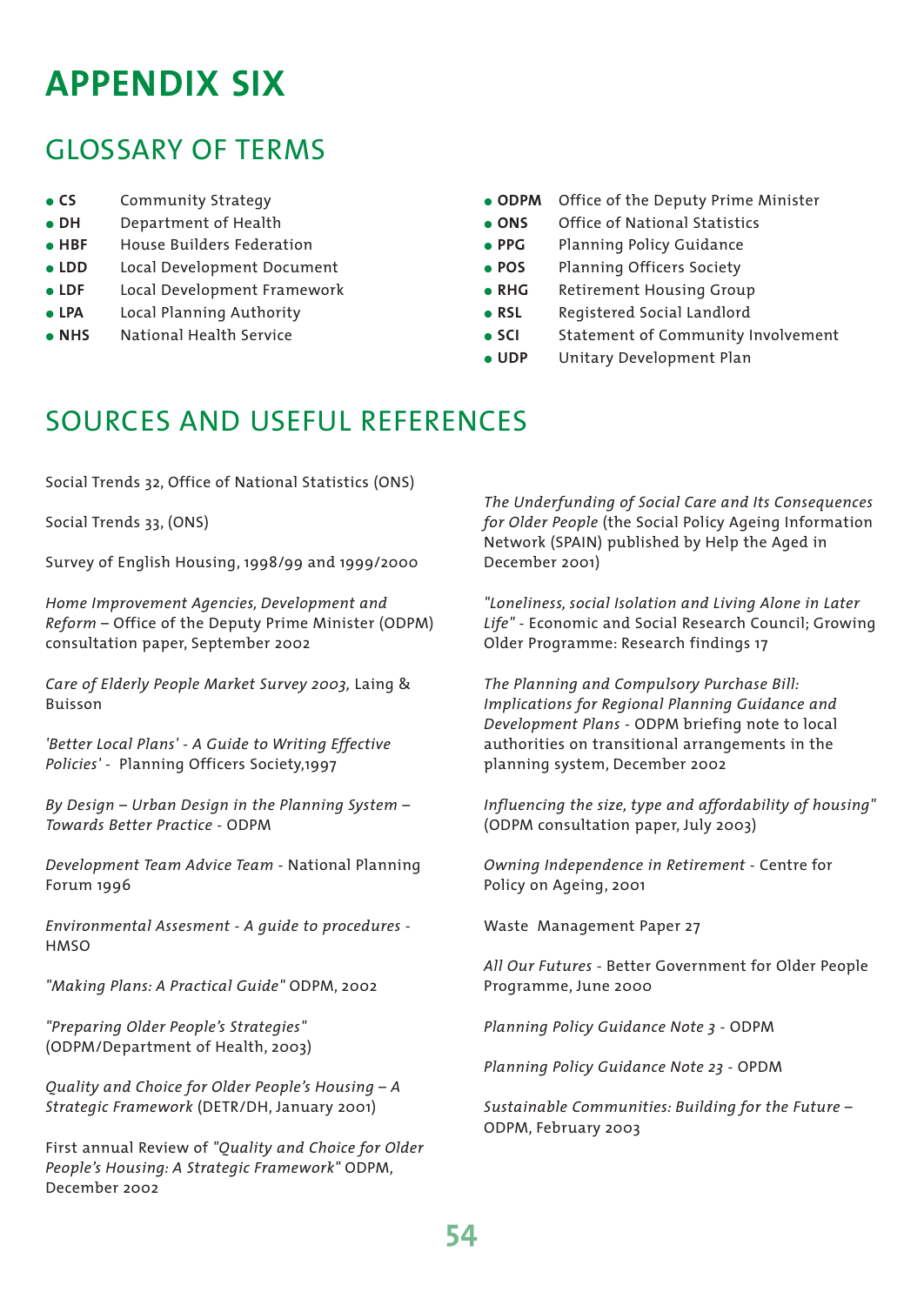# USEFUL WEBSITES

**www.dcservices.co.uk**  *(planning appeals)* **www.planning-inspectorate.gov.uk** *(Plannng Inspectorate)* **www.planningportal.gov.uk**  *(Planning Portal)* **www.housingcare.org**  *(Elderly Accommodation Counsel)* **www.ons.gov.uk**  *(Office of National Statistics, for Social Trends and other demographic data)* **www.tagish.co.uk**  *(website and names and addresses of all UK local*

*authorities).*

#### **www.odpm.gov.uk**

*OPDM (Office of the Deputy Prime Minister for planning and housing information, PPG Notes)*

#### **www.doh.gov.uk**  *(Department of Health)* **www.housingcorp.gov.uk**  *(Housing Corporation)* **www.ageconcern.org.uk** *(Age Concern - Advice Information and Mediation Service)* **www.arhm.org** *(Association of Retirement Housing Managers)* **www.esru.ac.uk** *(Economic and Social Research Council)* **www.housing.odpm.gov.uk/ information/olderpeople/programme** *(HOPDEV)* **www.cabinet-office/servicefirst** *(Better Government for Older People Programme)* **www.disability.gov.uk**  *(website of the Disability Unit, Department for*

# ACKNOWLEDGEMENTS

Crown copyright material is reproduced with the permission of the Controller of HMSO and the Queen's Printer for Scotland.

Grateful thanks are recorded to

Age Concern for permission to reproduce material from Policy Paper 0701, 2001

The Association of Retirement Housing managers for permission to use their Model Service Charge Account in Appendix 2

The Economic & Social Research Council for permission to quote from its research undertaken for the Growing Older Programme on Loneliness, Social Isolation and Living Alone in Later Life

The Department of Health, and her Constituency Office, for permission to quote Jacqui Smith MP, formerly a Minister in the Department.

The Government Office for the North West to quote from Regional Planning Guidance No.13

Help the Aged for permission to quote from the Social Policy Ageing Information Network (SPAIN) publication "The Underfunding of Social Care and Its Consequences for Older People issued in December 2001

Laing & Buisson for permission to reproduce tables from their Care of Elderly People Market Survey 2003 in Appendix 1

*Work and Pensions)*

Illustrations::

Grateful thanks are recorded to the following companies for permission to reproduce illustrations for this document:

Beechcroft Developments Ltd

Bovis Homes Ltd

Churchill Retirement Living

English Courtyard Developments Ltd

Pegasus Retirement Living plc

Peverel Ltd

Planning Officers Society

Stepnell Ltd

Sunrise Senior Living

Publisher: The House Builders Federation 56-64 Leonard Street London EC2A 4JX